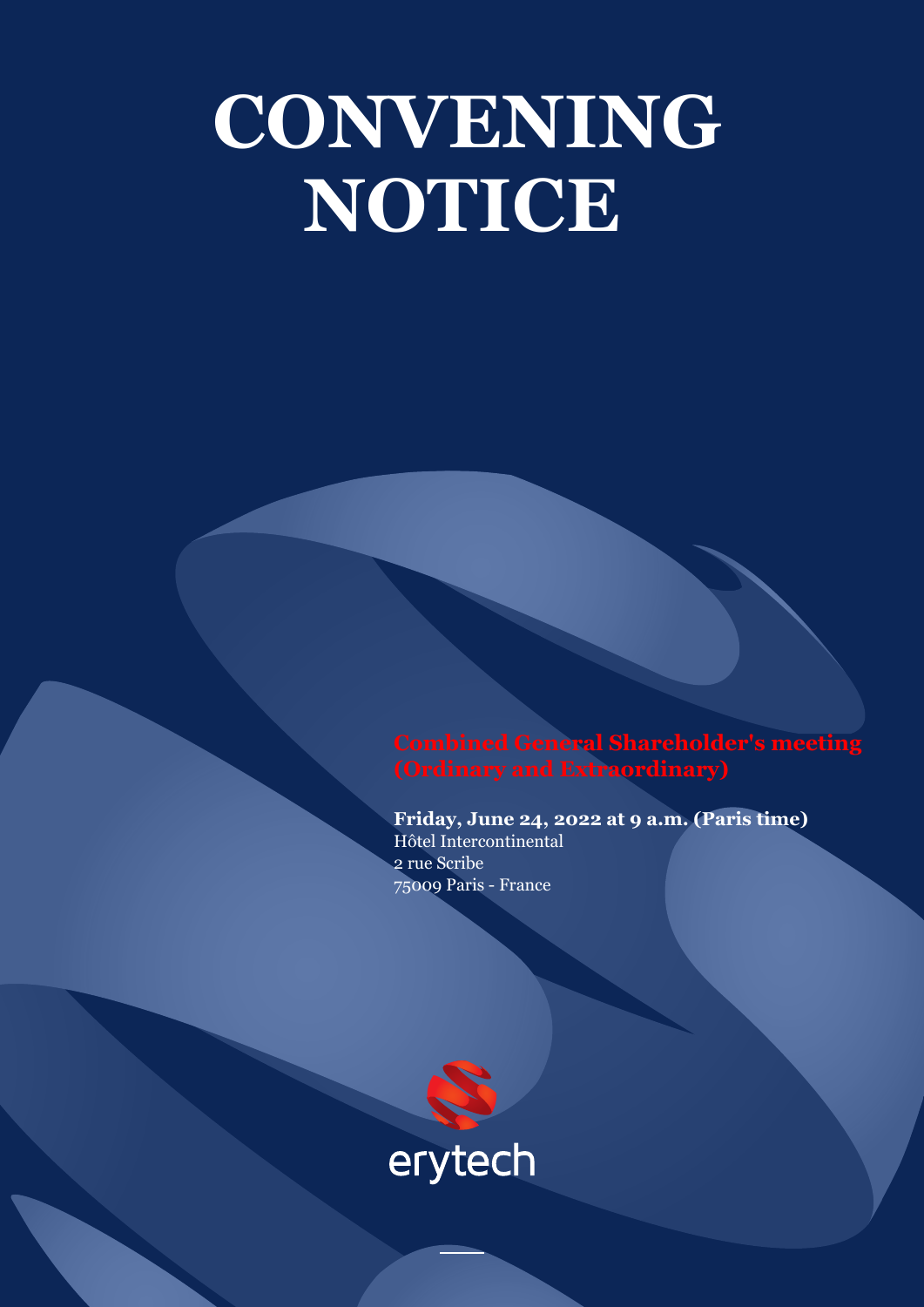### **CONTENTS**

| DRAFT RESOLUTIONS PROPOSED TO THE COMBINED GENERAL SHAREHOLDERS' MEETING |  |
|--------------------------------------------------------------------------|--|
|                                                                          |  |
|                                                                          |  |
|                                                                          |  |
|                                                                          |  |
|                                                                          |  |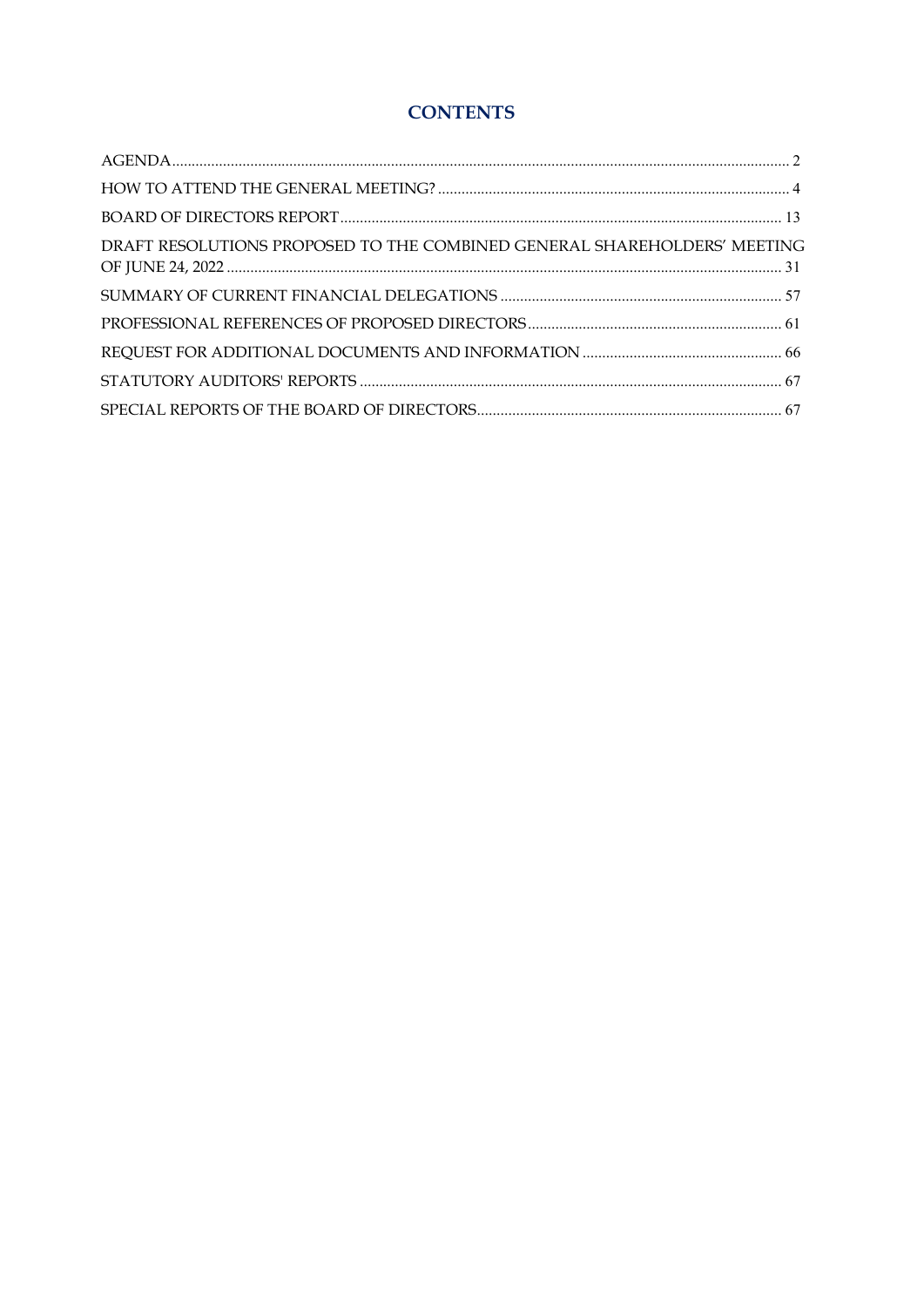# <span id="page-2-0"></span>**COMBINED GENERAL SHAREHOLDERS' MEETING OF JUNE 24, 2022**

## **AGENDA**

#### *INFORMATION: COVID-19*

In the context of the COVID-19 epidemic, the Company may have to modify the terms and conditions of participation in the Shareholders' Meeting of June 24, 2022, in accordance with health and/or legal and regulatory requirements. Consequently, shareholders are invited to consult regularly the section dedicated to the Shareholders' Meeting on the Company's website (www.erytech.com), which may be updated to specify the definitive terms and conditions of participation in this Shareholders' Meeting.

In addition, in consideration of the spread of the COVID 19 virus, the Board of Directors recommends that shareholders exercise the highest degree of caution in this context and that they vote by mail or give their proxy to the Chairman rather than attend the meeting in person.

The Company has taken all measures to facilitate remote voting so that shareholders can also vote without physically attending the General Meeting by remote voting means (postal voting or proxy), using the voting form provided for this purpose available on ERYTECH's website (www.erytech.com) or by internet on the secure voting platform Votaccess.

## **Resolutions within the competence of the Ordinary General Meeting**

- **1.** Approval of the financial statements for the year ended December 31, 2021
- **2.** Approval of the consolidated financial statements for the year ended December 31, 2021
- **3.** Allocation of results for the year
- **4.** Approval of the special report of the statutory auditors on regulated agreements and commitments
- **5.** Approval of the information mentioned in article L.22-10-9 I of the French commercial code concerning the executive corporate officers' compensation for the year ended December 31, 2021
- **6.** Approval of the elements of total compensation and benefits of all kinds paid or allocated for the year ended December 31, 2021, to Gil BEYEN, Chief Executive Officer
- **7.** Approval of the elements of total compensation and benefits of all kinds paid or allocated for the year ended December 31, 2021, to Jean-Paul KRESS, Chairman of the Board
- **8.** Approval of the compensation policy for executive corporate officers
- **9.** Approval of the compensation policy for Board Members
- **10.** Renewal of the term of office of Jean-Paul KRESS as Director
- **11.** Renewal of the term of office of Gil BEYEN as Director
- **12.** Renewal of the term of office of Philippe ARCHINARD as Director
- **13.** Renewal of the term of office of Luc DOCHEZ as Director
- **14.** Ratification of the appointment by cooptation of Sven ANDRÉASSON as Director
- **15.** Renewal of the term of office of Sven ANDRÉASSON as Director
- **16.** Renewal of the term of office of KPMG S.A as co-statutory auditor
- **17.** Non-renewal of the term of office of SALUSTRO REYDEL as alternate statutory auditor
- **18.** Approval of the regulations of the share subscription and/or purchase options plan adopted by the Board of Directors on July 27, 2021
- **19.** Authorization for the Company to buy back its own shares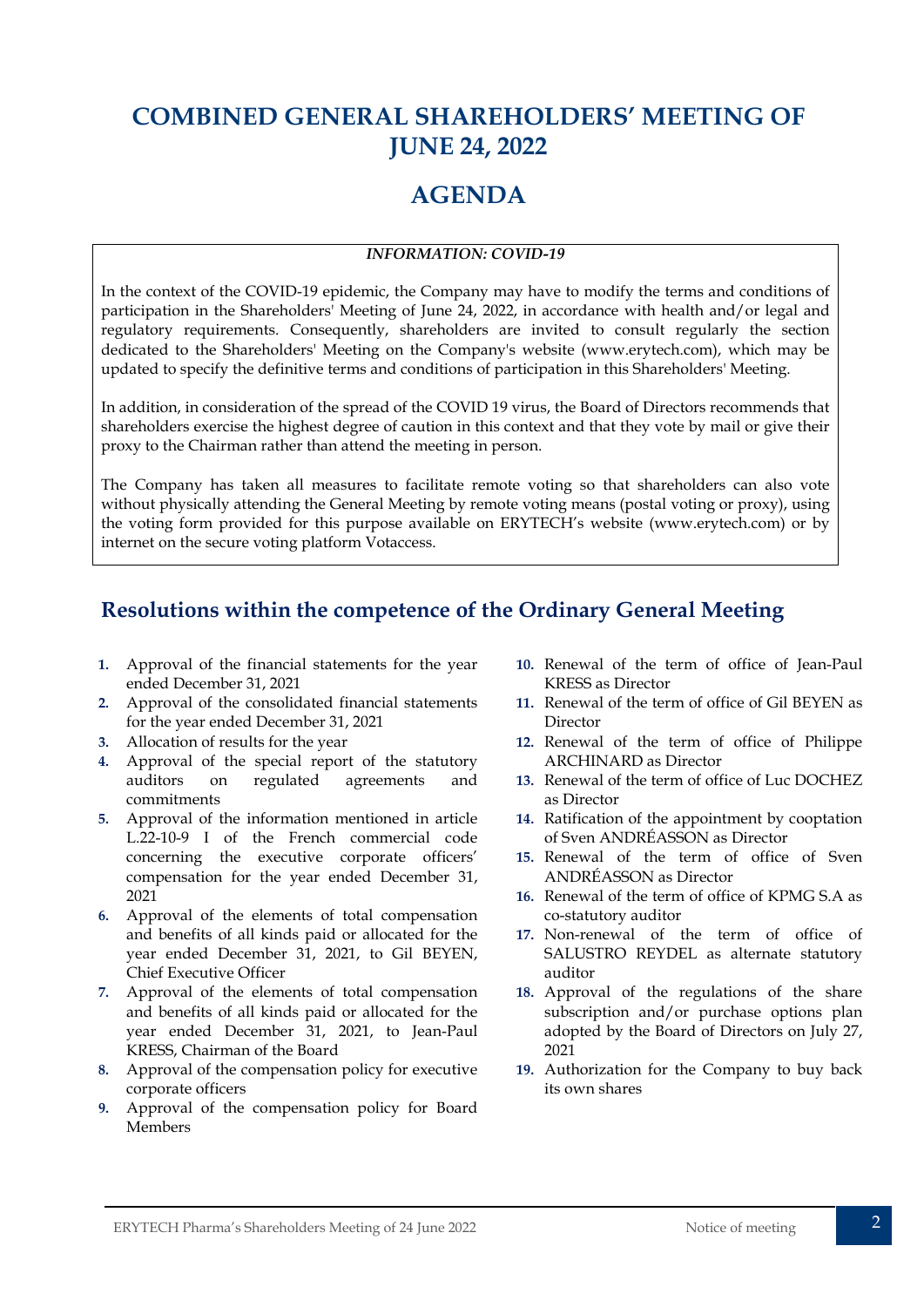## **Resolutions within the competence of the Extraordinary General Meeting**

- **20.** Authorization for the Board of Directors to reduce the Company's share capital by canceling the treasury shares held by the company
- **21.** Delegation of authority to the Board of Directors to issue common shares of the Company and/or securities convertible to common shares to be issued immediately or in the future by the Company, with existing shareholders' preferential subscription rights maintained
- **22.** Delegation of authority to the Board of Directors to issue common shares of the Company and/or securities convertible to common shares to be issued immediately or in the future by the Company, with shareholders' preferential subscription rights waived by public offering other than the public offerings referred to in section 1° of article L.411-2 of the French monetary and financial code
- **23.** Delegation of authority to the Board of Directors to issue common shares of the Company and/or securities convertible to common shares to be issued by the Company immediately or in the future, with preferential subscription rights waived, by public offering referred to in section 1° of article L.411-2 of the French monetary and financial code
- **24.** Authorization to the Board of Directors, in the case of an issue, with existing shareholders' preferential subscription rights waived by public offering, of common shares of the Company and/or securities convertible to common shares to be issued by the Company, to set the issue price in accordance with the terms and conditions set by the general meeting, of up to 10% of the share capital per year
- **25.** Authorization for the Board of Directors, in the case of a capital increase with existing shareholders' preferential subscription rights maintained or waived, to increase the number of shares to be issued
- **26.** Delegation of authority to the Board of Directors, with shareholders' preferential subscription rights waived, to increase the Company's share capital through an issue reserved for certain categories of investors
- **27.** Delegation of authority to the Board of Directors, with shareholders' preferential subscription rights waived, to increase the Company's share capital through an issue reserved for certain categories of investors as part of an "At-the-market" or "ATM" equity financing program
- **28.** Delegation of authority to the Board of Directors to issue common shares of the Company and/or securities convertible to common shares to be issued by the Company in the event of a public exchange offer initiated by the Company, with shareholders' preferential subscription rights waived
- **29.** Authorization for the Board of Directors to issue with existing shareholders' preferential subscription rights waived, common shares and/or securities convertible to common shares to be issued, to be used as payment for in-kind contributions to the Company consisting of equity securities or other securities convertible to shares
- **30.** Delegation of authority to the Board of Directors to increase the capital by incorporating reserves, profits or premiums
- **31.** Delegation of authority to the Board of Directors to carry out capital increases reserved for employees participating in an Erytech Pharma group savings plan, with shareholders' preferential subscription rights waived
- **32.** Authorization for the Board of Directors to award bonus shares, existing or to be issued, with existing shareholders' preferential subscription rights waived, to corporate officers or employees of the Company or related companies
- **33.** Authorization for the Board of Directors to grant share subscription and/or share purchase options to corporate officers and employees of the Company or companies in the Erytech Pharma group, entailing the waiver by shareholders of their preferential rights to subscribe for shares issued following the exercise of stock options
- **34.** Authorization for the Board of Directors to issue share subscription warrants, with existing shareholders' preferential subscription rights waived, to corporate officers or employees of the Company or Erytech Pharma group companies
- **35.** Powers for carrying out formalities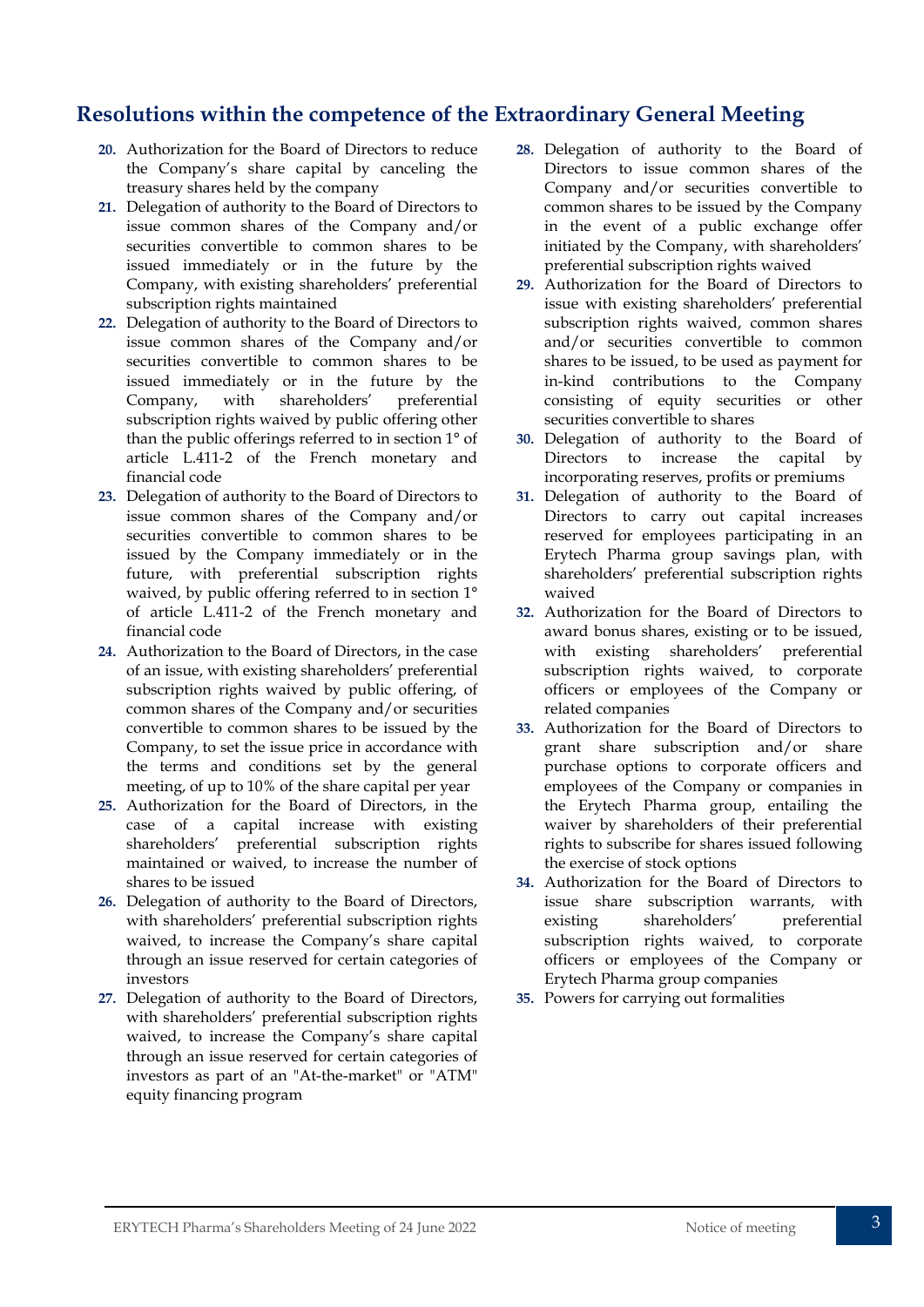## **HOW TO ATTEND THE GENERAL MEETING?**

<span id="page-4-0"></span>*Shareholders have the following options to attend the General Meeting:*

- *1. To attend the General Meeting in person at the above-mentioned place*
- *2. Vote remotely by post or by internet on the secure voting platform Votaccess; or*
- *3. Give a proxy to any individual or legal entity of their choice, in accordance with applicable laws and regulations, or give a proxy to the Chairman of the Shareholders' Meeting. The Chairman will then vote on their behalf in favor of the adoption of the draft resolutions presented or approved by the Board of Directors and against the adoption of all other draft resolutions.*

*In accordance with article R. 22-10-28 of the French Commercial Code, any shareholder who has already voted by mail, sent a proxy, requested an admission card or a certificate of participation, will no longer be able to choose another method of participation in the Meeting. These participation methods are specified below.* 

#### **PRELIMINARY FORMALITIES TO BE CARRIED OUT IN ORDER TO ATTEND THE GENERAL SHAREHOLDERS' MEETING**

General Shareholders' Meetings shall be composed of all the shareholders, regardless of the number of shares they hold.

In accordance with article R.22-10-28 of the French Commercial Code, shareholders are required to have provided proof of share ownership either by registering their shares in their name or in the name of their intermediary duly registered to act on their behalf, two business days before the Meeting (i.e., by June 22, 2022, at 00:00 Paris time):

Either in the registered share account held for the Company by its authorized agent Société Générale Securities Services,

Either in the bearer share accounts held by their securities intermediary.

The registration of shares in the bearer share accounts held by an intermediary mentioned in Article L.211-3 of the French Monetary and Financial Code must be evidenced by a certificate of participation issued by the intermediary, where applicable by electronic means appended to the vote form or proxy form or to the request for an admission card drawn up in the name of the shareholder or on behalf of the shareholder represented by the registered intermediary.

#### **METHODS OF ATTENDANCE AT THE GENERAL MEETING**

#### **I. Shareholders wishing to attend the General Meeting in person**

Shareholders wishing to attend the General Meeting in person must obtain an admission card, which they may request as follows:

#### Request for an admission card by mail

**Registered shareholders** may request an admission card by returning the completed and signed form attached to the notice of meeting in the T envelope enclosed with the notice of meeting or by mail to Société Générale Securities Services - Service des Assemblées - CS 30812, 44308 Nantes Cedex, France. Registered shareholders who have not received their admission card by the date of the General Meeting may nevertheless participate in the meeting by providing proof of their identity.

**Bearer shareholders** shall ask the authorized intermediary who manages their securities account to send them an admission card. Bearer shareholders wishing to attend the General Meeting and who have not received their admission card by the second business day preceding the meeting, i.e. June 22, 2022, must present a certificate of participation issued by their authorized financial intermediary in accordance with the regulations and a proof of identity.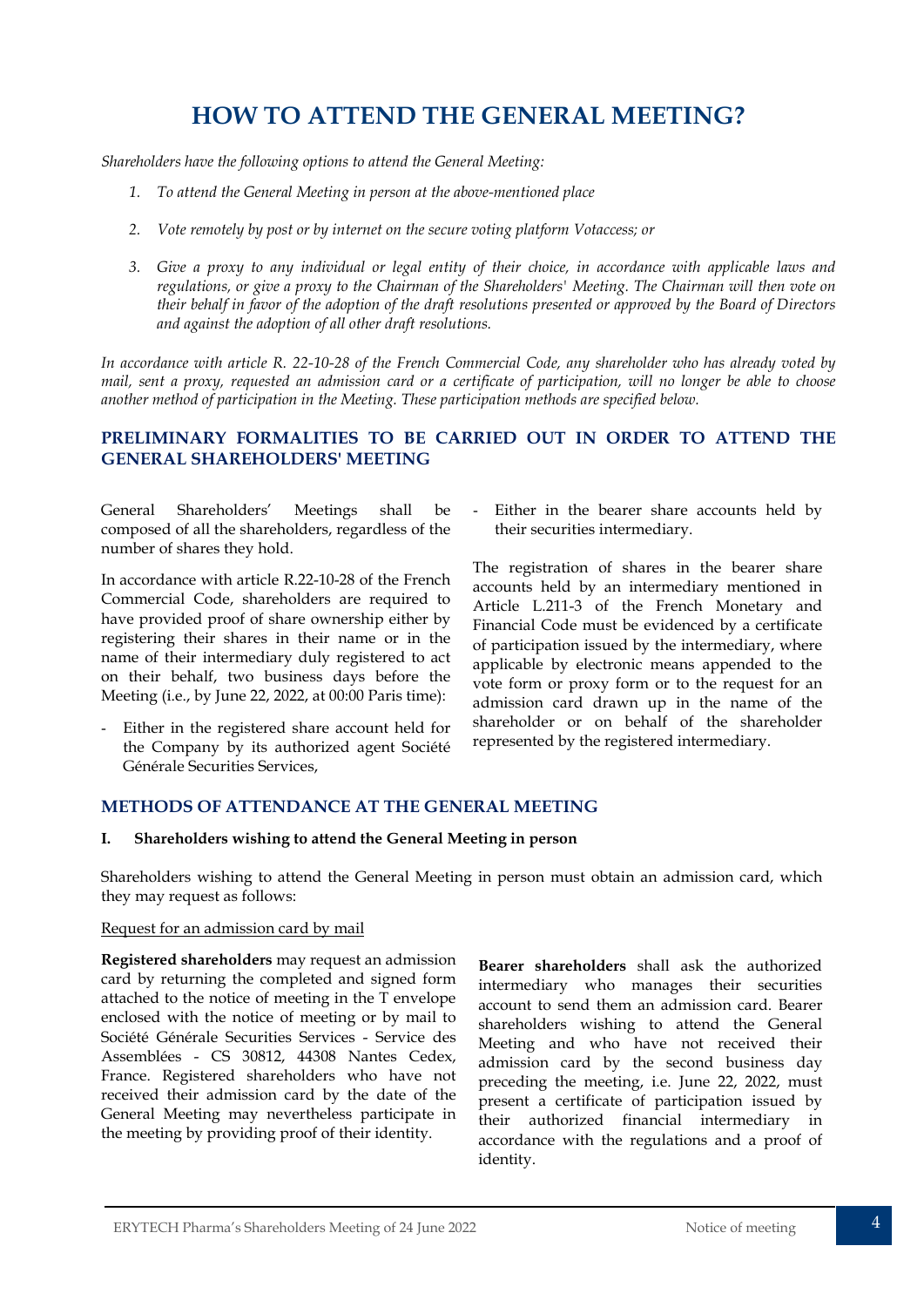#### Request for an admission card by electronic means

Shareholders wishing to attend the Shareholders' Meeting in person may also request an admission card by electronic means in the following manner:

**Registered shareholders** may request an admission card on the secured Votaccess platform by logging on to the website www.sharinbox.societegenerale.com using their usual login and password, their Sharinbox access code, which is recalled on the single form attached to the notice of meeting received by post or in the e-mail sent to them. The login details can be re-sent by clicking on "Get your login details" on the home page of the website. After logging in, the registered shareholder must follow the instructions given on the screen to request an admission card.

**Bearer shareholders** will be able to connect with their usual identifiers and access codes to the Internet portal of their Securities Account Holder to access the Votaccess Internet site and then follow the procedure indicated on the screen to request their admission card. Only bearer shareholders whose account holder has subscribed to the Votaccess website will be able to request an admission card via Internet. The admission card will be available according to the procedure indicated on the screen.

The Votaccess platform for the Shareholders' Meeting will be open as of June 3, 2022. The possibility of requesting an admission card via Internet before the Shareholders' Meeting will end on June 23, 2022, at 3:00 p.m., Paris time. In order to avoid any possible congestion of the Votaccess platform, shareholders are strongly advised not to wait until the day before the Shareholders' Meeting to enter their instructions.

#### **II. Shareholders unable to participate by attending the Meeting in person**

Shareholders may vote by mail or by proxy, using the voting form provided for this purpose and returning it by mail, or vote electronically via the secure voting platform Votaccess.

#### Correspondence voting by mail

**Registered shareholders** must return, using the T envelope that will have been sent to them in the convening notice, their duly completed and signed postal voting form to Société Générale Securities Services, Service des Assemblées, CS 30812, 44308 Nantes Cedex 03.

**Bearer shareholders** must return their duly completed and signed single postal voting form to their authorized financial intermediary who manages their securities account. This intermediary will prove their status as a shareholder and return the form to Société Générale Securities Services.

The Company informs bearer shareholders that they can download the form from the Company's website

but must go through their account holder to return their instruction to the Company, which must be accompanied by the certificate issued by the financial intermediary, which will thus provide proof of the holder's status as a shareholder. The Company will not process voting forms received alone (without a certificate from the account holder).

These forms will only be taken into consideration if they are duly completed and signed and received by Société Générale Securities Services by mail at Société Générale Securities Services - Service des Assemblées - CS 30812, 44308 Nantes Cedex, France, at least three days before the date of the Meeting (i.e. June 21, 2022).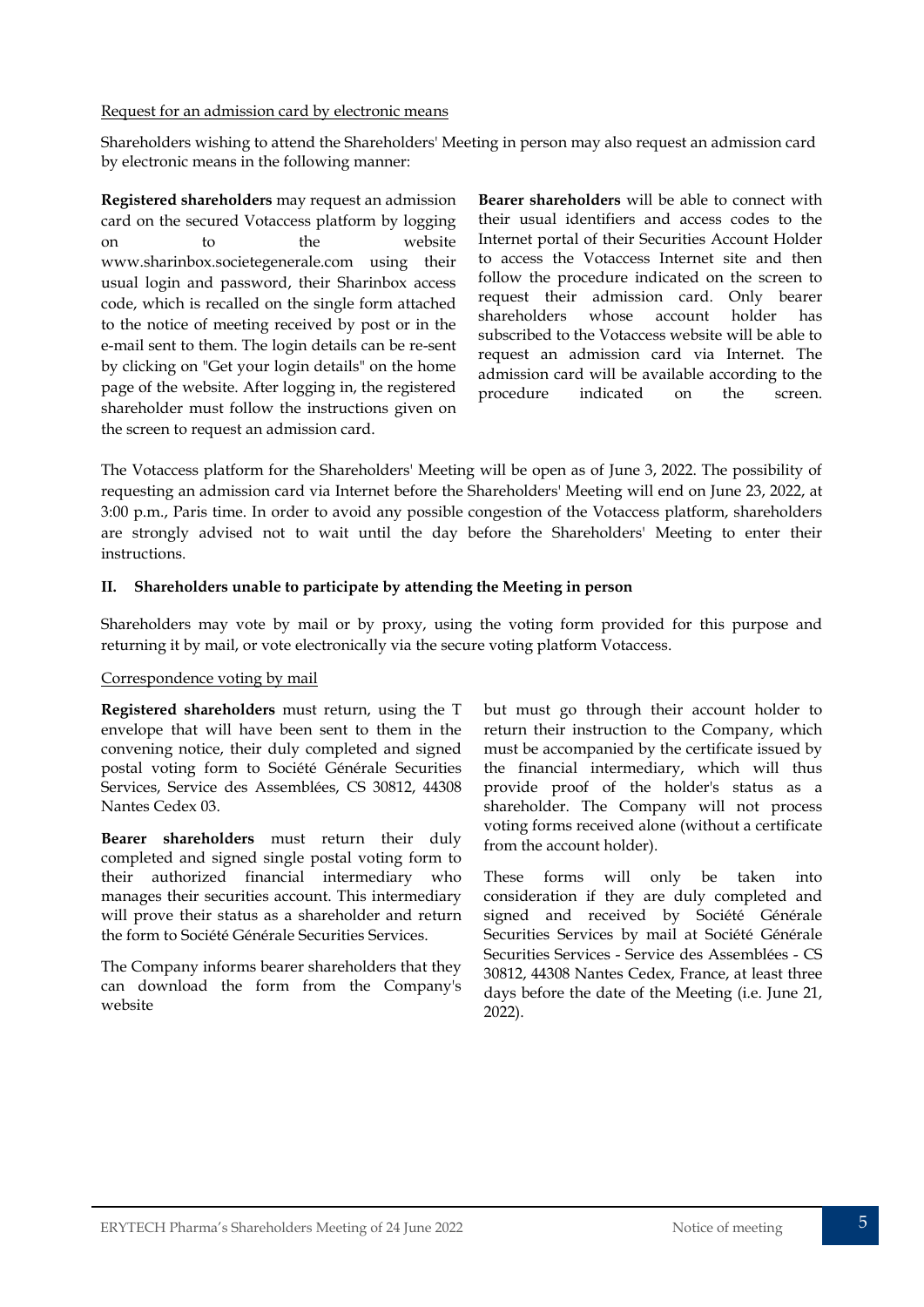#### Electronic voting by correspondence

Shareholders also have the possibility to send their voting instructions, before the General Meeting, on the Votaccess website, under the conditions below.

**Registered shareholders** can access Votaccess by logging on to the website www.sharinbox.societegenerale.com using their usual login and password, their Sharinbox access code, which is mentioned on the single form attached to the notice of meeting received by post or in the e-mail sent to them. Once connected, registered shareholders must follow the instructions given on the screen to access the Votaccess platform and vote.

**Bearer shareholders** will be able to connect with their usual identifiers to the Internet portal of their Securities Account Holder with their usual access codes to access the Votaccess Internet site and then follow the procedure indicated on the screen to vote. It is specified that only bearer shareholders whose account holder institution has subscribed to the Votaccess site will be able to vote online.

The Votaccess platform for the Shareholders' Meeting will be open as of June 3, 2022. The possibility of voting by Internet before the Shareholders' Meeting will end on June 23, 2022, at 3 p.m. (Paris time). In order to avoid any possible congestion of the Votaccess platform, shareholders are strongly advised not to wait until the day before the Shareholders' Meeting to enter their instructions.

#### Appointment and revocation of a proxy

Shareholders who do not attend the Meeting may be represented by a proxy given to the Chairman of the Meeting, to their partner, to the partner with whom a civil solidarity pact has been concluded, to another shareholder or to any other individual or legal entity of their choice, in accordance with the conditions set forth in Articles L. 225-106 and L. 22-10-39 of the French Commercial Code. A shareholder who has chosen to be represented by a proxy of his or her choice may notify this appointment or revoke it:

**By post,** using the voting form sent either directly to registered shareholders (using the T envelope enclosed with the notice of meeting), or by the holder of the securities account for bearer shareholders and received by Société Générale Securities Services, Service des assemblées générales, CS 30812, 44 308 Nantes Cedex, France, three days before the General Meeting;

**By electronic means**, by connecting, for registered shareholders, to the website www.sharinbox.societegenerale.com, and for bearer shareholders to the Internet portal of their securities account holder to access the Votaccess website, according to the procedures described in the section "Voting by mail by electronic means", no later than Wednesday, June 23, 2022, at 3:00 p.m., Paris time.

It is reminded that written and signed proxies must indicate the name, first name and address of the shareholder as well as those of the proxy. In accordance with article R. 225-79 of the French Commercial Code, shareholders may notify Société Générale Securities Services of the revocation of a proxy in the same form as that used for its appointment. It is specified that for any proxy given by a shareholder without indication of a proxy, the Chairman of the General Meeting will issue a vote in accordance with the recommendations of the Board of Directors. For bearer shareholders, the form must be accompanied by the certificate of participation issued by the authorized intermediary.

#### **REQUEST FOR INCLUSION OF ITEMS ON THE AGENDA OR DRAFT RESOLUTIONS**

One or more shareholders meeting the conditions set out in Article R.225-71 of the French Commercial Code may request that items or draft resolutions be included on the agenda. These items or draft resolutions are included in the agenda of the Shareholders' Meeting and brought

to the attention of the shareholders under the conditions determined by the regulations in force.

The request for inclusion of items or draft resolutions on the agenda of the General Meeting must, in accordance with the legal and regulatory provisions in force, be sent to the registered office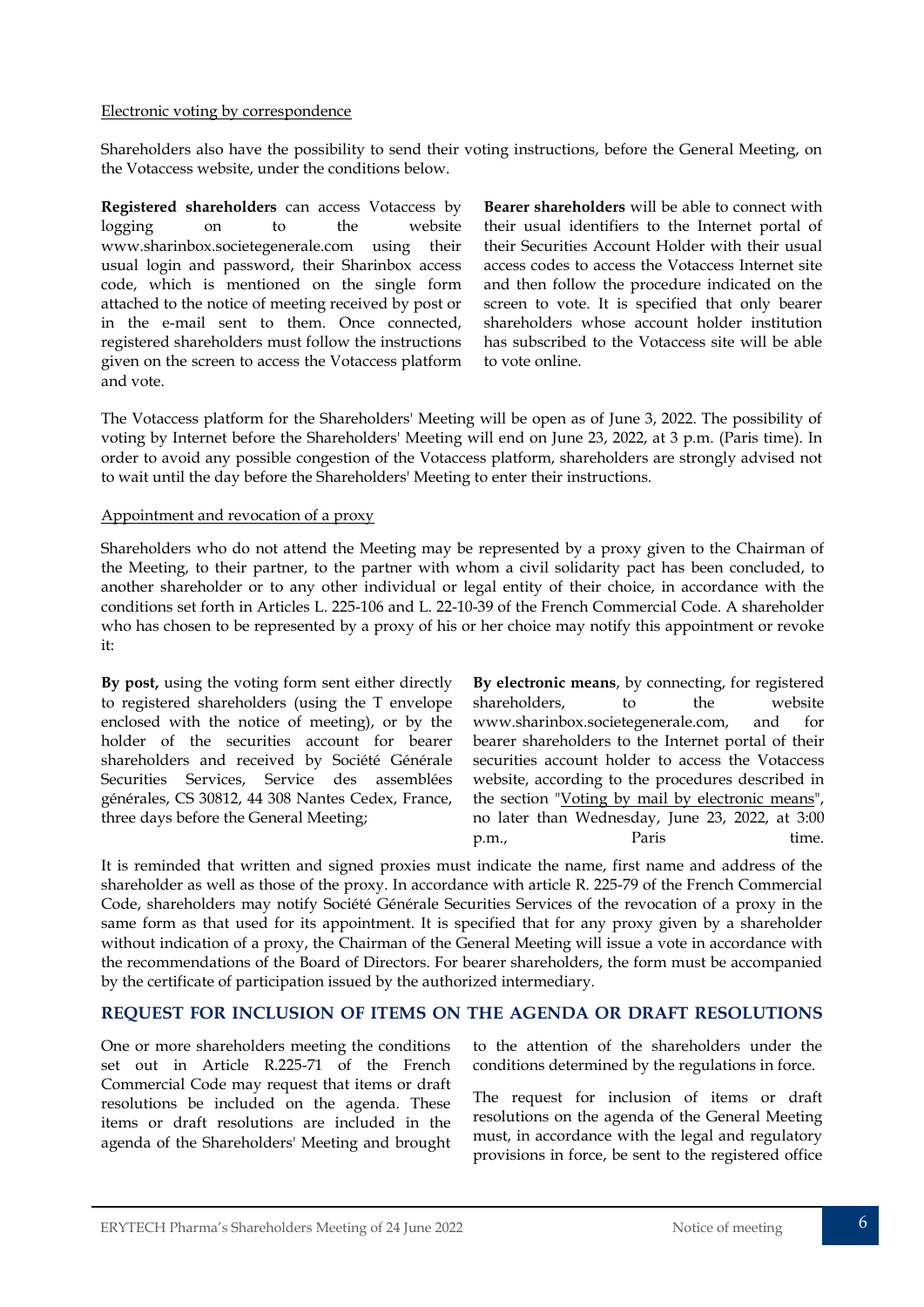(ERYTECH Pharma, 60 avenue Rockefeller 69008 Lyon, France), by registered letter with acknowledgement of receipt or electronically to the address legal@erytech.com by May 30, 2022, at the latest.

This request must be accompanied by a certificate of account registration justifying the holding of the minimum required capital referred to in article R.225-71 of the Commercial Code. The request for the inclusion of an item on the agenda must be justified. The request for the inclusion of draft resolutions is accompanied by the text of the draft

#### **WRITTEN QUESTIONS**

In accordance with Article R.225-84 of the French Commercial Code, any shareholder has the right to ask questions in writing. Written questions that shareholders may ask before the Shareholders' Meeting must be sent to the Company's registered office (ERYTECH Pharma, 60 avenue Rockefeller 69008 Lyon, France), by registered letter with return receipt requested addressed to the Chairman of the Board of Directors, or by e-mail to legal@erytech.com, no later than the fourth

#### **SHAREHOLDERS' RIGHT OF COMMUNICATION**

The documents that should be made available to shareholders in connection with this General Meeting will be available at the Company's registered office, 60 avenue Rockefeller 69008 Lyon, under the conditions provided for by the applicable legal and regulatory provisions.

All documents and information relating to the Shareholders' Meeting and mentioned in article R.22-10-23 of the French Commercial Code will be available on the Company's website at the following address: https://erytech.com/fr/ as from the twenty-first day preceding the Shareholders' Meeting (i.e. June 3, 2022).

resolutions, together with a brief explanatory statement.

In addition, consideration by the Shareholders' Meeting of items or draft resolutions submitted by shareholders is subject to the submission by the authors of the request of a new certificate proving the registration of the shares in the same accounts on the second business day preceding the Shareholders' Meeting (i.e., June 22, 2022, at midnight, Paris time).

business day preceding the date of the Shareholders' Meeting (i.e., June 20, 2022, at 00:00 a.m., Paris time). In order to be considered, these written questions must be accompanied by a certificate of registration either in the registered share accounts held by the Company or in the bearer share accounts held by an intermediary mentioned in Article L. 211-3 of the French Monetary and Financial Code.

All the information and documents mentioned in articles R. 225-81 and R. 225-83 of the French Commercial Code are attached to this notice.

The full name of the Directors and general managers and, where applicable, the indication of the other companies in which these persons exercise management, administrative or supervisory functions are contained in section 3.1.1.2.2 of the 2021 Universal Registration Document.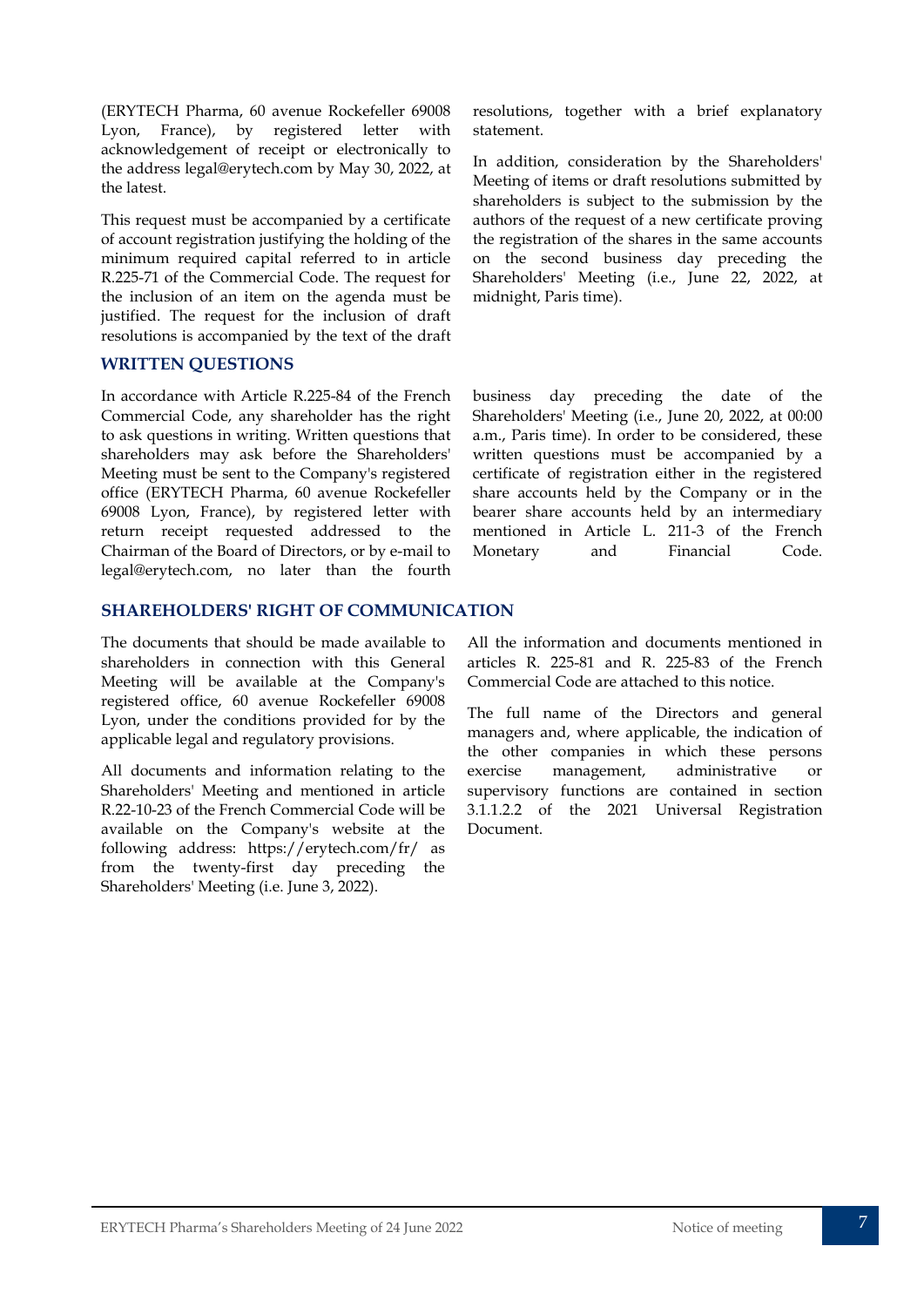## **SUMMARY OF ERYTECH PHARMA'S SITUATION IN 2021**

#### **FACTS CHARACTERIZING THE FINANCIAL YEAR**

#### **Operating activities**

#### *In the Phase 2 study in acute lymphoblastic leukemia (ALL), conducted by the Nordic Organization of Pediatric Hematology and Oncology (NOPHO)*

Since 2017, the Company supported a Phase 2 clinical trial initiated and sponsored by investigators of the Nordic Society of Pediatric Hematology and Oncology, or NOPHO. This trial evaluated the safety and pharmacological profile of eryaspase in ALL patients, who developed hypersensitivity reactions to prior asparaginase treatment or silent inactivation to pegylated L-asparaginase. In December 2020, positive results from the trial were presented at the American Society of Hematology Annual Meeting. The trial was conducted at 21 clinical sites in the Nordic and Baltic countries of Europe and enrolled 55 patients. The main objectives of the trial were the activity and safety of eryaspase. Both objectives were met. In July 2021, the Company announced a pre-BLA meeting with the U.S. Food and Drug Administration, or FDA after which the Company confirmed its intention to submit a BLA, subject to successful completion of remaining activities. Also in July 2021, eryaspase was granted Fast Track Designation by the FDA for the treatment of ALL patients who have developed hypersensitivity reactions to *E. coli*-derived asparaginase. The BLA application is now almost completed, and the Company is planning for submission once the FDA has finalized its review of the remaining information requests.

#### *rESPECT, Phase 1 investigator-sponsored trial in first-line pancreatic cancer*

In pancreatic cancer, the Company is supporting an investigator-sponsored clinical trial, or IST called rESPECT. This study is evaluating the safety and tolerability of the combination of eryaspase with modified FOLFIRINOX in the first-line treatment of pancreatic cancer. The Georgetown Lombardi Comprehensive Cancer Center is the sponsor of this trial. The first patient was enrolled in January 2021 and, following evaluation of treatment response after two treatment cohorts, the Company announced a maximum tolerated dose determination in October 2021. Interim data, presented at ASCO GI in January 2022, confirmed the acceptable safety profile in the trial and showed encouraging clinical activity. Out of the twelve patients enrolled, ten patients have been evaluated for response. They all achieved disease control; five patients had an objective response and five achieved stable disease. The trial will continue enrolling up to approximately 18 patients. Reporting of data is expected in the third quarter of 2022.

#### *TRYbeCA-1, pivotal Phase 3 clinical trial in second-line advanced pancreatic cancer*

In 2018, the Company initiated a pivotal Phase 3 clinical trial of eryaspase for the treatment of second-line advanced pancreatic cancer patients. Patient enrollment in this trial referred to as the TRYbeCA-1 trial, began in September 2018 in Europe. The Company has obtained clinical trial authorizations in the United States and from 11 European Union countries and have conducted the clinical trial at close to 90 clinical sites. In April 2020, the FDA, granted eryaspase Fast Track Designation as a potential second-line treatment for patients with metastatic pancreatic cancer. Eryaspase has also received orphan drug designation for pancreatic cancer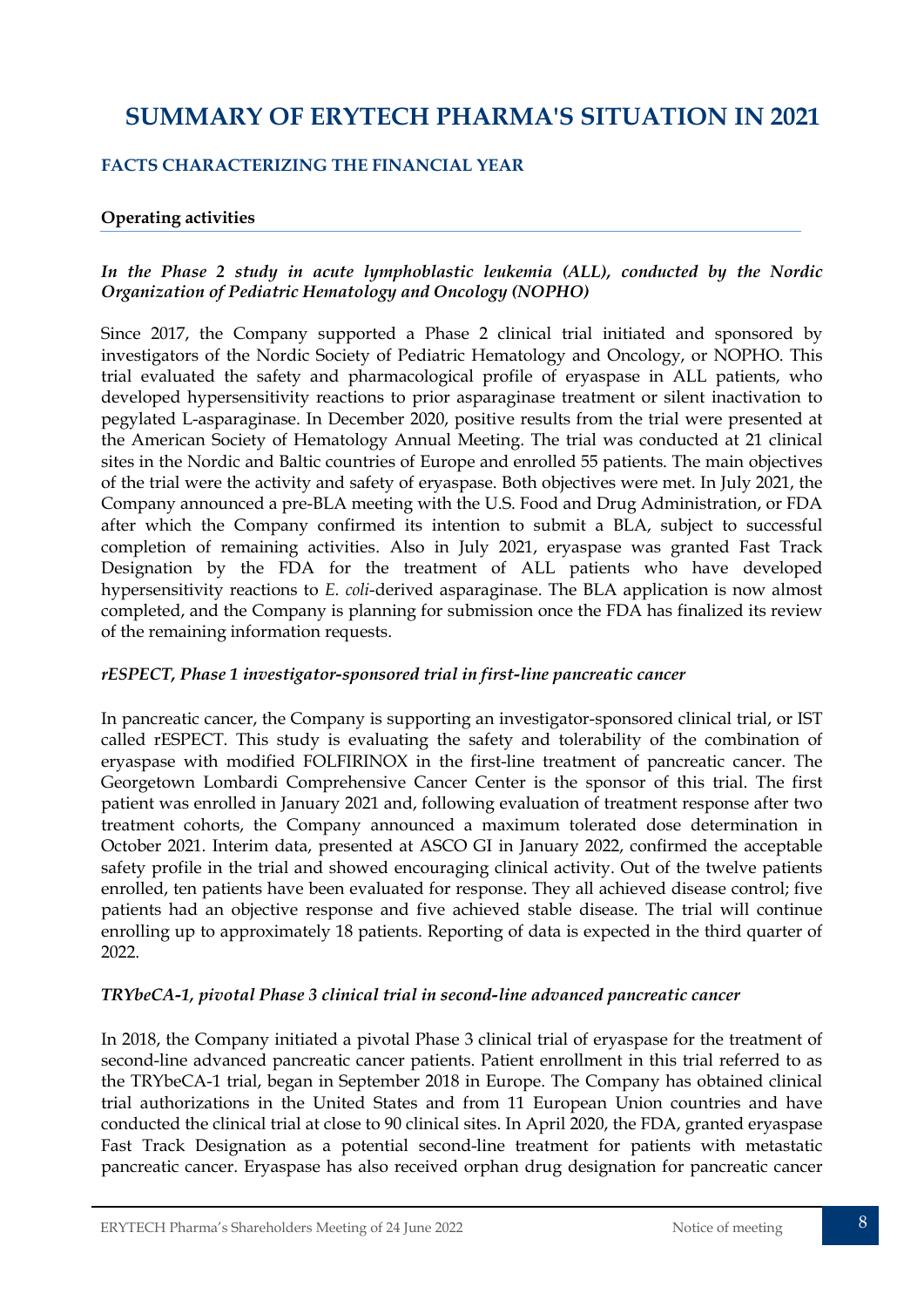in both the United States and Europe. The Company completed the patient enrollment in the TRYbeCA-1 trial in December 2020. A total of 512 patients participated in the trial, slightly above the target enrollment of 482 patients. ERYTECH reported top-line final results of the TRYbeCA-1 trial on October 25, 2021. These results show that the study did not meet the primary efficacy endpoint of overall survival. Nevertheless, a preliminary analysis of the results of a subgroup of patients indicated a potential efficacy signal for patients treated with eryaspase in combination with FOLFIRI chemotherapy cocktail.

#### *TRYbeCA-2, randomized Phase 2 clinical trial in triple-negative breast cancer (TNBC)*

In the fourth quarter of 2018, the Company launched TRYbeCA-2, a proof-of-concept Phase 2 clinical trial in TNBC in the European Union. Following the publication of the negative results of the TRYbeCA-1 study, and with a goal of reducing costs and preserving cash flow, it has been announced in November 2021 that recruitment of new patients in this study will be stopped. The results from the patients enrolled prior to the end of recruitment in the TRYbeCA-2 trial to date are expected to be reported in the third quarter of 2022.

#### **Financing**

#### *Raise of \$30 million in a registered offering in April 2021*

On 29 April 2021, the Company announced having entered into definitive agreements with several healthcare focused institutional and accredited investors for the purchase and sale of 1,034,483 units ("Units"), each Unit consisting of four ordinary shares in the form of American Depositary Shares (each an "ADS") and three warrants, each to purchase one ordinary share (each a "Warrant"), in a registered direct offering to specified categories of investors, described below. The subscription price for one Unit was \$29.00 ( $\epsilon$ 24.03), corresponding to \$7.25 ( $\epsilon$ 6.01) per ADS and associated 0.75 warrant. Each ADS represents the right to receive one ordinary share,  $€0.10$  nominal value of the Company. The Warrants have an exercise price of  $€7.50$ (\$9.05) per share and are immediately exercisable upon issuance and will expire two years from the issuance date.

#### *Raise of \$7.85 million in a registered offering in December 2021*

On 14 December 2021, the Company announced that it had entered into a definitive agreement with Armistice, a healthcare focused institutional and accredited investor, for the purchase and sale of 769,608 units ("Units"), each Unit consisting of four ordinary shares in the form of American Depositary Shares (each an "ADS") and three warrants, each to purchase one ordinary share (each a "Warrant"), in a registered direct offering to specified categories of investors, described below. The subscription price for one Unit was  $$10.20$  ( $$9.04$ ), corresponding to \$2.55 ( $E2.26$ ) per ADS and associated 0.75 warrant. Each ADS represents the right to receive one ordinary share, €0.10 nominal value of the Company. The Warrants have an exercise price of €2.83 (\$3.19) per share and are immediately exercisable upon issuance and will expire two years from the issuance date.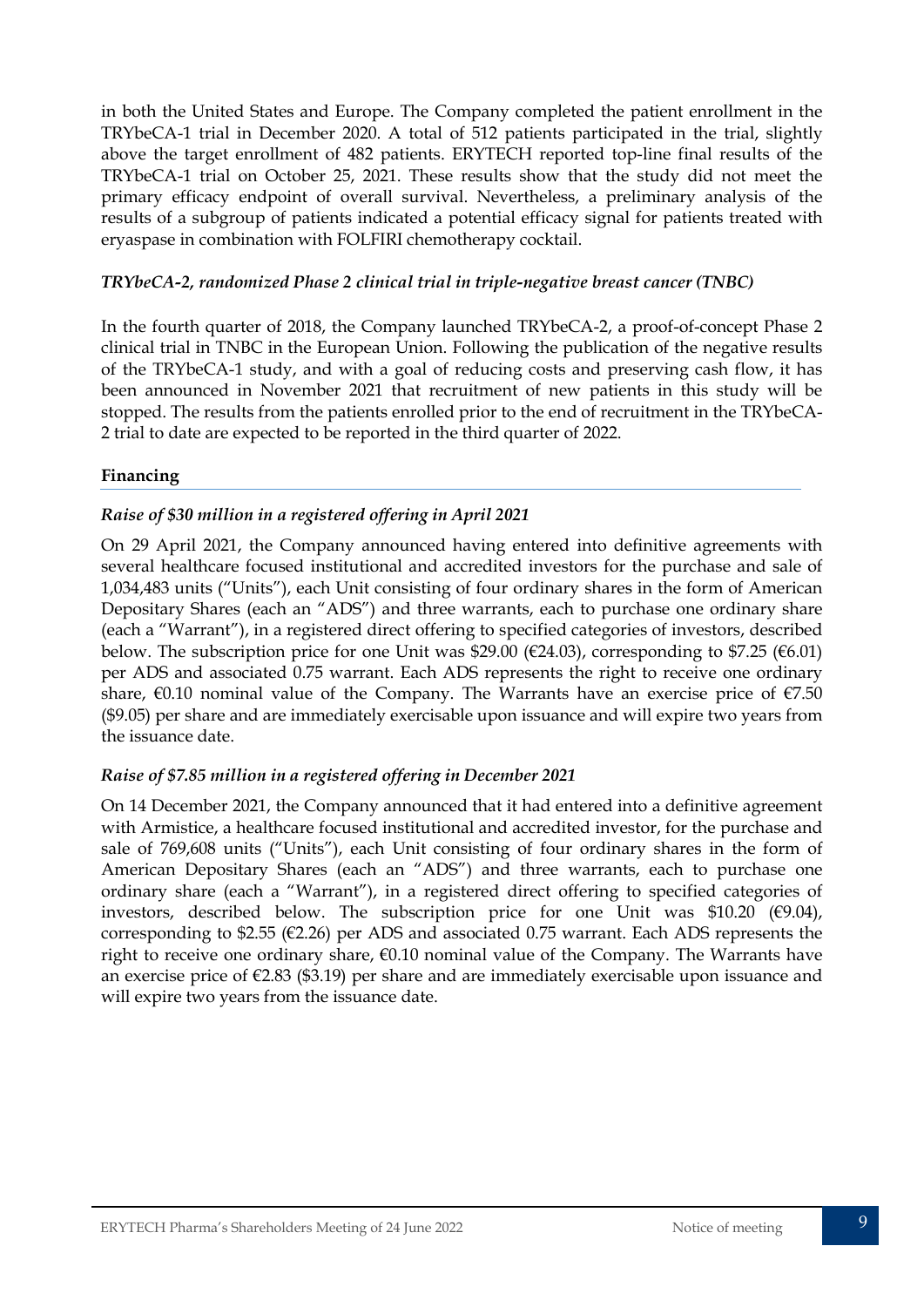#### **SIGNIFICANT EVENTS SINCE THE BEGINNING OF THE 2022 FINANCIAL YEAR**

#### *ERYCEVTM, novel red blood cell vesiculation technology*

The Company presented its red blood cell vesiculation technology at the 24<sup>th</sup> Meeting of the European Red Cell Society (ERCS) in April 2022. RBC-derived extracellular vesicles are formed naturally during senescence and storage of mature RBCs and are a potentially attractive drug delivery system. Vesiculation of RBCs that have already been loaded with active therapeutic compounds utilizing the ERYCAPS® process, entails the potential of producing cargo-loaded RBC-derived extracellular vesicles for the development of novel therapeutic approaches.

#### *U.S. cell therapy manufacturing facility sold to Catalent for a total consideration of USD 44.5 million*

Under the terms of an asset purchase agreement between ERYTECH and Catalent, Catalent acquired ERYTECH's state-of-the-art commercial-scale cell therapy manufacturing facility in Princeton, New Jersey, for a total consideration of \$44.5 million. ERYTECH's staff at the site of approximately 40 people have been offered employment by Catalent. The parties also agreed on the terms of a long-term supply agreement, under which Catalent will manufacture ERYTECH's lead product candidate eryaspase (GRASPA®) for clinical and commercial supply in the United States.

The Princeton facility is a 30,900 square foot modern manufacturing facility, designed with the flexibility to expand to support various cell therapy production requirements and capacities. Catalent intends to expand the Princeton site and leverage the experienced staff previously employed by ERYTECH to manufacture a broader portfolio of cell therapies. ERYTECH retained its manufacturing site in Lyon, France and its expertise and capabilities in manufacturing process science to continue innovating in cell therapy manufacturing.

#### **PRESENTATION OF ECONOMIC AND FINANCIAL RESULTS**

#### **ERYTECH PHARMA SA**

Revenues will amount to  $\epsilon$ 892,049 in 2021 compared to  $\epsilon$ 1,072,224 in 2020. This decrease is mainly due to a decrease in intra-group re-invoicing (Erytech Pharma Inc.).

Total operating revenues amount to  $\epsilon$ 1,577,776 in 2021 compared to  $\epsilon$ 1,496,033 for the previous year.

Operating expenses amounted to  $\epsilon$ 57,708,964 in 2021 compared to  $\epsilon$ 73,419,538 in the previous year. Other purchases and external expenses decreased by  $(E14,859,623)$ , mainly in connection with the continuation of the TRYbeCA-1 pancreatic cancer clinical trial.

The operating result is a loss of  $(656,131,188)$  in 2021, compared with  $(671,923,505)$  in the previous year. Financial income will amount to (€3,828,148) in 2021, compared with (€2,615,074) in 2020. The increase in financial income in 2021 is mainly due to the rise in the value of the dollar against the euro, which generated a net foreign exchange gain in 2021 and a reversal of provisions for foreign exchange losses of €3,553,800.

Profit before tax and exceptional items for the year will be a loss of  $(\text{\textsterling}52,303,039)$  in 2021, compared with a loss of  $(E74,538,579)$  in the previous year. Exceptional items in 2021 amount to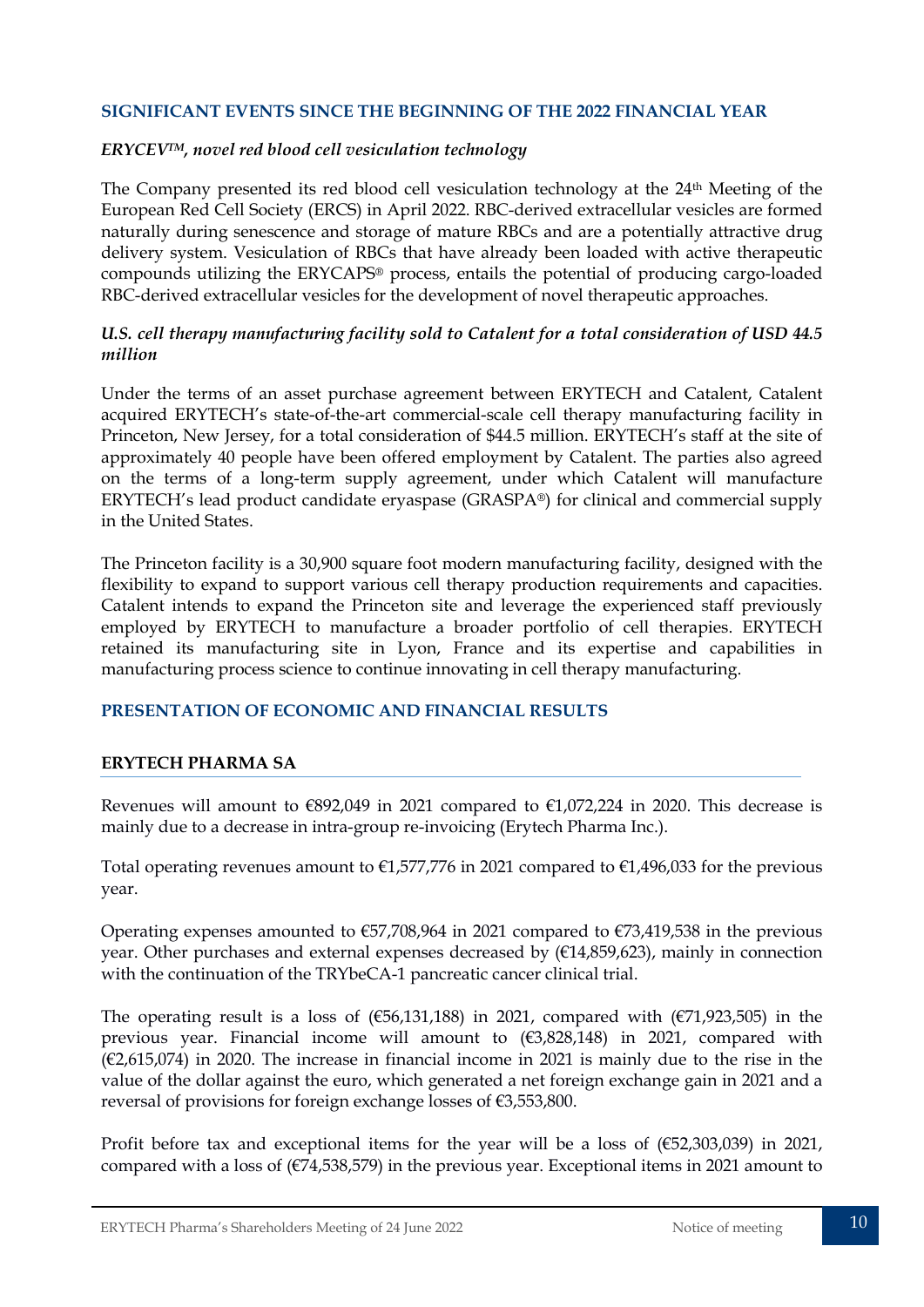( $\epsilon$ 8,773). The income tax item is an income of ( $\epsilon$ 3,668,719) in 2021 compared to ( $\epsilon$ 3,432,022) in 2020. It corresponds to the research tax credit.

Taking into account the above items, the net result for the year is a loss of  $(€48,643,094)$ .

#### **ERYTECH Group**

The Group prepares its consolidated financial statements in compliance with IFRS standards and interpretations and presents its income statement by function. The Group does not generate any revenue given the stage of development of its products.

Considering that no research and development expense is capitalized before marketing authorization is obtained, the research tax credit linked to research programs is fully recognized under other income. Research tax credit amounted to €3,669 thousand in 2021.

In 2021, research and development costs totaled €45,100 thousand while general and administrative expenses totaled €15,595 thousand. Current operating income was therefore loss of €56,515 thousand and net interest income totaled a loss of €2,720 thousand in 2021.

Based on the above items, the Group recorded a net loss for the period in the amount of €53,797 thousand.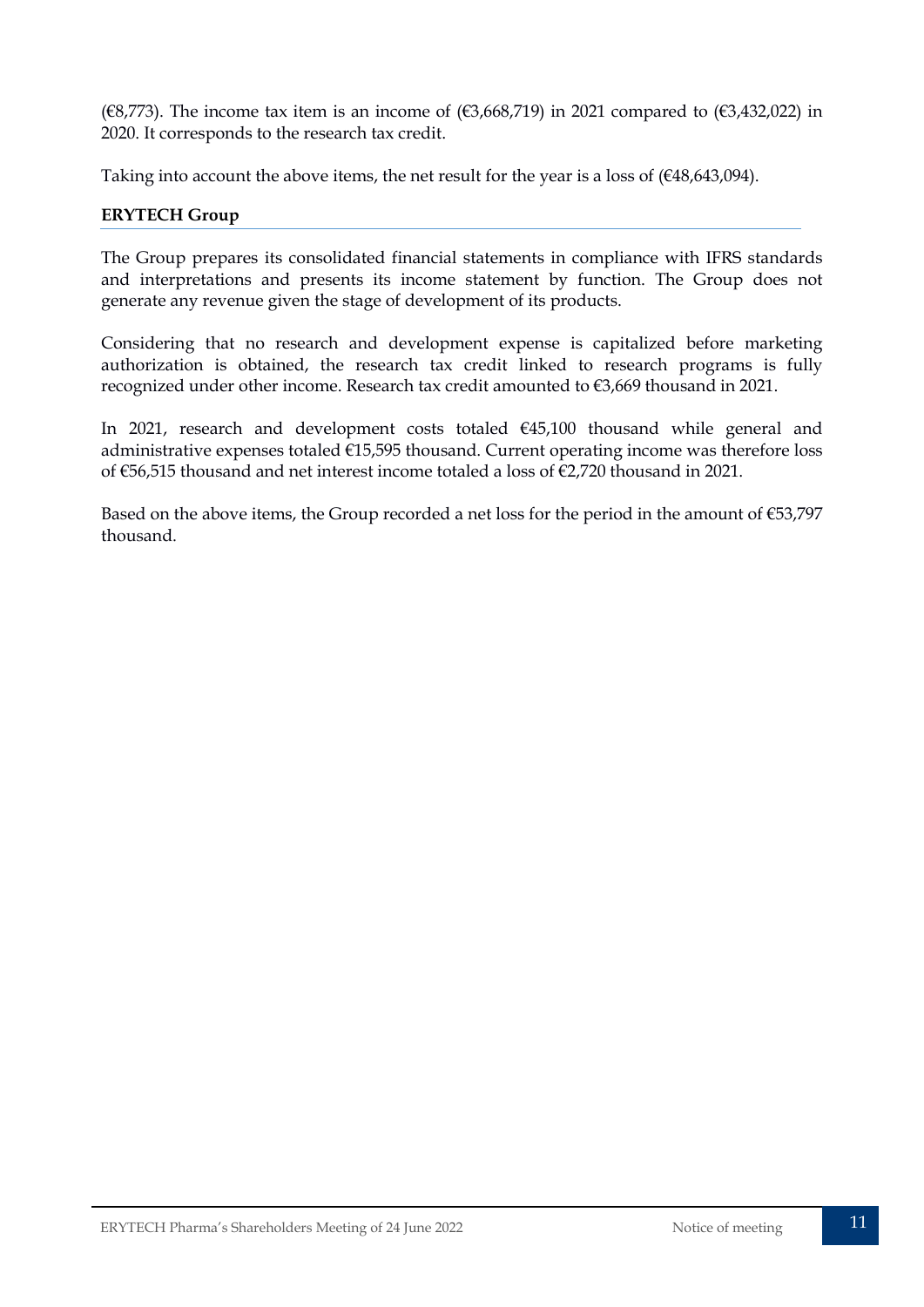#### **FINANCIAL RESULTS OF ERYTECH PHARMA S.A OVER THE LAST 5 YEARS**

|                                                                             | 31/12/2017    | 31/12/2018 | 31/12/2019      | 31/12/2020 | 31/12/2021 |
|-----------------------------------------------------------------------------|---------------|------------|-----------------|------------|------------|
| Financial position at year end                                              |               |            |                 |            |            |
| Share capital (in euros)                                                    | 1793756       | 1794 004   | 1794 004        | 2 005 756  | 3 101 855  |
| Number of shares issued                                                     | 17 937 559    | 17 940 035 | 17 940 035      | 20 057 562 | 31 018 553 |
| Number of bonds convertible into shares                                     |               |            |                 |            |            |
| Total income from operating activities (in euros)                           |               |            |                 |            |            |
| Revenue excluding VAT                                                       | 1 080 015     | 1 392 777  | 2 3 3 9 9 9 9 8 | 1 072 224  | 892 049    |
| Income before tax, amortization, and provisions                             | (30 299 689)  | (30304925) | (55403129)      | (71321454) | (52804529) |
| Income tax*                                                                 | (3186956)     | (4374728)  | (3913289)       | (3432022)  | (3668719)  |
| Income after tax, amortization, and provisions                              | (27932926)    | (26085189) | (54 208 339)    | (71036842) | (48643094) |
| Amount of profit distributed                                                |               |            |                 |            |            |
| Income from transaction limited to a single share                           |               |            |                 |            |            |
| Income after tax, but before amortization and provisions                    | (2,38)        | (1, 45)    | (2,87)          | (3,69)     | (2,07)     |
| Income after tax, amortization and provisions                               | (2, 46)       | (1,45)     | (3,02)          | (3,86)     | (2,05)     |
| Dividend paid for each share                                                |               |            |                 |            |            |
| <b>Workforce</b>                                                            |               |            |                 |            |            |
| Number of employees                                                         | 101           | 131        | 152             | 152        | 135        |
| Amount of total payroll expenses                                            | 4 9 2 2 6 5 0 | 6 607 512  | 7713637         | 7865365    | 6 937 882  |
| Amount paid as employee benefits (social security,<br>other benefits, etc.) | 2740109       | 3 493 329  | 3765277         | 4 093 063  | 3 573 678  |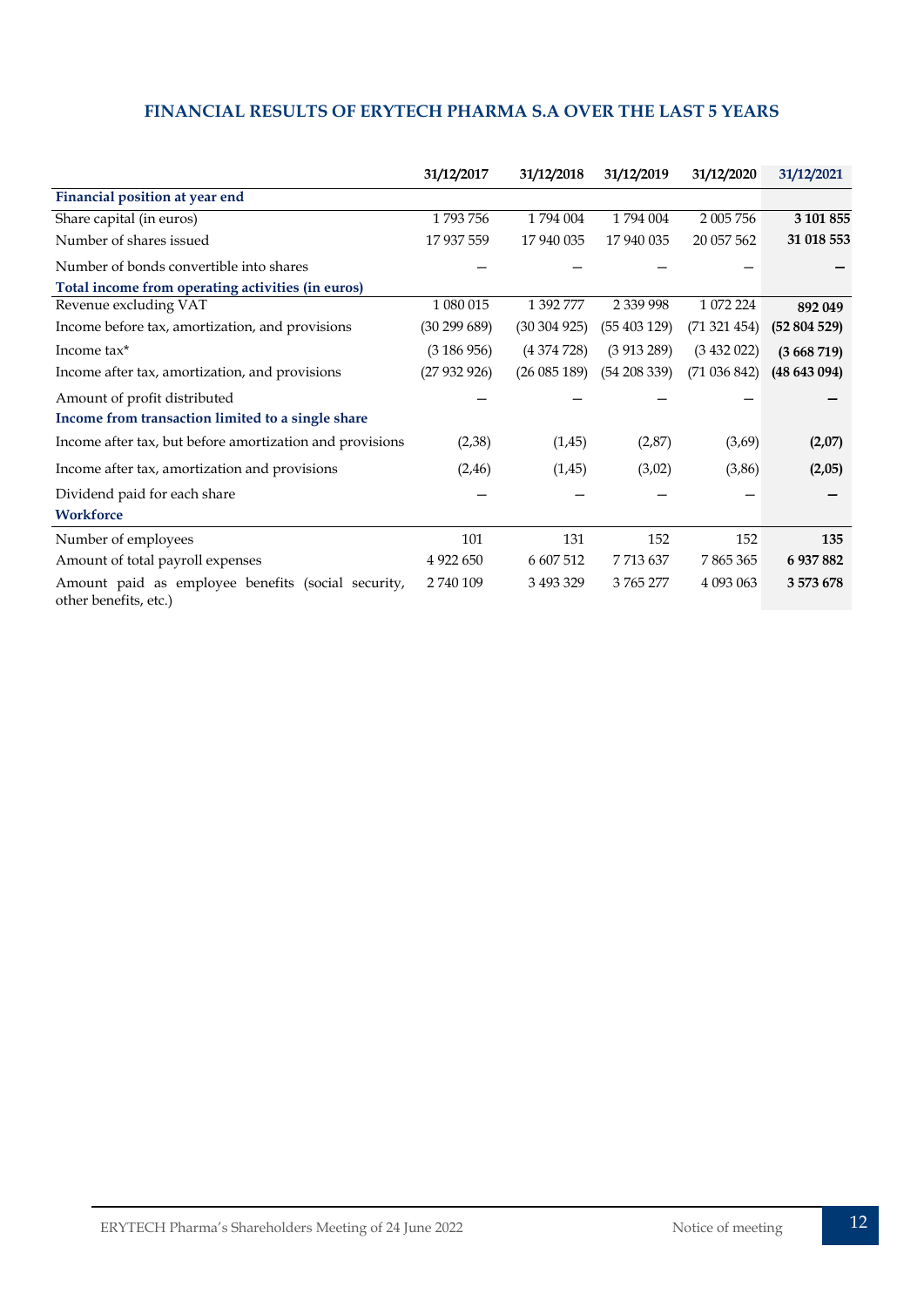## **BOARD OF DIRECTORS REPORT**

<span id="page-13-0"></span>The purpose of this report is to present the draft resolutions submitted to the General Meeting by the Company's Board of Directors. This report refers to the Universal Registration Document 2021, which has been filed with the French Financial Markets Authority (*Autorité des marchés financiers*) on April 27, 2022, under number D. 22-0367 and which can be consulted on the Company's website at the following address: https://erytech.com/fr/ (Investors tab/AMF Regulated Information/Universal Registration Document). The prior notice relating to the General Meeting, provided for in article R.225-73 of the French Commercial Code, was published in the *Bulletin des Annonces Légales Obligatoires* of 18 May 2022, bulletin n° 59, announcement 2201825.

## **On the ordinary part of the General Assembly**

#### **Approval of the annual financial statements, the consolidated financial statements, and allocation of results (1st, 2nd, and 3rd resolutions)**

The first two resolutions refer to the approval of the Company's financial statements, which show a loss of EUR 48,643,093.61, and the consolidated financial statements, which show a loss of EUR 53,796,953 for the fiscal year ended December 31, 2021.

The 3rd resolution relates to the allocation of results. You are requested to allocate the loss for the financial year ended December 31, 2021, amounting to EUR 48,643,093.61 in full to the "Share premium" account, which after allocation will amount to EUR 21,407,975.74.

#### **Approval of the agreements and commitments mentioned in Article L.225-38 of the French Commercial Code (4th resolution)**

In the fourth resolution, you are requested to take note of the conclusions of the Statutory Auditors' special report on regulated agreements and commitments referred to in Article L. 225-38 of the French Commercial Code. In this respect, you are informed that no new regulated agreements were concluded during the year ended December 31, 2021.

#### **Compensation of the Executive Corporate Officers and Directors (5th to 9th resolutions)**

The 5th resolution is, in compliance with article L. 22-10-34 I of the French Commercial Code, for the approval of the information mentioned in article L.22-10-9 I of the same code related to the compensation of the executive corporate officers as detailed in section 3.1.2.1.2 of the 2021 Universal Registration Document.

The 6<sup>th</sup> and 7<sup>th</sup> resolution are, in compliance with article L. 22-10-34 II of the French Commercial Code, for the approval of fixed, variable, and exceptional elements of total compensation and the benefits of any type paid during financial year ended on December 31, 2021, or allocated under the same year to Mr. Gil BEYEN, Chief Executive Officer and to Mr. Jean-Paul KRESS, Chairman of the Board, as detailed in section 3.1.2.1.1 of the 2021 Universal Registration Document.

The 8th resolution is, in compliance with article L.22-10-8 II of the French Commercial Code, for the approval of the compensation policy applicable to executive corporate officers as detailed in section 3.1.2.2.2 of the 2021 Universal Registration Document.

To date, Gil BEYEN, on account of his position as Chief Executive Officer and Jean-Paul KRESS on account of his position as Chairman of the Board are the only officers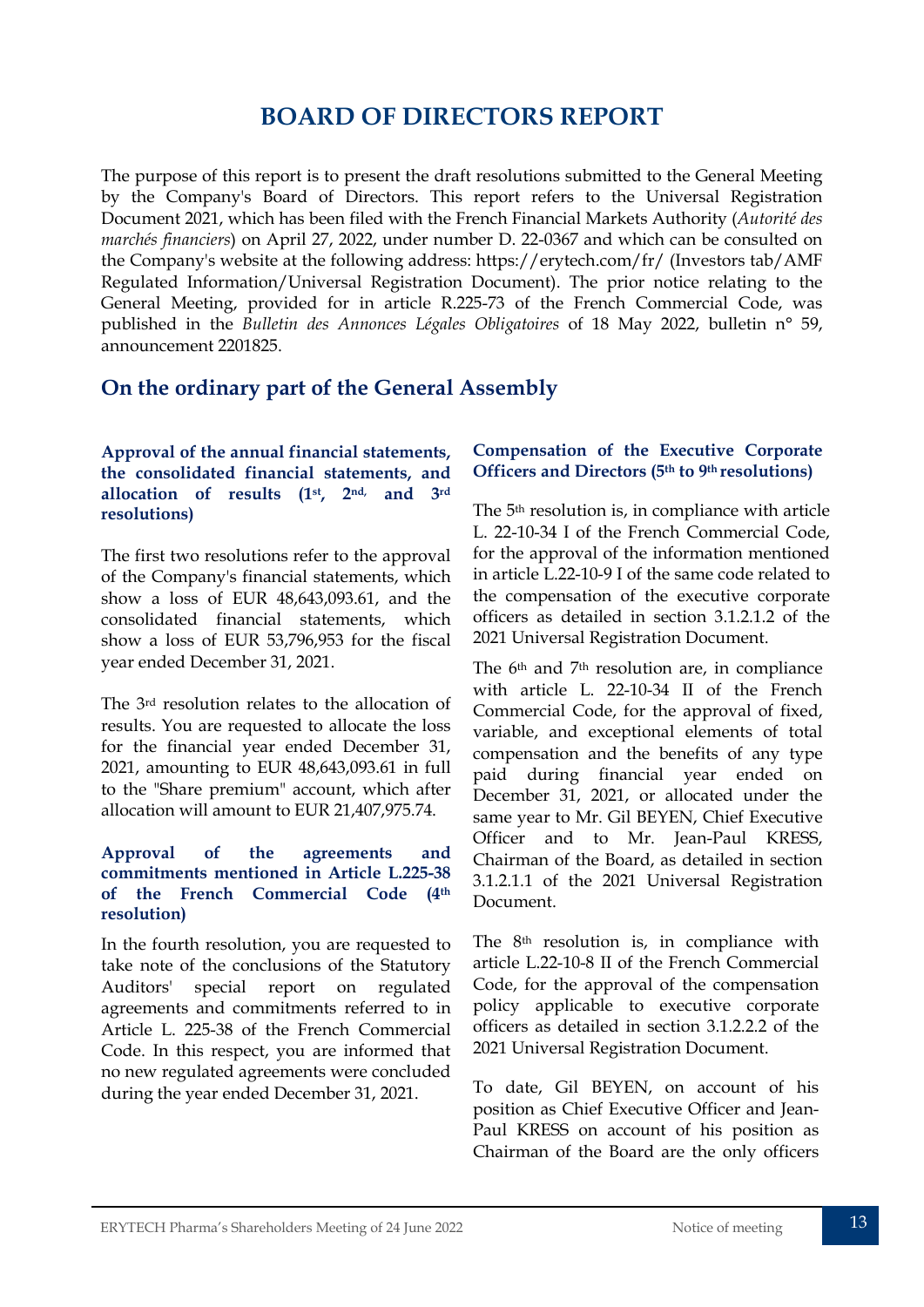concerned by this vote. The Deputy General Managers, Jérôme BAILLY and Eric SOYER, receive compensation under their employment contracts only, for their respective roles as Director of Pharmaceutical Operations and Chief Financial Officer/Chief Operating Officer, and therefore do not receive any compensation for their term of corporate office.

The 9th resolution is, in compliance with article L.22-10-8 II of the French Commercial Code, for the approval of the compensation policy applicable to Board Members as detailed in section 3.1.2.2.3 of the 2021 Universal Registration Document.

The Board of Directors, on the recommendation of the compensation and appointments committee has established the compensation policy applicable to executive corporate officers and board members and the compensation of each of them, as detailed in section 3.1.2.2 of the 2021 Universal Registration Document.

#### **Composition of the Board of Directors (10th to 15th resolutions)**

You are requested in the 10<sup>th</sup> to 13<sup>th</sup> resolutions, to renew the following terms of office as directors for a three-year term, that will end at the close of the Ordinary General Meeting of Shareholders to be held in 2025 to approve the financial statements for the year ending December 31, 2024:

- o Jean-Paul KRESS, residing 50 Gray Street Boston MA 02116 (United States);
- o Gil BEYEN, residing 96 South ST #4, Boston, MA 02111 (United States);
- o Philippe ARCHINARD, residing 47 rue Professeur Deperet, 69160 Tassin-la-Demi-Lune (France);
- o Luc DOCHEZ, residing 8 Klein Vilvoordestraat 3078 Meerbeek (Belgium).

In the  $14<sup>th</sup>$  and  $15<sup>th</sup>$  resolutions, you are invited to ratify the appointment by cooptation of Sven ANDRÉASSON, residing 3528 Reservoir Road NW, Washington D.C 20007 (United States), following his provisional appointment by the Board of Directors on 4 January 2022, and to decide on the renewal of his term of office as Director for a period of three years, which will expire at the end of the Ordinary Shareholders' Meeting to be held in 2025 to approve the financial statements for the year ending December 31, 2024.

The background and professional qualifications of each Director proposed for reappointment are presented below.

#### **Terms of office of joint statutory and alternate auditors (16th and 17th resolutions)**

You are requested in the 16<sup>th</sup> resolution to renew the terms of office for a six-year term of KPMG S.A, with its registered office located 2 Avenue Gambetta Tour Eqho, Paris la Défense 92066 Nanterre Cedex (France), registered under number 775 726 417 RCS Nanterre, as joint statutory auditor of the Company, that will end at the close of the ordinary general meeting of shareholders to be held in 2028 to approve the financial statements for the year ending December 31, 2027.

Following the entry into force of the law n°2016-1691 of December 9, 2016 (*Loi Sapin 2*), the appointment of one or several alternate auditors in order to replace the statutory auditor in the cases provided for by law is only required if the appointed statutory auditor is a natural person or a single member company (article L.823-1 paragraph 2 of the French Commercial Code). As the joint statutory auditors of the Company are legal and multi-partners entities, you are requested in the 17th resolution not to renew the terms of office of SALUSTRO REYDEL, with its registered office located Tour Eqho 2 Avenue Gambetta Paris la Défense 92066 Nanterre Cedex (France), registered under number 652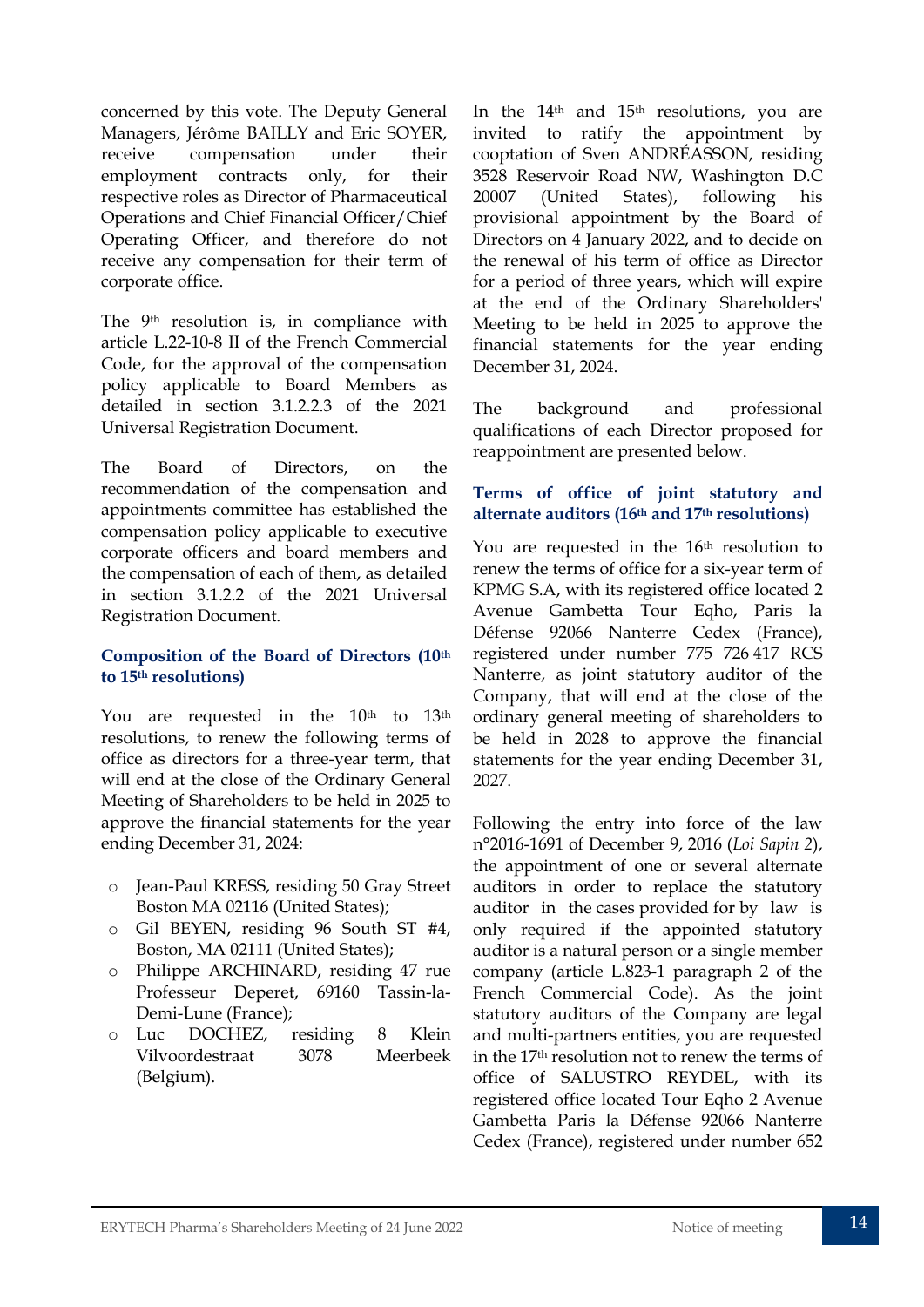044 371 RCS Nanterre, as alternate auditor of the Company.

#### **Approval of the regulations of the share subscription or purchase option plan (18th resolution)**

We remind you that the General Shareholders' Meeting of June 25, 2021, authorized the Board of Directors, pursuant to Article L. 225–177 *et seq* of the French Commercial Code, to grant, to the benefit of employees and/or corporate officers, options for subscription or purchase of shares of the Company.

As required under Section 422 of the US Internal Revenue Code, to allow the issue of incentive stock option specified in the 2021 Options plan, for employees who are US residents for tax purposes, we indicate that the 2021 Options plan must be approved by the General Shareholders' Meeting of the Company within one year as from its adoption by the Board of Directors at its meeting on July 27, 2021.

#### **Authorization granted to the Board of Directors to proceed with buying back Company shares (19**th **resolution)**

The purpose of the 19th resolution is to renew the authorization granted to the Board of Directors by the Combined General Shareholders' Meeting of June 25, 2021, to buy back shares of the Company, that will expire at the end of a period of 18 months.

This delegation of authority to the Board of Directors, with the option to sub-delegate, would allow it to buy or have bought shares of the Company as part of the implementation of a share buyback program that cannot exceed 5 % of the amount of equity capital existing on the day of this General Shareholders' Meeting. The share buyback program will be framed within the following financial limits:

- **The maximum purchase price** may not exceed ten (10) euros per share, or its equivalent in foreign currency, with the

understanding that this maximum price may be adjusted in the event of capital transactions such as the capitalization of reserves and award of bonus shares, and/or the splitting or grouping of shares;

Maximum volume: the Company shall refrain from purchasing beyond the maximum daily volume of shares authorized by laws and regulations in place at the time this authorization is used (currently, 25% of the average daily number of shares traded on the regulated Euronext Paris stock market).

The objectives of these share buybacks would be the following:

- the allocation of shares to employees or corporate executives of the Erytech Pharma Group;
- the stimulation of the market liquidity for the share by the intermediary of one or more investment services providers;
- the reduction of the capital of the Company by the cancellation of shares; and
- the allocation of shares to cover debt securities that are convertible or that can be exchanged against Company shares or any other type of securities giving access to shares of the Company, by conversion, presentation of a warrant, reimbursement or exchange.

This program would also be intended to allow the Company to trade in its shares in order to carry out any transaction authorized by law, or any market practice allowed by the market authorities, with the understanding that the Board of Directors cannot, unless there is prior authorization by the General Shareholders' Meeting, make use of this authorization in a public offering period initiated by a third-party targeting the shares of the Company, until the end of the offering period.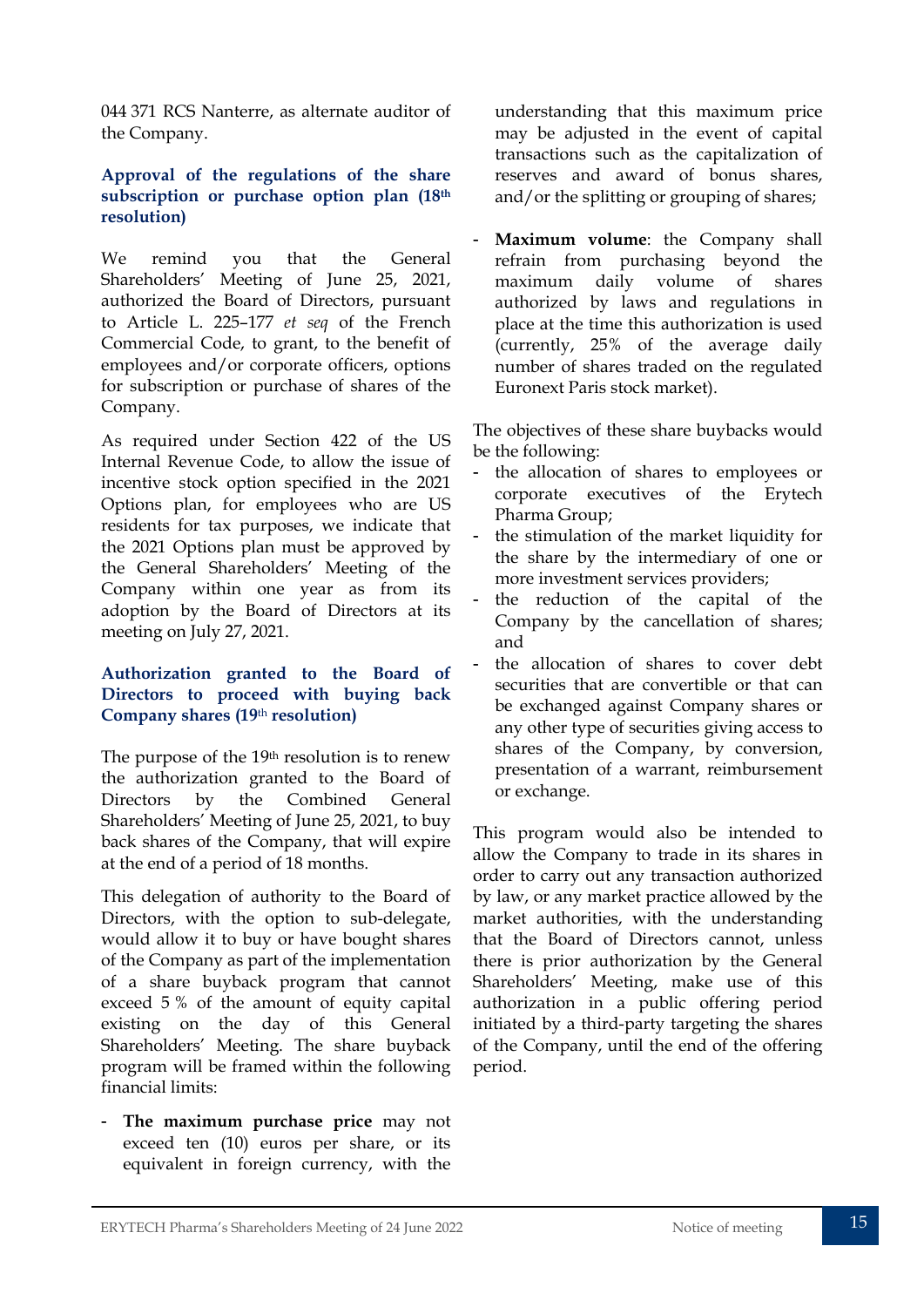## **On the Extraordinary part of the General Assembly**

#### **Authorization to the Board of Directors to reduce the Company's share capital by canceling the treasury shares held by the Company (20th resolution)**

Subject to the adoption of the 19th resolution on the authorization to be granted to the Board of Directors to proceed with the share buyback, you are asked to authorize the Board of Directors to proceed with the cancellation of all or part of the common shares of the company acquired as part of the share buyback program authorized by the 19th resolution or other share buyback programs authorized previously or subsequently, and to reduce the equity by the overall nominal amount of the shares thus canceled, limited to 10% of the capital of the Company by periods of 24 months.

The Board of Directors cannot, unless previously approved by the General Shareholders' Meeting, make use of this authorization starting from the deposit by a third-party of a public offering targeting the shares of the Company and until the end of the offering period.

Any positive difference between the purchase price and the nominal value of the common shares would be recognized in "issue premiums" or to any other available reserves item, including the legal reserve, limited to 10% of the capital reduction made.

The authorization thereby granted to the Board of Directors is valid for a period of 18 months from the date of this General Shareholders' Meeting.

**"Financial" delegations of authority to the Board of Directors to issue of shares and/or other marketable securities convertible to the shares to be issued immediately or in the future by the Company, with or without the preferential subscription rights of the shareholders (21st to 30th resolutions)**

To allow your Board of Directors to seize the opportunity of equity financing that would present to the Company, it is proposed to the General Shareholders Meeting, of June 24, 2022 to renew the financial delegations adopted by the General Shareholders' Meeting of June 25, 2021 in its  $21<sup>st</sup>$  to  $30<sup>th</sup>$ resolutions for a period of 26 months starting from the General Shareholders' Meeting, i.e., until August 24, 2024 (except for the delegation that would be granted by the 26<sup>th</sup> and 27th resolution for a period of 18 months, i.e., until December 24, 2023).

The renewal of all of these financial delegations is to allow the Company to have the flexibility and responsiveness necessary to allow it to strengthen its own equity and seize the strategic opportunities that arise by authorizing the Board of Directors to choose, depending on changes in market conditions and its financing needs, the most adequate resources for financing the Erytech Pharma Group, at the times and according to the methods that seem the most appropriate to it. The financial delegations that we are asking you to renew, could in particular enable us to implement different financing possibilities (including the issue of convertible bonds, the issue of shares carrying warrants, a capital increase with preferential subscription rights for shareholders or financing by way of an issue of common shares with the waiver of preferential subscription rights, including in the form of American Depositary Shares, primarily or only on the US market through an offering reserved for specific categories of persons). In this view, the Board of Directors proposes to the General Shareholders' Meeting to increase the ceilings adopted last year concerning capital increases and debt securities.

In addition, given the liquidity conditions observed during the past year on the Nasdaq in the biotechnology sector, the Board of Directors is proposing to the General Meeting a new resolution (27th resolution) in order to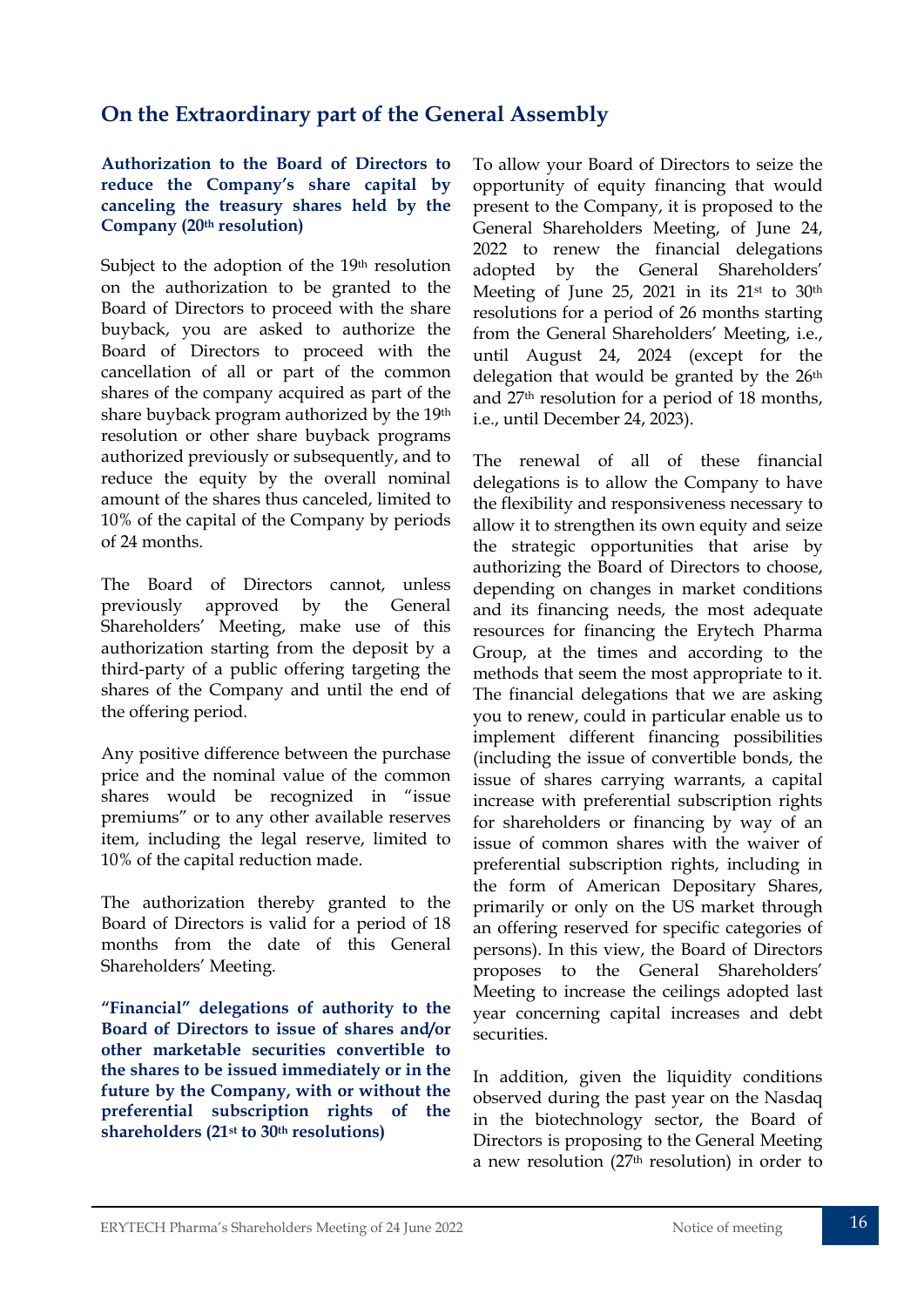extend the use of the At-the-Market equity financing program ("ATM Program") and thus provide additional flexibility. This delegation and its use within the framework of the ATM Program set up by the Company, as well as the envisaged discount, would enable the Company to broaden the number of investors likely to subscribe to the Company's shares, to implement a specific placement method and to have, once again, increased flexibility in the issue of shares and in the setting of the issue price of the securities.

The new delegations of authority mentioned in the 21st to 30th resolutions would cancel and replace the authorizations with the same purpose. The maximum nominal amount of the capital increases to take place immediately or in the future, that can be carried out by virtue of the delegations mentioned in the 21<sup>st</sup> to 29<sup>th</sup> resolutions cannot exceed the overall nominal ceiling of the capital increase of EUR 3,000,000 and a cumulative sub-ceiling of EUR 3,000,000 for the authorizations for issues with preferential subscription rights waived as specified in the 22nd to 29th resolutions, indicated in the table attached to this report.

In order to give the Company the needed flexibility in case of market transactions, the Board of Directors proposes to the General Assembly to give the Board of Directors the possibility to choose between two methods in order to fix the price for capital increases by public offering within the limit of 10% of the share capital per year (resolution n°24) and for capital increases through an issue reserved for certain categories of investor (resolution n°26 and n°27), the issue price will at least be equal, at the discretion of the Board:

- Either to the Company's closing share price on the regulated Euronext Paris stock market during the previous trading session prior to the setting of the price;
- Or to the volume weighted average prices of the Company's share on the regulated Euronext Paris stock market in the three

previous trading sessions prior to its being set;

In both cases, possibly discounted by a maximum of 20%.

The Board of Directors may, within the limits that it sets in advance, delegate to the Chief Executive Officer or, with the agreement of the latter, to one or more Chief Operating Officers, the powers that are granted to it under this resolution.

If you approve these resolutions, the Board of Directors will establish, each time these authorizations are used, in compliance with applicable legislative and regulatory provisions, a report for the shareholders describing the final conditions of the transaction and indicating (i) the potential dilutive effect of the issue of marketable securities on the situation of each shareholder, (ii) the potential impact of the issue of marketable securities on the share of equity of the Company and (iii) the potential theoretical impact of the issue of the marketable securities on the market value of the share of the Company.

**Authorization granted to the Board of Directors to issue common shares of the Company and/or securities convertible to common shares to be issued immediately or in the future by the Company, with existing shareholders' preferential subscription rights maintained (21st resolution).**

In the 21st resolution, the Board of Directors proposes to the General Shareholders' Meeting to grant it the authority to issue, on one or more occasions, in France and/or abroad, free of charge or for a price, maintaining the shareholders' preferential subscription right, of (i) common shares of the Company, and (ii) marketable securities convertible by any means, immediately or in the future, to common shares existing or to be issued, by the Company, the subscription for which may be settled either in cash or by offsetting receivables, limited to a ceiling in the nominal amount of EUR 3,000,000 with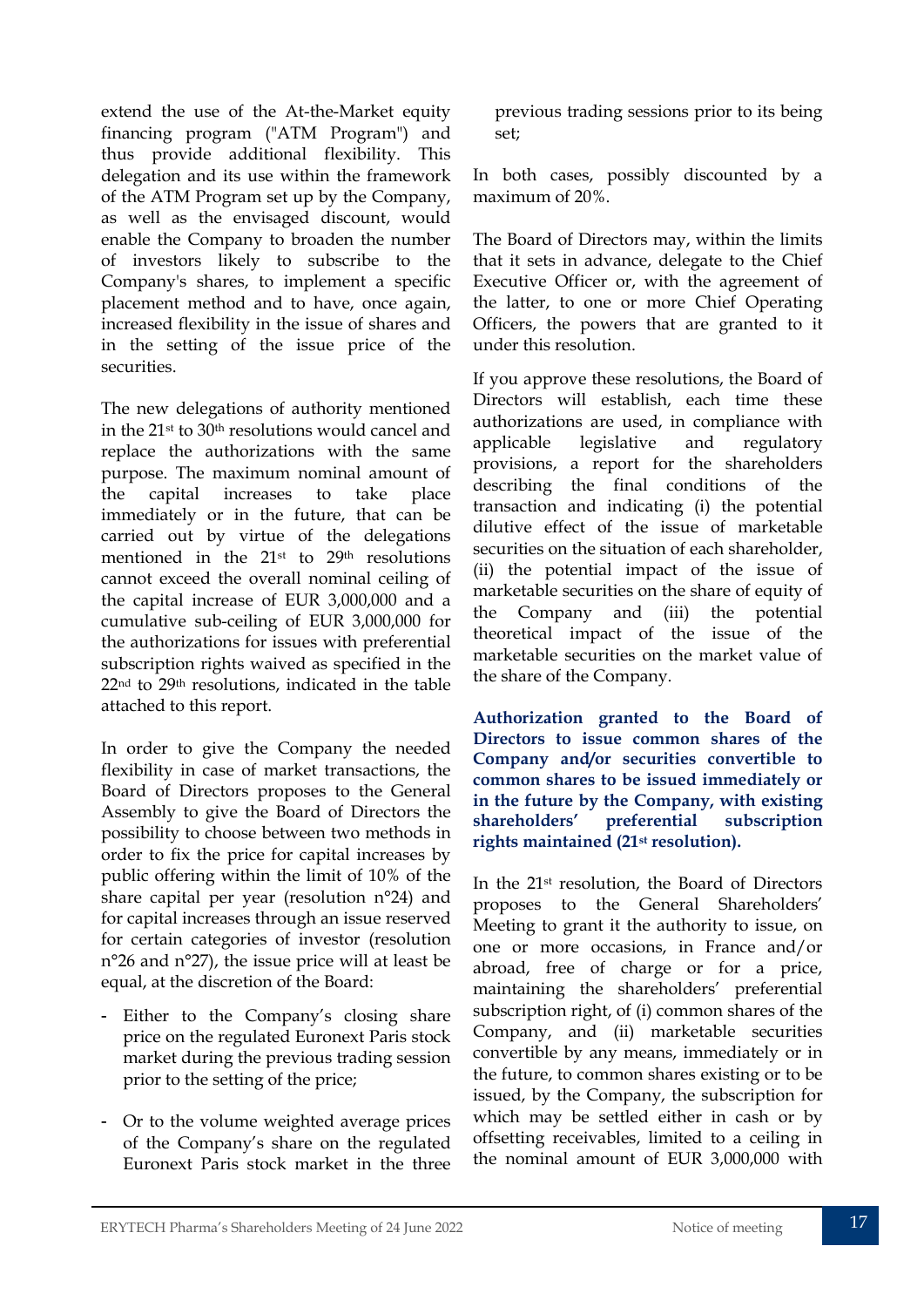the understanding that the ceiling is a common overall ceiling applicable to all financial delegations referred to in the  $21<sup>st</sup>$  to 29th resolutions:

- the marketable securities convertible to the common shares to be issued by the Company immediately or in the future thus issued may include debt securities or warrants, or be related to the issue of such securities, or allow the issue thereof as intermediate securities;
- they may take the form of subordinated or unsubordinated securities, with a fixed or indefinite term, and be issued either in euros or in other currencies, or in any monetary units established by reference to several currencies;
- the nominal amount of debt securities thus issued by virtue of this delegation of authority cannot exceed EUR 150,000,000 and this common ceiling applies to all of financial delegations referred to in the 21st to 29th resolutions;
- the maturity of the borrowings (convertible to the common shares to be issued by the Company), other than those represented by perpetual securities, may not exceed 50 years. Borrowings (convertible to the common shares to be issued by the Company) may be interest bearing at a fixed- and/or floating rate, with or without capitalization of interest, be covered by guarantees or collateral, be redeemable, with or without premium, or be amortizable, on the basis that the securities may also be purchased on the stock market or included in a public offering or exchange bid by the Company;
- shareholders have a preemptive subscription right, on an irreducible basis, to a fixed number of common shares and marketable securities issued under this delegation, in proportion to their shareholding;
- the Board of Directors may institute for shareholders a right to subscribe, on a reducible basis, for an additional number of common shares or marketable securities to be issued, which will be exercised in proportion to their subscription rights and subject to the limit of their requests;
- if the irrevocable subscriptions and, if applicable, reducible subscriptions, do not result in the purchase of the entire issue, the Board of Directors may use all or some of the powers provided for, in the order it so determines, to: (i) limit the issue to the amount of subscriptions received, provided that it is at least three-quarters of the issue decided upon, (ii) freely allocate all or some of the unsubscribed securities to the investors of its choice, or (iii) offer all or some of the unsubscribed securities to the public on the French and/or international markets;
- issues of subscription warrants for shares of the Company can be made by subscription offering, but also by free allocation to the owners of old shares, and in the case of free allocation, of share subscription warrants;
- the Board of Directors would have the power to decide whether the allocation rights forming fractions would not be traded and that the corresponding shares would be sold.

**Delegation of authority to the Board of Directors to issue common shares of the Company and/or securities convertible to common shares to be issued immediately or in the future by the Company, with shareholders' preferential subscription rights waived by public offering other than the public offerings referred to in section 1° of article L.411-2 of the French monetary and financial Code (22nd resolution)**

In the 22nd resolution, the Board of Directors proposes to the General Shareholders' Meeting to grant it the authority to decide to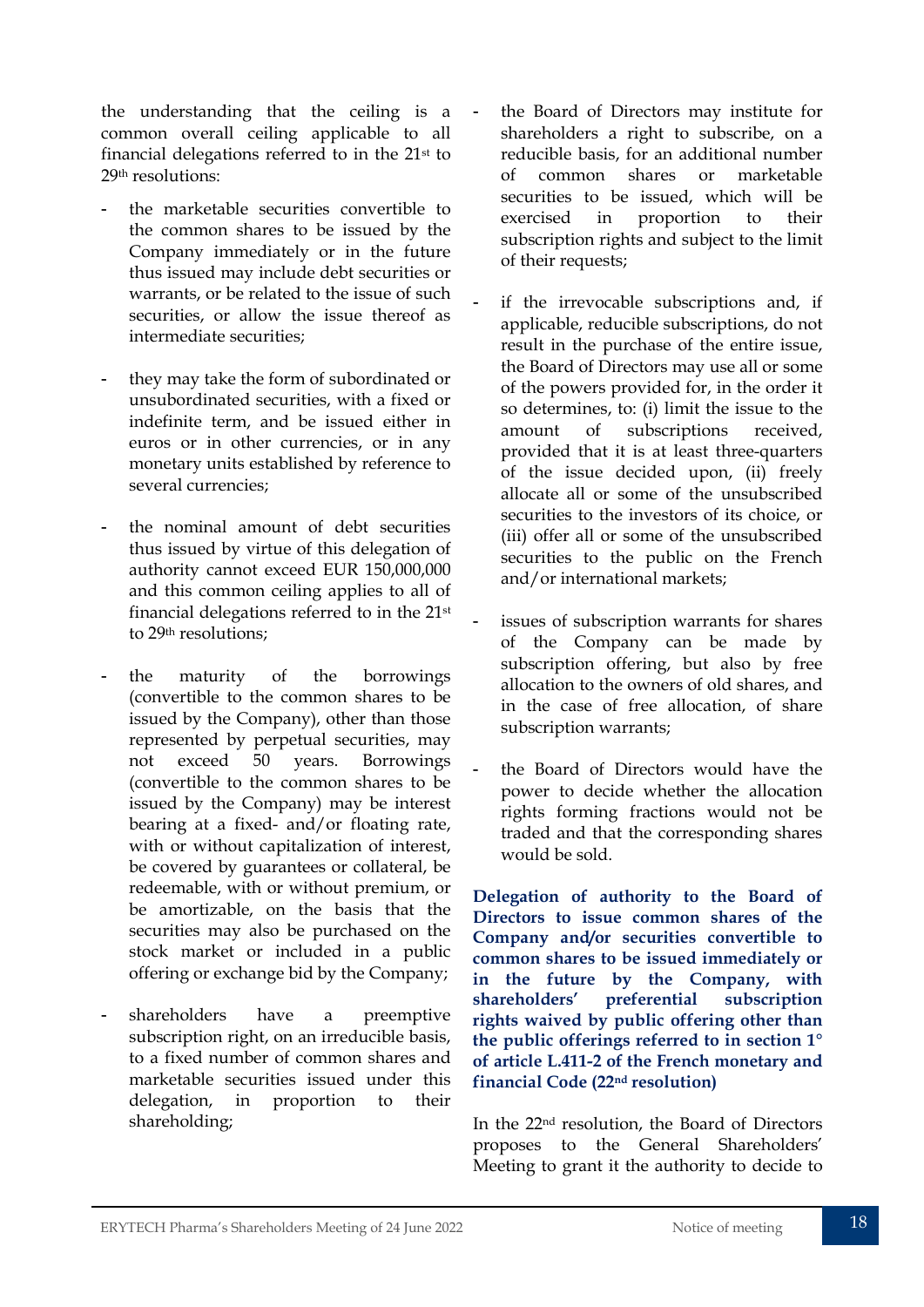issue, with shareholders' preferential subscription rights waived, in a public offering, other than the public offerings referred to in the 1° of article L.411-2 of the Monetary and Financial Code once or several times, in the proportions and at the times it deems fit, both in France and abroad, of (i) common shares of the Company, and/or (ii) securities convertible, by any means, immediately or in the future to common shares existing or to be issued, by the Company, the subscription for which may be settled either in cash or by offsetting receivables.

Public offerings made under this resolution may be combined, as part of one or more simultaneous issues, with offerings within the provisions in section 1° of Article L.411-2 of the Monetary and Financial Code.

As part of this delegation of authority:

- the preferential subscription rights of the shareholders are waived;
- the ceiling of the nominal amount of capital increase, immediately or in the future, resulting from all the issues carried out by virtue of this delegation of authority is set at EUR 3,000,000 and on condition that the nominal overall ceiling of EUR 3,000,000 specified in the 21st resolution is not reached;
- the nominal amount of the debt securities thus issued by virtue of this delegation of authority cannot exceed EUR 150,000,000 and this common ceiling applies to all financial delegations referred to in the 21st to 29th resolutions;
- The marketable securities convertible to the common shares to be issued by the Company immediately or in the future thus issued may include debt securities or warrants, or be related to the issue of such securities, or allow the issue thereof as intermediate securities;
- the Board of Directors may establish a priority right, which is irreducible and, where applicable, reducible for all or part of the issue, for shareholders to subscribe for common shares or marketable securities for which the Board sets the terms of exercise in the conditions set forth by Law, without giving rise to the creation of transferable rights;
- if the subscriptions, including any made by shareholders, do not result in the purchase of the entire issue, the Board of Directors may limit the issue to the amount of subscriptions received, provided that it is at least three-quarters of the decided issue, and/or freely allocate all or some of the unsubscribed shares to the investors of its choice;
- the issue price for common shares is at least equal to the minimum provided for by the laws and regulations prevailing at the time this delegation is used (currently the weighted average share price over the previous three trading days on the regulated Euronext stock market prior to the date preceding the beginning of the public offering, less a maximum discount of 10%);
- the issue price of the marketable securities is such that the sum immediately received by the Company, increased, as necessary, by the sum that may be subsequently collected by the Company, is at least equal to the issue price referred to above, for each ordinary share issued because of the issue of these marketable securities.

**Delegation of authority to the Board of Directors to issue common shares of the Company and/or securities convertible to common shares to be issued by the Company immediately or in the future, with preferential subscription rights waived, by public offering referred to in section 1° of Article L.411-2 of the Monetary and Financial Code (23rd resolution)**

In the 23rd resolution, the Board of Directors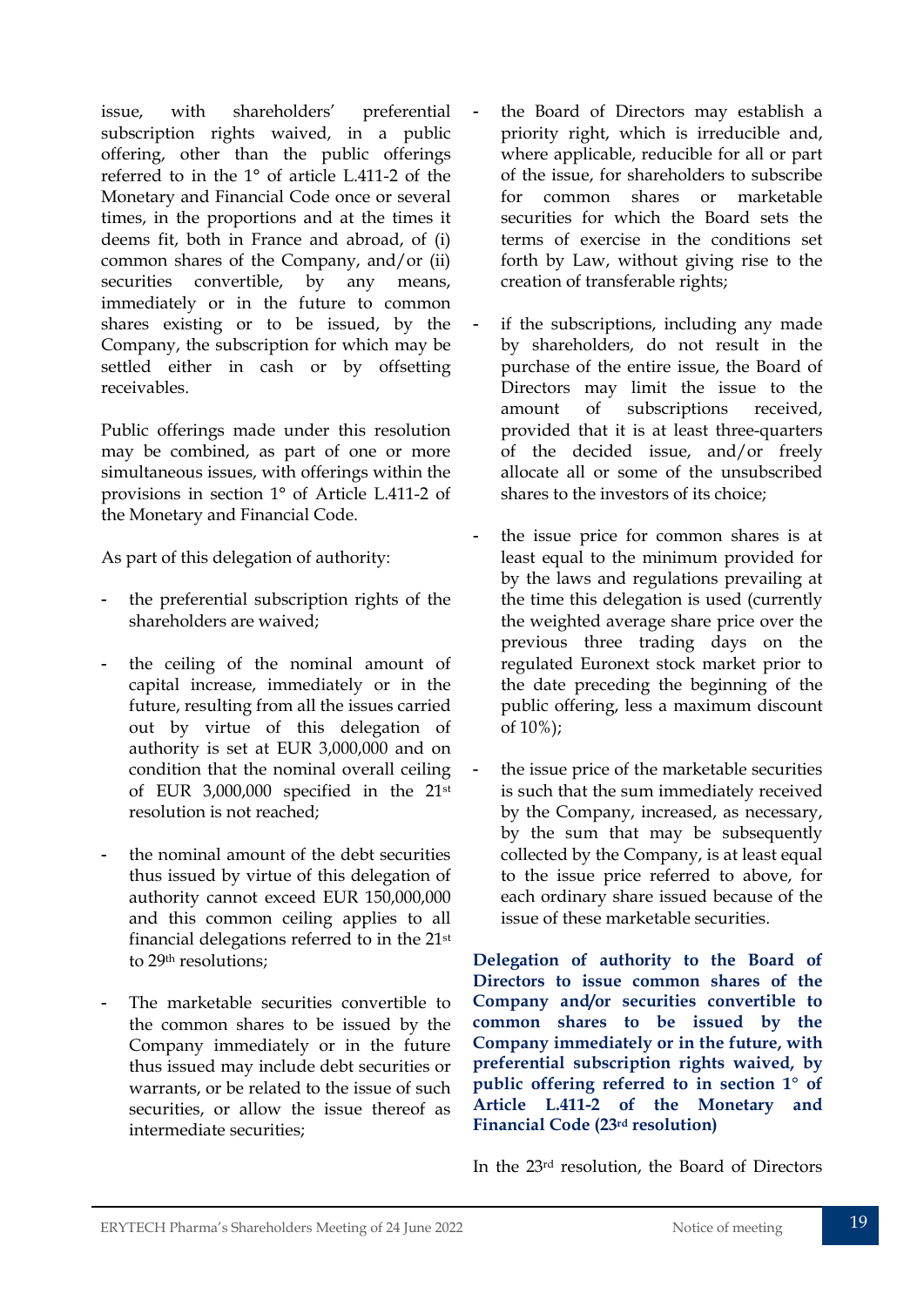Proposes to the General Shareholders Meeting to grant it the authority to decide on the issue, through a public offering in the meaning of the 1° of Article L.411-2 of the Monetary and Financial Code (i) of common shares of the Company, and/or (ii) marketable securities convertible, by any means, to the common shares to be issued immediately or in the future by the Company, with shareholders' preemptive subscription rights waived.

As part of this delegation of authority:

- the preferential subscription rights of the shareholders are waived;
- in any event, in accordance with the Law, the nominal amount of the capital increases carried out by virtue of this resolution may not exceed 20% of the share capital per year at the time of the issue;
- the ceiling of the nominal amount of capital increase carried out, immediately or in the future, resulting from all issues carried out pursuant to this delegation of authority would be set at EUR 3,000,000 and this ceiling is common to the one mentioned in the 22nd resolution and provided that the overall nominal ceiling of EUR 3,000,000 specified in the 21st resolution is not reached;
- the nominal amount of the debt securities thus issued by virtue of this delegation of authority cannot exceed EUR 150,000,000 and this common ceiling applies to all financial delegations referred to in the 21st to 29th resolutions;
- The securities convertible to the common shares to be issued by the Company immediately or in the future thus issued may include debt securities or warrants, or be related to the issue of such securities, or allow the issue thereof as intermediate securities;
- if the subscriptions do not absorb the entire issue of shares and/or marketable securities giving entitlement to the Company's share capital under this resolution, the Board of Directors may limit the issue to the amount of subscriptions received, if it is at least three-quarters of the decided issue, and/or to freely allocate all or some of the unsubscribed shares to the investors of its choice;
- the issue price for common shares is at least equal to the minimum provided for by the laws and regulations prevailing at the time this delegation is used (currently the weighted average share price over the previous three trading days on the regulated Euronext stock market prior to the beginning of the public offering less a maximum discount of 10%);
- the issue price of the marketable securities is such that the sum immediately received by the Company, increased, as necessary, by the sum that may be subsequently collected by the Company, is at least equal to the issue price referred to above, for each ordinary share issued because of the issue of these marketable securities.

**Authorization to the Board of Directors, in the case of an issue, with existing shareholders' preferential subscription rights waived by public offering, of common shares of the Company and/or securities convertible to common shares to be issued by the Company, to set the issue price in accordance with the terms and conditions set by the General meeting, of up to 10% of the share capital per year (24th resolution)**

This authorization is granted to the Board of Directors, in compliance with the provisions of Articles L.225-136 and L.22-10-52 of the French Commercial Code, for a term of 26 months starting from the day of this Extraordinary General Shareholders' Meeting, for each of the issues decided upon in accordance with resolutions 22nd and 23rd, limited to 10% of the Company's capital (in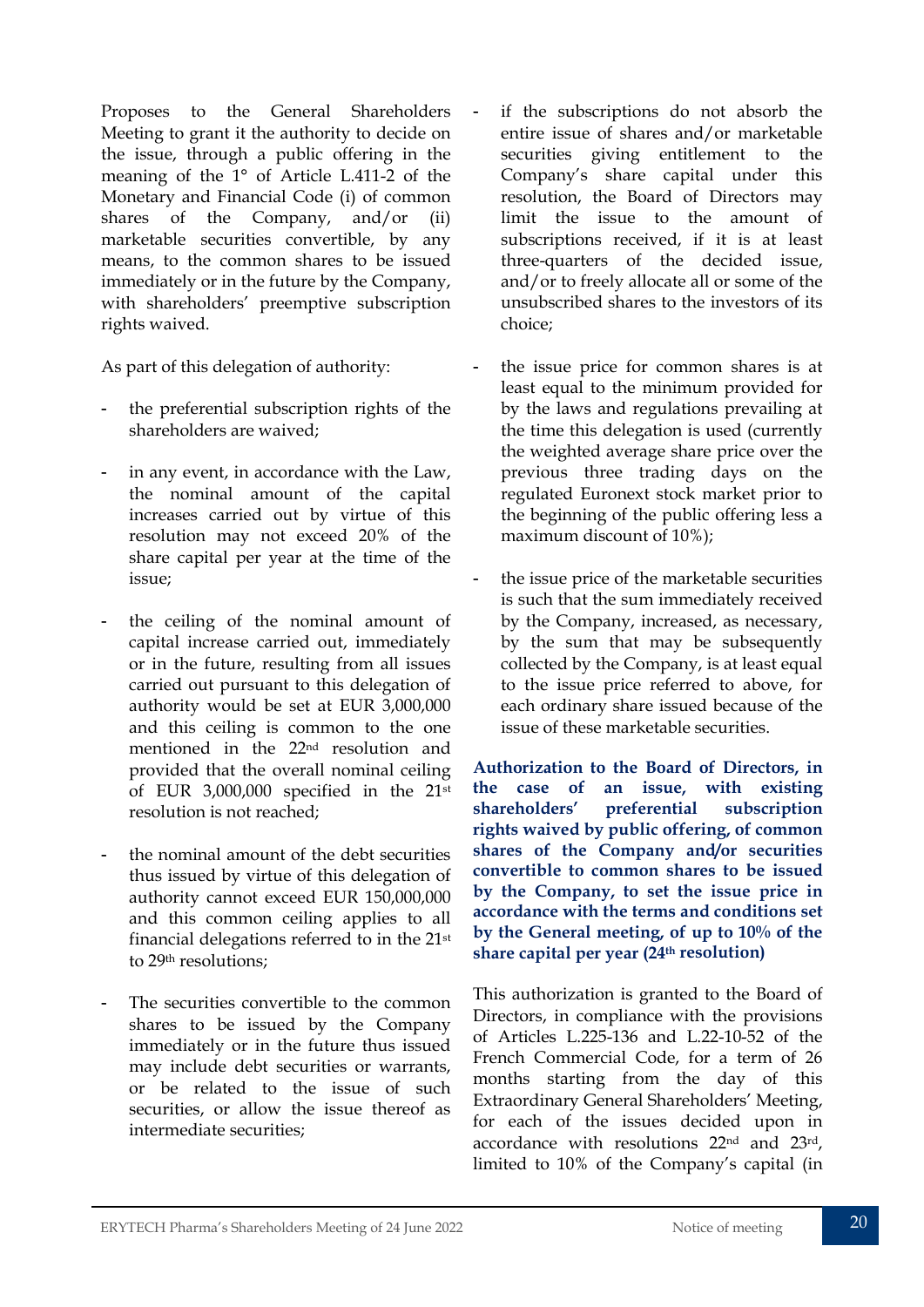existence on the date that this delegation is used) per 12-month period at the time of issue, to waive the price-setting terms and conditions defined in resolutions 22nd and 23rd mentioned above, and to set the issue price of common shares and/or marketable securities issued according to the following terms and conditions:

- a) the issue price of the common shares will be determined by the Board of Directors and will be at least equal, at the discretion of the Board:
- either to the Company's closing share price on the regulated Euronext Paris stock market during the previous trading session prior to the setting of the price,
- or to the volume weighted average prices of the Company's share on the regulated Euronext Paris stock market in the three previous trading sessions prior to its being set,

and possibly discounted by a maximum of 20%;

b) the issue price of marketable securities convertible to common shares to be issued shall be the amount received immediately by the Company, plus any amount likely to be received later by the Company, where applicable, i.e., for each ordinary share issued as a result of these marketable securities being issued, at least equal to the amount mentioned in paragraph "a)" above.

The total nominal amount of the Company's capital increase and the total amount of debt securities resulting from the issues carried out under this delegation shall be deducted from the capital increase ceiling and from the debt securities ceiling set forth in accordance with the resolution relating to the issue approved.

We specify that a possibility of a discount as high as 20% aims to facilitate the transaction depending on market conditions.

**Authorization for the Board of Directors, in the case of a capital increase with existing shareholders' preferential subscription rights maintained or waived, to increase the number of shares to be issued (25th resolution)**

This authorization gives the Board of Directors the authority to carry out additional capital increases in conditions identical to those of the initial issue. This allows the exercise of overallocation options, options that allow to increase the size of issues in the case of excess demands.

This authorization would be given to the Board of Directors, for a period of 26 months from the date of this General Meeting (except for the 26th and 27th resolutions for which this delegation would be valid for a period of 18 months), to decide within thirty days of the closing of the subscription period for the initial issue, for each of the issues with or without maintenance of preferential subscription rights decided pursuant to the 21st, 22nd and 23rd resolutions presented above and the 26th and 27th resolutions presented below, to increase the number of securities to be issued, within the time limits and within the limits provided for by the law and regulations applicable on the date of issue, by up to 15% of the initial issue and at the same price as that used for the initial issue, subject to the ceiling provided for in the resolution pursuant to which the issue is decided.

**Delegation of authority to the Board of Directors, with shareholders' preferential subscription rights waived, to increase the Company's share capital through an issue reserved for certain categories of investors (26th resolution)**

In the 26th resolution, the Board of Directors proposes to the General Shareholders' Meetings to delegate it the authority to decide on the capital increase on one or more occasions, at the time or times that it would determine and in the proportion that it would decide, to specific categories of investors.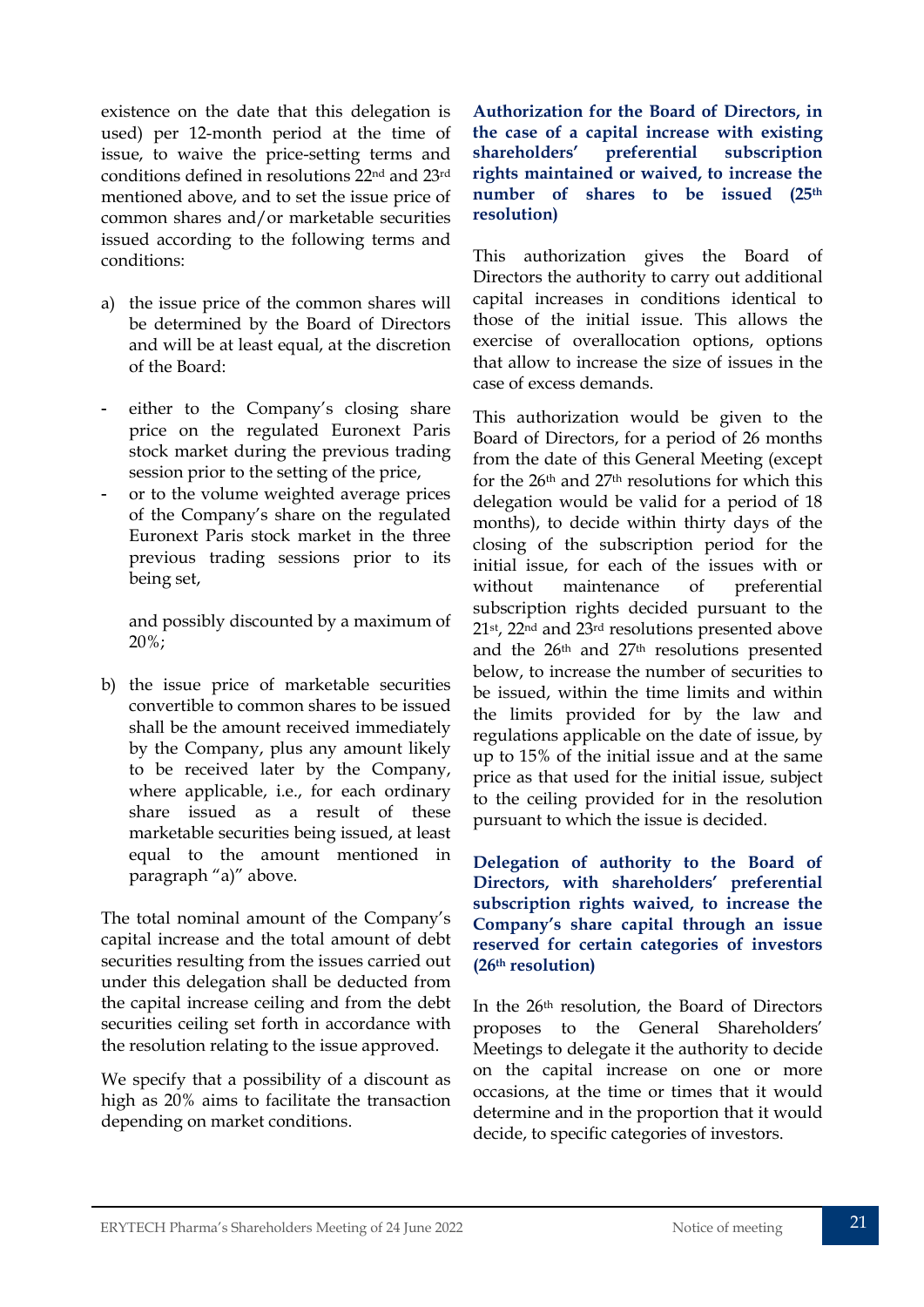We propose to the General Shareholders' Meeting to cover the following categories, identical to those proposed to the General Shareholders Meeting of June 25, 2021:

- i. physical and legal persons, including companies, trusts or investment funds, organized under French or foreign law, that habitually invest in the pharmaceutical, biotechnological, or medical technology sector; and/or
- ii. companies, institutions, or entities of any type, French or foreign, that exercise a significant part of their business in the pharmaceutical, cosmetic, chemical, or medical devices and/or technologies or research in these sectors; and/or
- iii. French or foreign investment services companies, or any foreign firm with an equivalent status, that could guarantee to carry out an issue to be placed with the persons described in (i) and/or (ii) above, and, in this context, to subscribe to securities that are issued.
- the ceiling of the nominal amount of capital increase carried out, immediately or in the future, resulting from all issues carried out pursuant to this delegation of authority would be set at EUR 3,000,000 and this ceiling is common to the one mentioned in the 22nd resolution and provided that the overall nominal ceiling of EUR 3,000,000 specified in the 21st resolution is not reached;
- if the subscriptions do not absorb the entire issue of shares and/or marketable securities giving entitlement to the Company's share capital under this resolution, the Board of Directors may limit the issue to the amount of subscriptions received, provided that the amount is at least three-quarters of the decided issue, and/or to freely allocate all or part of the unsubscribed shares to the individuals of its choice;
- the marketable securities convertible to the common shares to be issued by the Company immediately or in the future

thus issued may include debt securities or warrants, or be related to the issue of such securities, or allow the issue thereof as intermediate securities;

- the nominal amount of debt securities thus issued by virtue of this delegation of authority cannot exceed EUR 150,000,000 and this common ceiling applies to all financial delegations referred to in the 21st to 29th resolutions;

The Board of Directors will have full authority to implement this resolution, and in particular determine the list of beneficiaries from within the aforementioned category of investors who will benefit from the waiver of preferential subscription rights, including the features, amount and terms and conditions of any issue as well as the type of securities to be issued. In particular, it can determine the number to issue for each beneficiary and set, taking into consideration the indications contained in its report, the price of subscription of the said securities, their entitlement date as well as, if applicable, the duration, or the ways in which the marketable securities issued on the basis of this resolution are convertible to common shares to be issued by the Company, further specified that the amount received, or that will be receivable, by the Company for each of the shares issued as part of this delegation are determined by the Board of Directors and are be at least equal:

- a) for ordinary shares issued under this authorization, at the choice of the Board of Directors:
	- either to the closing price of the share of the Company on the regulated Euronext Paris stock exchange at the time of the last trading session preceding its being set
	- or equal to the volume weighted average of prices of the share of the Company on the regulated Euronext Paris exchange in the three previous trading sessions prior to the setting of the issue price,

possibly reduced by a maximum discount of 20%.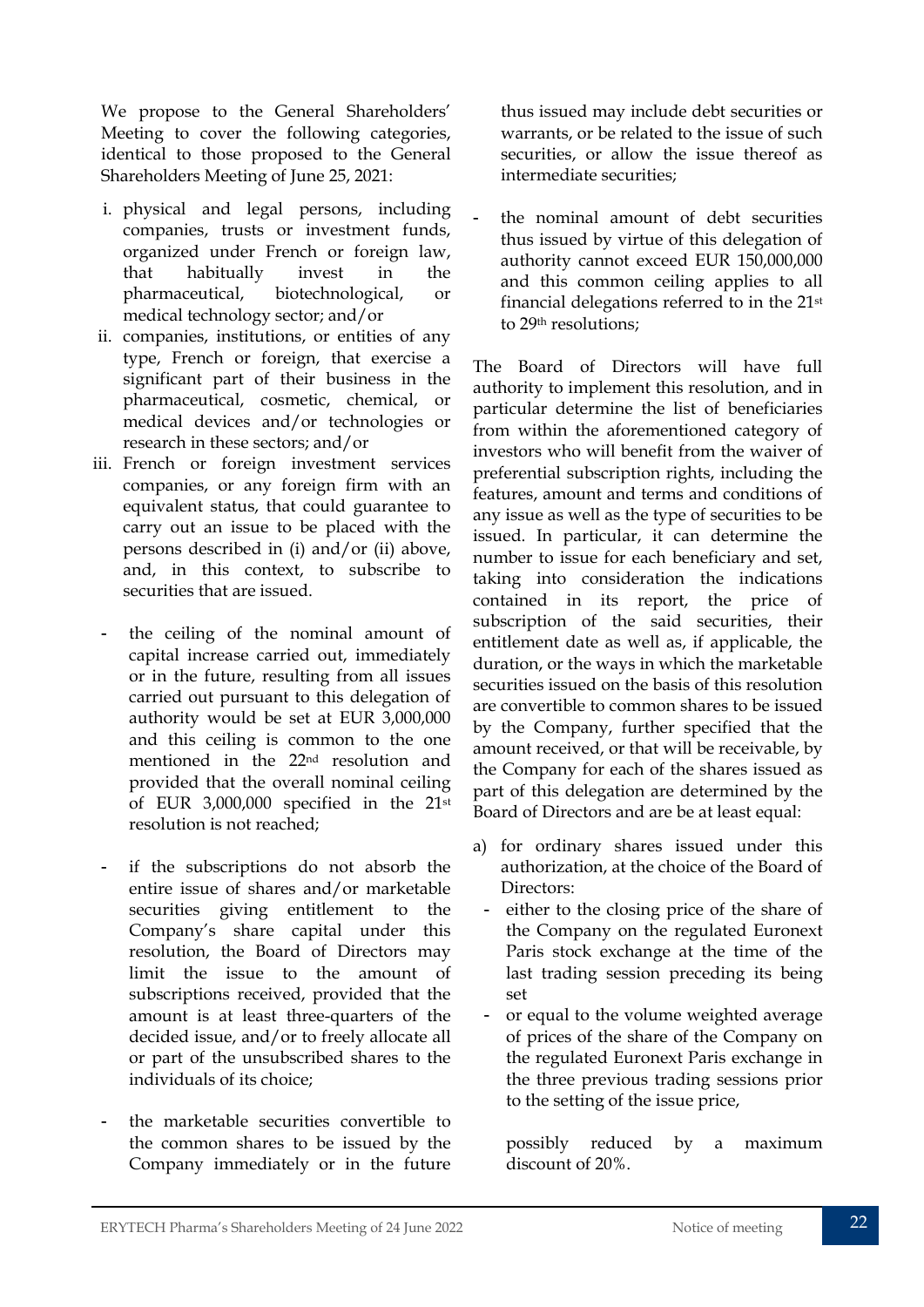b) For marketable securities issued under this authorization other than shares, equal to the amount received immediately by the Company, plus any amount likely to be received later by the Company, where applicable, i.e., for each ordinary share issued as a result of these marketable securities being issued, at least equal to the amount mentioned in paragraph "a)" above.

We specify that a possibility of a discount as high as 20% aims to facilitate the transaction depending on market conditions.

This resolution may also be used in connection with the ATM Program set up by the Company on the U.S. market and registered with the Securities Commission Exchange (the "SEC") by the Company in September 2020 for the issuance of ordinary shares in the form of ADSs reserved for specialized investors falling within the abovementioned categories, in particular following inquiries by such investors to the Company or to the bank in charge of the ATM Program (the "Sales Agent") ("reverse inquiries"), which was used for the first time in February 2021.

Shareholders are reminded that they may consult the Company's website to obtain information on the ATM Program and its use.

The delegation thus conferred to the Board of Directors is valid for an 18-month period starting from the date of this General Shareholders' Meeting.

**Delegation of authority to the Board of directors, with shareholders' preferential subscription rights waived, to increase the Company's share capital through an issue reserved for certain categories of investors as part of an At-the-market equity financing program (27th resolution)**

In the 27th resolution, the Board of Directors proposes that the Shareholders' Meeting delegate to it the authority to decide to increase the share capital, on one or more occasions, at the time or times it determines, and, in the proportions, it determines, by issuing ordinary shares in the form of American Depositary Shares or American Depositary Receipts.

We propose to the Shareholders' Meeting to reserve the right to subscribe for them to any credit institution or any investment services provider, French or foreign, or any foreign institution with an equivalent status, intervening within the framework of an ATM program set up by the Company (or any equity financing program of the same nature which would replace it) and providing, within this framework, for the subscription of securities issued by the Company.

The purpose of this new authorization is to allow the extension of the ATM Program to the placement by the Sales Agent of new shares in the form of ADSs sold directly on the U.S. market, in accordance with the terms and conditions of trading of orders applicable to the market in concerned (dribble out method).

Such sales would be made at market price, in as many transactions as necessary, during one or more trading days, at the request of the Company, within the limit of the total amount, the duration and the minimum price indicated by the Company to the Sales Agent and within the limits provided for in this resolution.

The use of this resolution, which is subject to obtaining the necessary regulatory approvals, would enable the Company to issue to the Sales Agent the number of shares sold by the Sales Agent during the period in question (e.g. one trading day), at a subscription price corresponding to their weighted average price on the market. The Company retains full control over the activation or deactivation of the ATM Program, including during its execution.

The ceiling on the nominal amount of the capital increase resulting from all the issues carried out by virtue of the present delegation would be set at EUR 1,500,000 (which represents 15,000,000 shares representing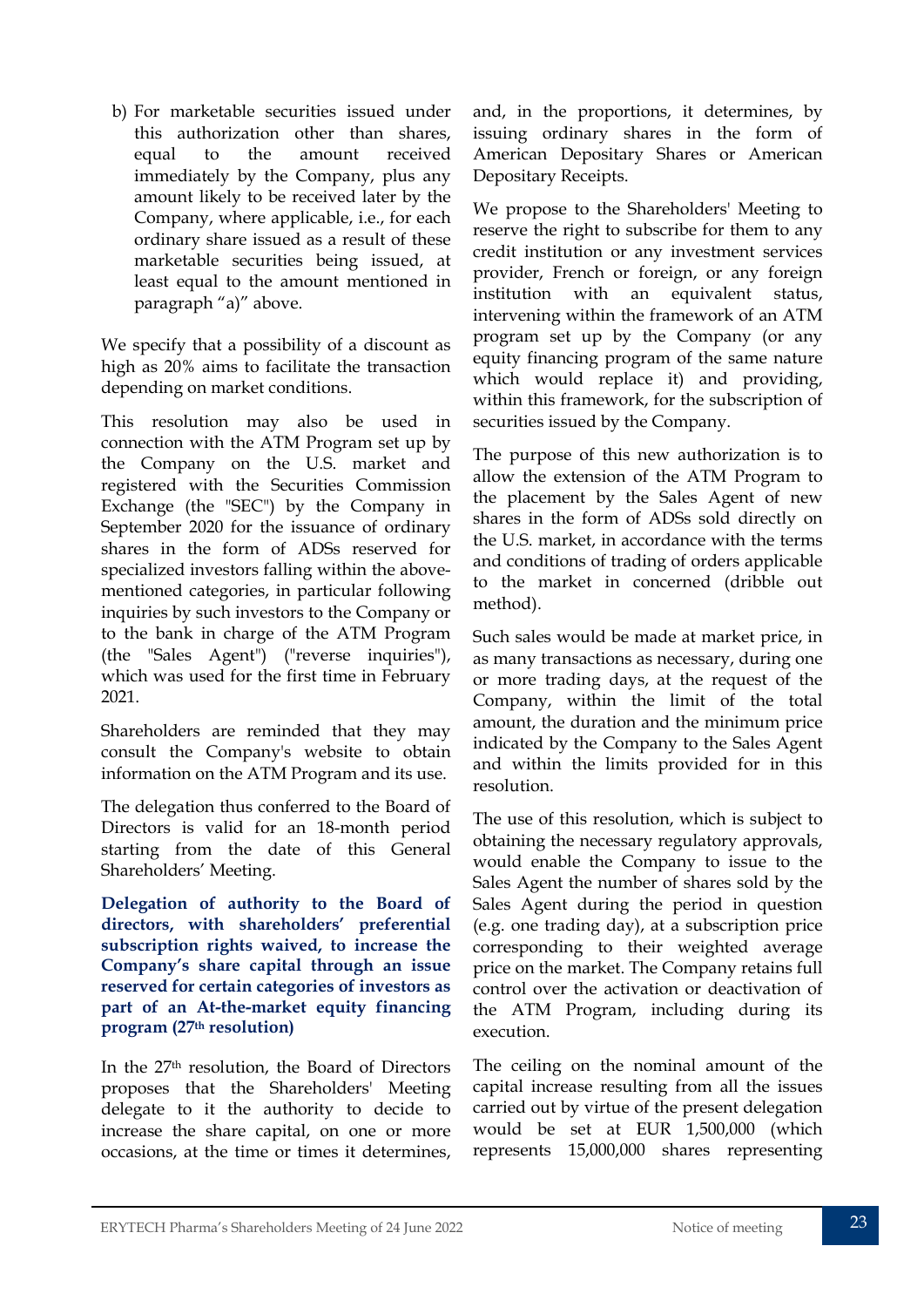48.4% of the share capital as of 30 April 2022), subject to the overall nominal ceiling of 3,000,000 euros provided for in the 21st resolution not being reached.

In addition, the issues carried out under the ATM Program, in the form of "reverse enquiries" (under resolution 25) as well as "dribble outs" (under this resolution) are not subject to a Prospectus and therefore remain limited by the legal constraint of 20% of the share capital per 12-month period (cumulatively with the other eligible issues that would be carried out by the Company, if any) assessed at the date of implementation of the delegation by the Board of Directors in accordance with point 5 of Article 1 of Regulation (EU) 2017/1129 of June 14, 2017.

If subscriptions do not absorb the entire issue of shares issued under this resolution, the Board of Directors may limit the issue to the amount of subscriptions received, provided that this amount reaches at least three quarters of the issue decided upon, and/or freely allocate all or part of the unsubscribed securities among the persons of its choice.

The Board of Directors shall have full powers to implement the resolution and, in particular, to determine the list of beneficiary(ies) within the aforementioned category(ies) of beneficiaries in whose favor the preferential subscription right has been waived, and may determine the number of securities to be issued in favor of each beneficiary and to set, in the light of the indications contained in its report, the subscription price of the said securities, it being stipulated that the issue price of the ordinary shares and/or of the securities issued must be at least equal to :

- or the closing price of the Company's shares on the regulated market Euronext Paris during the last trading session prior to its determination,

- or the volume-weighted average (in the central order book and excluding off-market blocks) of the Company's share price on the regulated market Euronext Paris during the

last three trading sessions preceding the setting of the issue price;

possibly reduced by a maximum discount of 20%.

The delegation thereby granted to the Board of Directors would be valid for a period of 18 months from the date of this Meeting.

**Delegation of authority to the Board of Directors to issue common shares of the Company and/or securities convertible to common shares to be issued by the Company in the event of a public exchange offer initiated by the Company, with shareholders' preemptive subscription rights waived (28th resolution).**

We propose that you grant to the Board of Directors a delegation of authority to decide based on and in the conditions proposed in the 22nd resolution, on the issue of common shares of the Company or of marketable securities convertible to shares, immediately or in the future, by the Company, as compensation for the securities contributed in a public offering as part of an exchange component initiated in France or abroad, according to local rules, by the Company on the securities of a company whose shares are admitted for trading on a regulated market in the meaning of Article L. 22-10-54 of the French Commercial Code.

As part of this delegation of authority:

- the preferential subscription rights of the shareholders are waived;
- the ceiling of the nominal amount of capital increase carried out, immediately or in the future, resulting from all of the issues carried out by virtue of this delegation of authority is set at EUR 3,000,000 and this ceiling is common to the one set in the 22nd resolution and provided that the overall nominal ceiling of EUR 3,000,000 specified in the 21st resolution is not reached;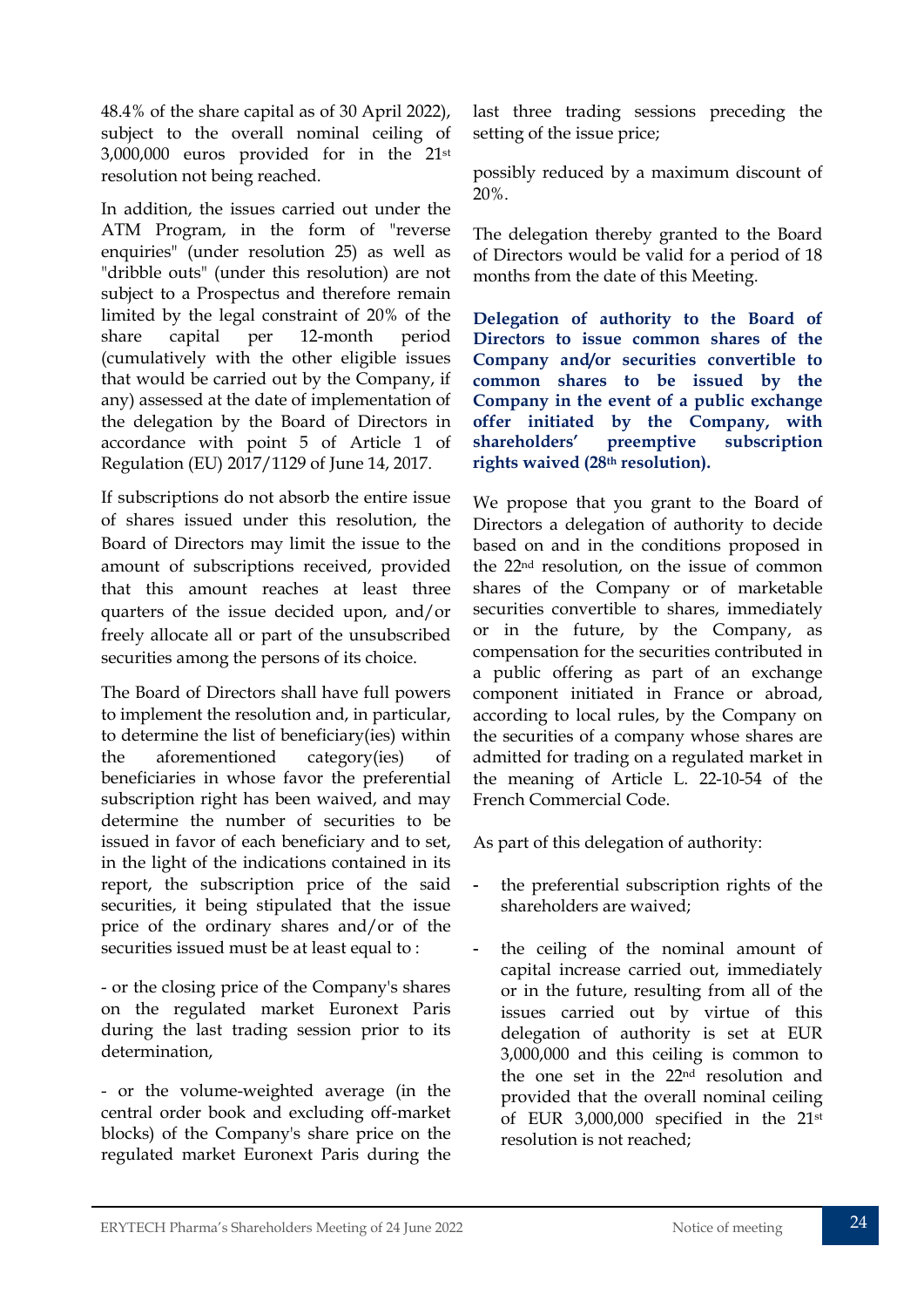the nominal amount of the debt securities thus issued cannot exceed EUR 150,000,000 and this common ceiling applies to all financial delegations referred to in the 21st to 29th resolutions.

**Authorization for the Board of Directors to issue with existing shareholders' preferential subscription rights waived, common shares and/or securities convertible to common shares to be issued, to be used as payment for in-kind contributions to the Company consisting of equity securities or other securities convertible to shares (29th resolution)**

We propose that you grant to the Board of Directors the delegation of authority to proceed, on the report of the Statutory Auditors, with the contributions to the issue of common shares of the Company and/or of marketable securities convertible to common shares to be issued immediately or in the future by the Company, in consideration of the in-kind contributions made to the Company and composed of capital securities and/or marketable securities convertible to the capital when the provisions of Article L.22-10-54 of the French Commercial Code are not applicable.

This delegation of authority would allow the Board of Directors to finance most efficiently, by issuing securities, acquisitions of securities of companies, whose shares are either not listed, or whose shares are listed (i) if they are not listed on a regulated market or (ii) if the transaction is not carried out as part of the public exchange offering. As part of this delegation of authority:

- The preferential subscription rights of shareholders may be, as needed, waived for the holders of shares or marketable securities, that are the object of in-kind contributions;
- the ceiling of the nominal amount of capital increase carried out, immediately or in the future, resulting from all of the issues carried out by virtue of this

delegation of authority is set at 10% of the capital of the Company (as existing at the date of this General Shareholders' Meeting) and this ceiling is applied against that of the EUR 3,000,000 set in the 22nd resolution and provided that the nominal overall ceiling of EUR 3,000,000 specified in the 21st resolution is not reached;

the nominal amount of the debt securities thus issued cannot exceed EUR 150,000,000 and this common ceiling applies to all financial delegations referred to in the 21st to 29th resolutions.

#### **Authorization to the Board of Directors to increase the Company's capital by incorporating reserves, profits, or premiums (30th resolution)**

We propose that you delegate to the Board of Directors the authority to decide to increase the share capital on one or more occasions, at the time(s) and according to the terms and conditions that it determines, by successively or simultaneously incorporating reserves, profits, or premiums in the share capital, or any other amounts whose capitalization would be permitted by Law and under the Company's articles of incorporation, followed by the creation and allocation of bonus shares or by raising the nominal value of existing common shares, or by using a combination of these two methods.

The Board of Directors has the option to decide whether fractional rights will neither be traded nor sold and that the corresponding securities will be sold. The amounts arising from the sale shall be allocated to the rights holders within the time frame set forth by regulations.

The ceiling of the maximum nominal amount of the capital increase, immediate or future, resulting from all of the issues carried out under this delegation is set at EUR 1,300,000 provided that this ceiling is set autonomously and separately from the capital increase ceilings resulting from issues of common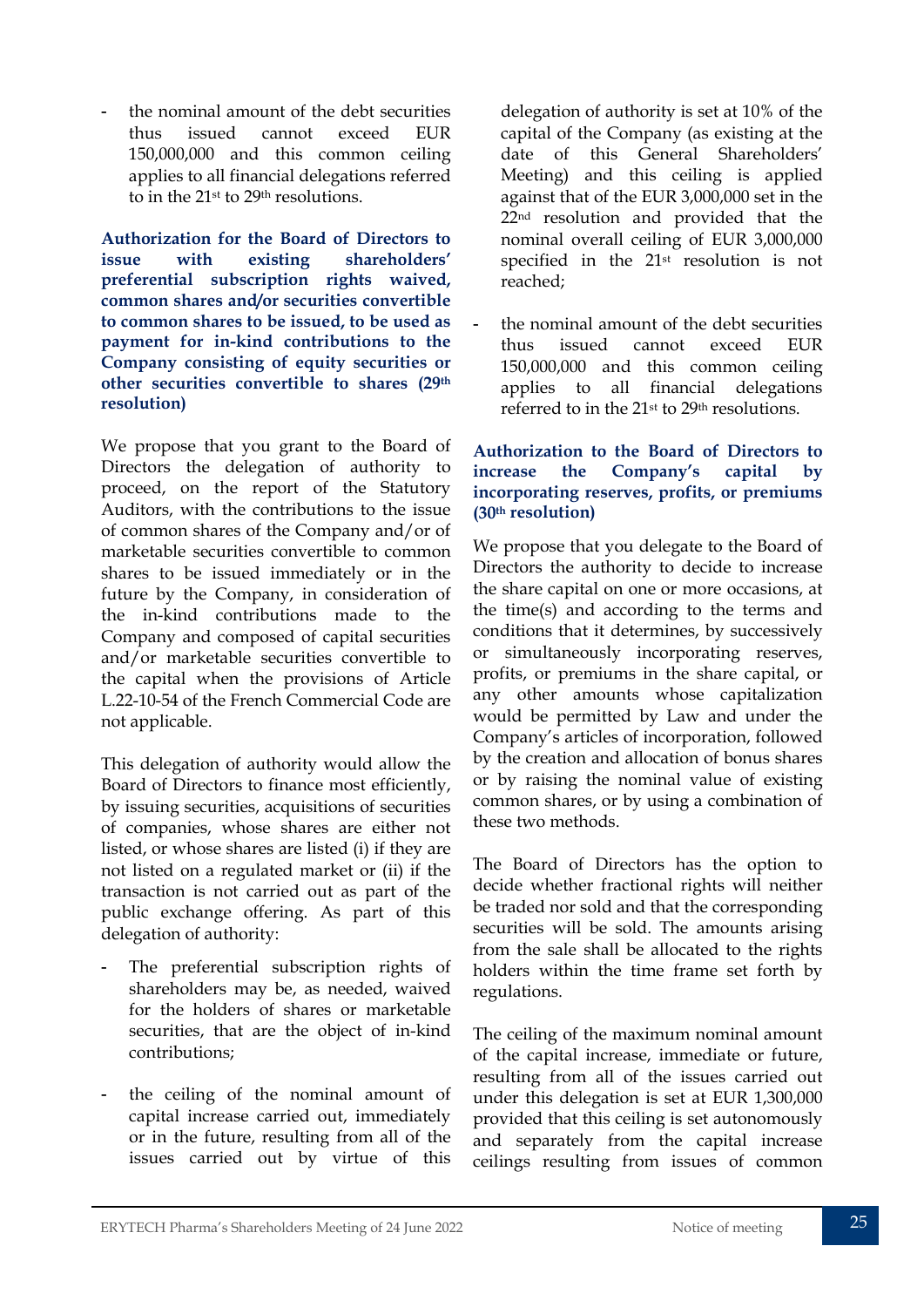shares and/or marketable securities authorized under other resolutions submitted to this General Shareholders' Meeting.

#### **Employee and manager shareholders (30th to 34th resolutions)**

These delegations of authority, detailed hereinafter, are intended to delegate to the Board of Directors the authority to issue and to retain the proceeds of issuing bonus shares (32nd resolution), share subscription or purchase options (33rd resolution) or detachable share subscription warrants (34th resolution) in order to recruit and to retain the talent that is essential to the growth of the Erytech Pharma Group. These delegations are granted for a duration of 38 months starting from the General Shareholders' Meeting (except for the delegation that is granted by the 34th resolution, which is for a duration of 18 months).

The General Shareholders' Meeting of June 25, 2021, adopted delegations with characteristics and durations similar to those which will be submitted to you at this General Shareholders' Meeting. The overall ceiling of these delegations has been set at 900,000 shares.

The Company's listing on Nasdaq, wished to align itself with the market standards and practices of this life sciences companies of this Exchange, particularly in terms of its policy on the allocation of equity incentive instruments*.* The equity compensation is indeed commonly used in the life science industry to compensate employees and attract key talent.

A study conducted by an external consultant indicated that the number of the Company's equity incentives instruments in circulation was less than that in common practice among companies listed on the Nasdaq. This study has further shown that, on an annual basis, US and European companies are granting around 5% of dilutive equity instruments and around 2% of shares and maintain a total overhang of approximately 17% and 6%, respectively.

We believe that equity compensation has been, and will continue to be, a critical component of our compensation package because it (i) contributes to a culture of ownership among our employees, directors, and officers, (ii) aligns our employees' interests with the interests of our other stockholders and (iii) preserves our cash resources. We therefore propose to increase the overall combined ceiling for any issues that may be made under the 32nd to 34th resolutions to 1,500,000 shares, which would represent approximately 5% of the Company's share capital.

In addition, the new delegations referred to in the 32nd to 34th resolutions may not exceed the sub-ceilings specific to each instrument, i.e. 800,000 shares for bonus shares, 1,200,000 shares for share subscription and/or share purchase options and 200,000 shares for detachable share subscription warrants, as indicated in the table attached to this report.

The Board of Directors may, within the limits that it sets in advance, delegate to the Chief Executive Officer or, with the agreement of this latter, to one or more Deputy Chief Operating Officers, the power that is granted to it under this resolution.

**Delegation of authority to the Board of Directors to carry out capital increases reserved for employees enrolled in an Erytech Pharma Group savings plan, with shareholders' preferential subscription rights waived (31st resolution)**

Article L. 225-129-6 para. 1 of the French Commercial Code specifies that for any delegation of authority to carry out a capital increase pursuant to Article L. 225-129-2 of the French Commercial Code, the Extraordinary General Shareholders' Meeting must approve a draft resolution for a capital increase to be made in the conditions specified in Articles L. 3332-18 et seq. of the French Labor Code.

With respect to the agenda of the Combined General Shareholders' Meeting, it is thus your duty to decide on such a proposal and to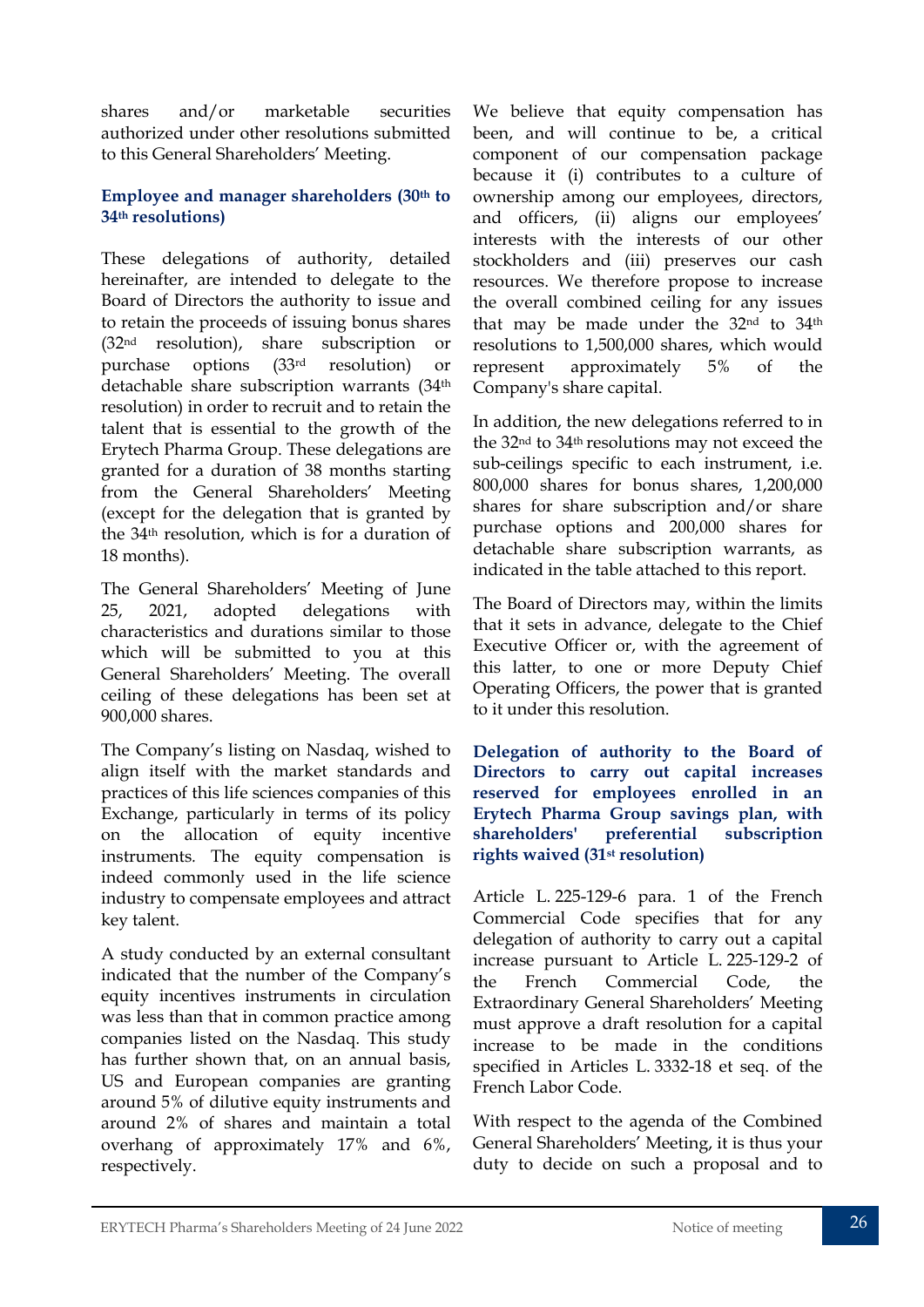resolve to delegate full authority to the Board of Directors to carry out the said capital increase reserved for employees enrolled in a company savings plan pursuant to the terms and conditions specified in Articles L. 3332-18 et seq. of the French Labor Code.

For this authorization to comply with the provisions of Article L. 225-129-6 of the French Commercial Code with respect to the delegations proposed in the 21st to 29th and 32nd to 33rd resolutions, it is necessary to:

- resolve to waive the shareholders' preferential subscription rights for new shares to be issued to employees of the Company and its affiliates who are enrolled in a company savings plan;
- resolve that the issue price for new shares shall be set by the Board of Directors by referencing the Company's share prices on the Euronext Paris stock market, with the understanding that this price cannot be greater than the average price over the past twenty (20) trading sessions preceding the day of the Board of Directors' decision to set the opening date for the subscription period, nor be more than 30% lower than this average price, or 40% when the lock-up period defined by the company savings plan is greater than or equal to 10 years;
- limit the maximum nominal amount of the capital increase that can be carried out by the Board of Directors, which may not increase the amount of said employees' equity investment (including the equity investment already held) to more than 3% of the total amount of share capital on the day that the Board of Directors decides to implement this authorization;
- resolve that the new shares will be subject to all provisions of the articles of association, and will be considered the same as old shares and will bear rights as of the first day of the year in which the capital increase took place;
- delegate full authority to the Board of Directors to decide upon and carry out this capital increase once pursuant to the terms set forth above, define the terms and conditions that the beneficiaries must meet, under the agreement that these terms and conditions can include employee seniority conditions, provided that the time period does not exceed six months, set the terms and conditions under which the shares will be issued and paid up, amend the by-laws, and generally take any additional steps that may be required;
- resolve that the capital increase authorized under this resolution will be carried out within one year starting from this General Shareholders' meeting.

This is the meaning of the resolution that we submit for your consideration, but that we propose to reject since, on the one hand, it is mandatory by law and, on the other hand, our Company has already put in place mechanisms for employee profit sharing.

**Authorization for the Board of Directors to award bonus shares, existing or to be issued, with existing shareholders' preferential subscription rights waived, to corporate officers or employees of the Company or related companies (32nd resolution)**

We propose that you authorize the Board of Directors, in compliance with Article L.225- 197-1 *et seq.* and L. L.22-10-59 *et seq.* of the French Commercial Code and the provisions of the MiddleNext Code of Corporate Governance, for a duration of 38 months starting from the Extraordinary General Shareholders' Meeting, to carry out, on one or more occasions, for the employees of the Company or related companies or of certain categories of employees, as well as for the executive officers as defined by law, allocations of bonus shares or existing shares or shares to be issued by the Company, subject to the abstention periods required by law and in the conditions mentioned here below: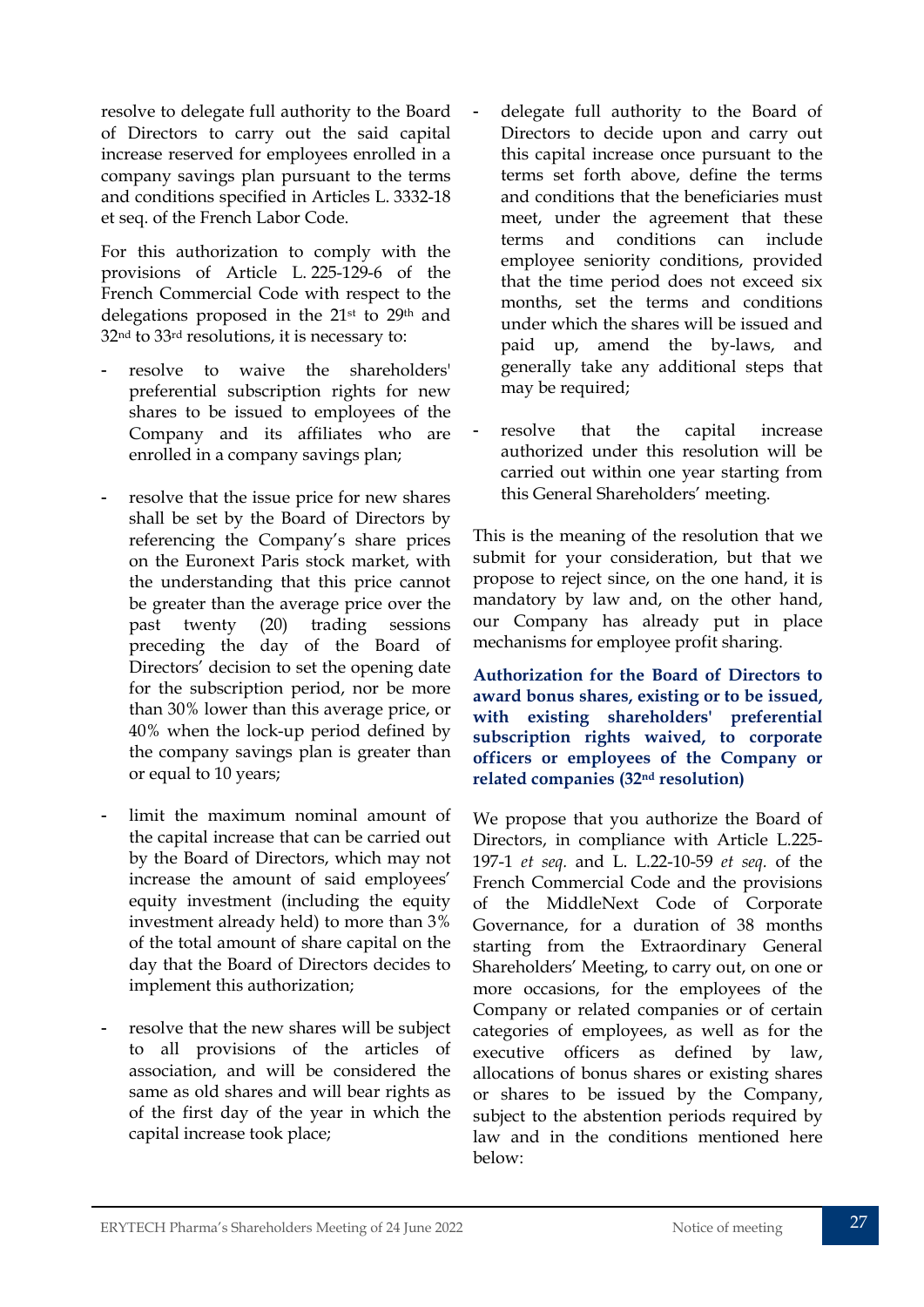- the beneficiaries must be employees or corporate officers of the Company, or French or foreign companies or groups related to the Company or certain categories among them;
- this authorization shall entail the waiver, by the shareholders of existing common shares or common shares to be issued, of (i) their preferential subscription rights to future common shares that will be issued when the shares undergo final allocation, (ii) their entitlement to bonus common shares based on this authorization and (iii) any entitlement to the amount of reserves, profits or premiums on which the new shares will be based;
- the existing shares that may be allocated under this resolution must be acquired by the Company as part of a share buyback program authorized by the 19th resolution, submitted to this General Shareholders' Meeting pursuant to Article L.22-10-62 of the French Commercial Code, or any applicable previous or subsequent share buyback program;
- the total number of bonus common shares granted under this resolution may not exceed 800,000 shares, provided that the total nominal amount of capital increases that could result from this resolution cannot exceed the common ceiling of 1,500,000 shares for all issues carried out pursuant to the 32nd to 34th resolutions submitted to this General Shareholders' Meeting.

You are asked to authorize that the granting of these shares to their beneficiaries shall become final for all, or part of the shares allocated:

- at the end of a vesting period defined by the Board of Directors, which may not be less than one year;
- potentially at the end of a minimum period of retention by the beneficiaries starting from the final allocation of the

shares, the duration of which would be defined by the Board of Directors.

In accordance with law, the cumulative duration of the vesting periods and retention periods cannot be less than two years. In the event of the disability of a beneficiary meeting the conditions required by law, the final allocation of shares may take place before the end of the vesting period.

This authorization, which expires after 38 months, would put an end, for the unused fraction, to the authorization granted to the Board of Directors by the 23rd resolution of the General Shareholders' Meeting of June 25, 2021. The Board of Directors will inform the General Shareholders' Meeting of any allocations made under this resolution on a yearly basis, in accordance with Article L. 225-197-4 of the French Commercial Code.

**Authorization for the Board of Directors to grant share subscription and/or share purchase options to corporate officers and employees of the Company or companies in the Erytech Pharma Group, entailing the waiver by shareholders of their preferential rights to subscribe for shares issued following the exercise of stock options (33rd resolution)**

We propose that you authorize the Board of Directors, pursuant to Articles L. 225-177 et seq. and L.22-10-56 of the French Commercial Code, with respect to the provisions of the MiddleNext Code of Corporate Governance, for a duration of 38 months starting from the General Shareholders' Meeting, to grant, on one or more occasions, share subscription and purchase options on shares of the Company, in the following conditions:

- the beneficiaries must be employees or corporate officers of the Company, or French or foreign companies or groups related to the Company or certain categories among them;
- this authorization includes the shareholders' express waiver of their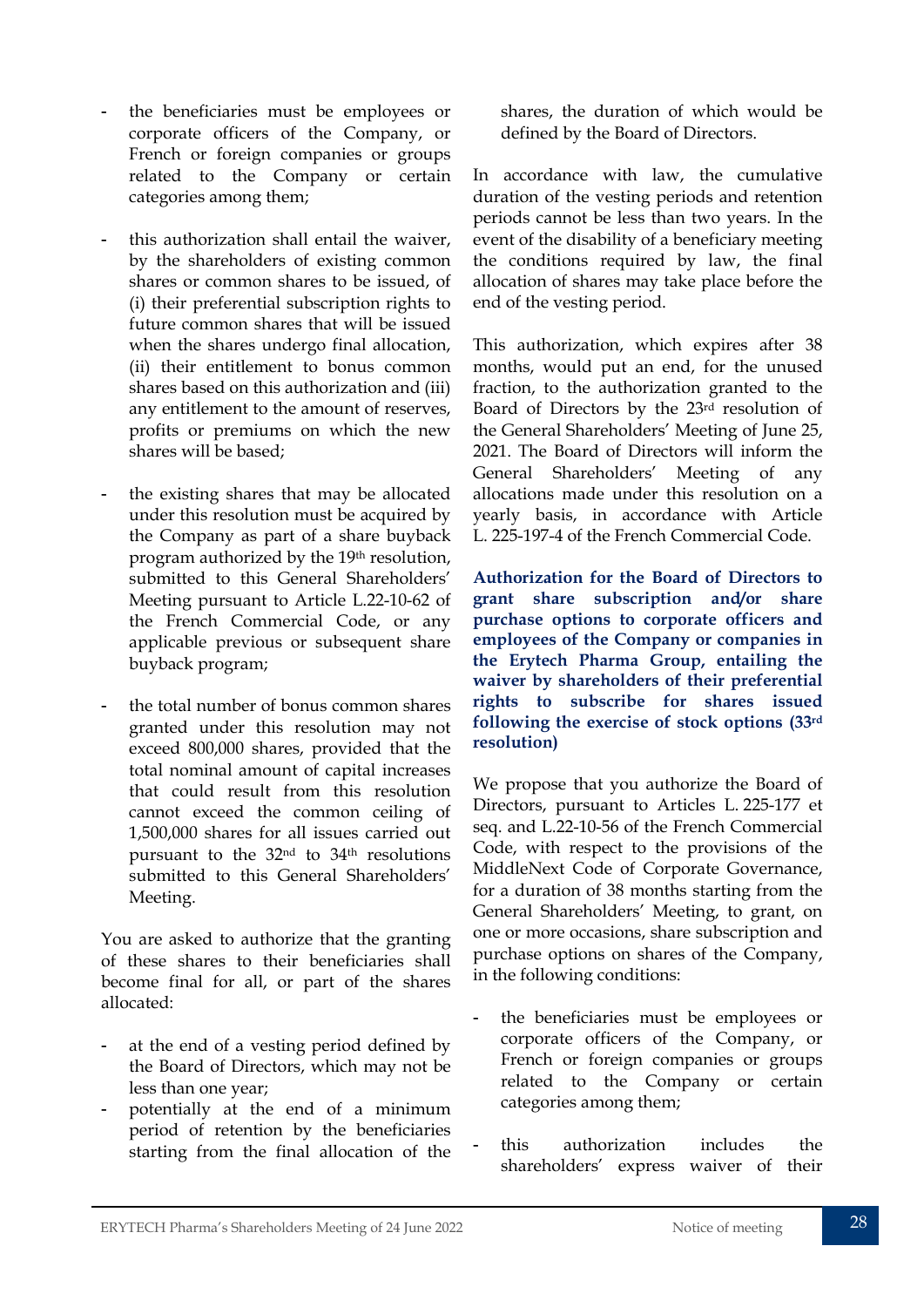preferential subscription rights to the shares that will be issued when these options are exercised;

- each option shall give entitlement to subscribe to or purchase a new or existing common share, as appropriate;
- the total number of bonus common shares granted under this resolution cannot exceed 1,200,000 shares, provided that the total nominal amount of capital increases that could result from this resolution cannot exceed the common ceiling of 1,500,000 total shares for all issues carried out pursuant to the 32nd to 34th resolutions submitted to this General Shareholders' Meeting;
- the shares that can be obtained by the exercise of the purchase options granted pursuant to this resolution proposed must be acquired by the Company;
- the share subscription or purchase price may not be less than 95% of the Company's average share price on the Euronext Paris regulated stock market in the twenty trading sessions prior to the day the options are granted. In addition, (ii) the exercise price of the share purchase options cannot be less than 95% of the average purchase price of shares held by the Company;
- the options allocated must be exercised within 10 years from the day they are granted by the Board of Directors. The Company's Extraordinary General Shareholders' Meeting is authorized to extend the aforementioned 10-year limitation at any time.

To implement this authorization, the Board of Directors can call on the help of a committee composed of members of its choice. This authorization, which expires after 38 months, would put an end, for the unused fraction, to the authorization granted to the Board of

Directors by the 24th resolution of the General Shareholders' Meeting of June 25, 2021.

The Board of Directors shall inform the General Shareholders' Meeting of the transactions carried out under this proposed resolution each year.

**Authorization for the Board of Directors to issue share subscription warrants, with existing shareholders' preferential subscription rights waived, to corporate officers or employees of the Company or Erytech Pharma Group companies (34th resolution)**

We propose that you authorize the Board of Directors to decide to increase the share capital, for a duration of 18 months, on one or more or occasions and in the proportions and at the times that it determines, by issuing warrants, pursuant to the terms and conditions below and in accordance with Articles L. 225-129 to L. 225-129-6, L.22-10-49, L. 225-138 and L. 228-91 et seq. of the French Commercial Code:

- the beneficiaries must be employees, consultants or corporate officers of the Company, or French or foreign companies or groups related to it, or certain categories among them;
- this authorization will include, for those who hold share subscription warrants issued under this resolution, the express waiver of their preferential subscription rights attached to the warrants issued;
- one warrant gives the right to subscribe to one share of the Company;
- the total number of shares to which the warrants granted pursuant to this resolution would give the right to a number of shares greater than 200,000 shares, it being specified that the total nominal amount of capital increases that can result from this resolution cannot exceed the common ceiling of 1.500,000 shares for all issues that can be carried out pursuant to the 32nd to 34th resolutions;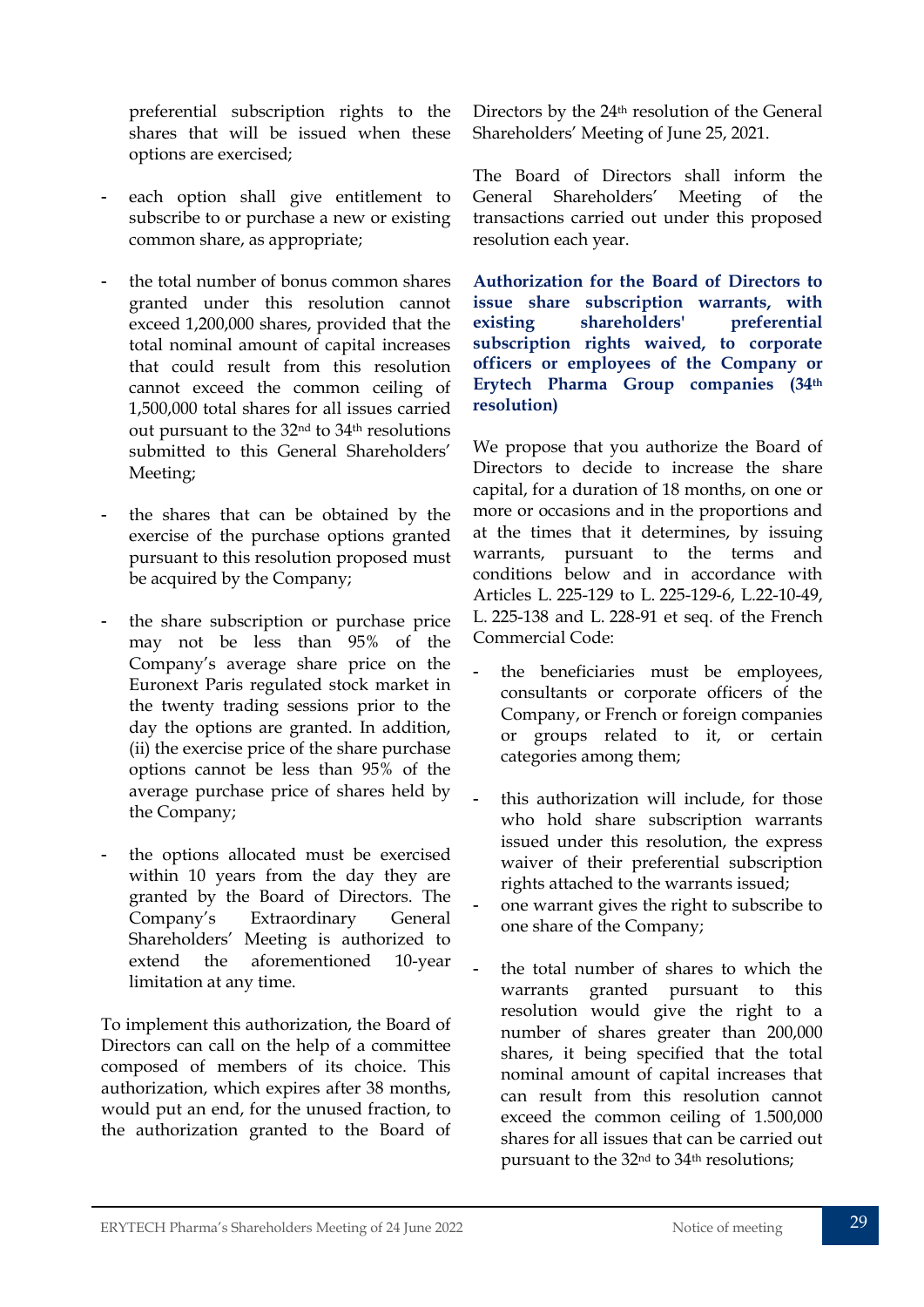the subscription price must be at least equal to the volume-weighted average of the closing prices of the share recorded during a period of at least five consecutive trading days and at most thirty consecutive trading days among the thirty trading days preceding the setting of the subscription price, possibly reduced by a maximum discount of 5% at the time of allocation of the warrants;

To implement this authorization, the Board of Directors can call on the help of a committee composed of members of its choice.

This authorization, which expires after 18 months, would put an end, for the unused fraction, to the authorization granted to the Board of Directors by the 25th resolution of the General Shareholders' Meeting of June 25, 2021.

The Board of Directors shall inform the General Shareholders' Meeting of the transactions carried out under this resolution each year.

#### **Powers to carry out formalities (35th resolution)**

In the 35th resolution, your Board of Directors asks for all powers necessary to carry out all the required registration and publication formalities concerning this General Shareholders' Meeting.

The draft text of the resolutions submitted for your vote is attached hereto.

**The Board of Directors**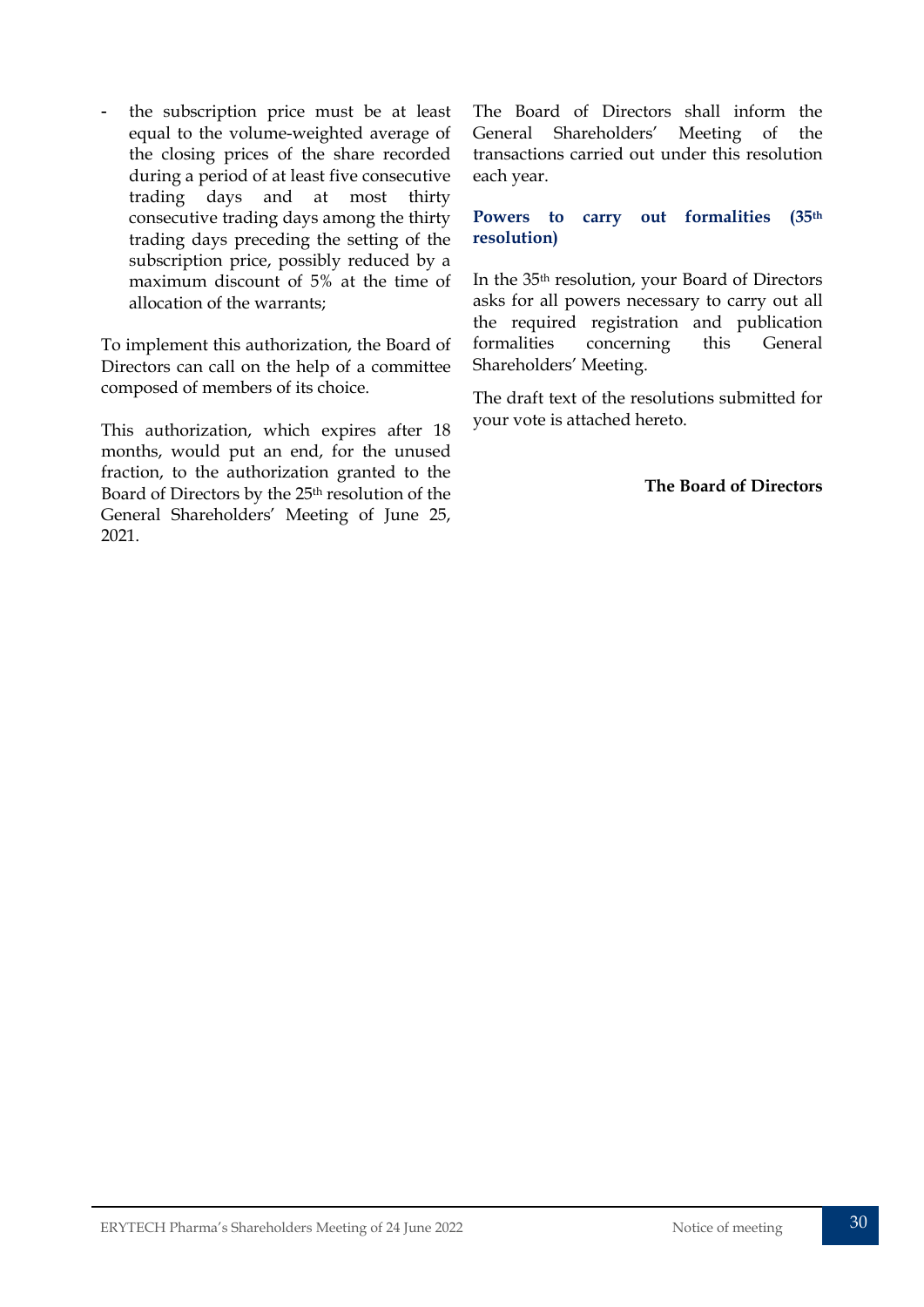# <span id="page-31-0"></span>**DRAFT RESOLUTIONS PROPOSED TO THE COMBINED GENERAL SHAREHOLDERS' MEETING OF JUNE 24, 2022**

#### *ORDINARY RESOLUTIONS*

#### **1. Approval of the financial statements for the year ended December 31, 2021**

The General Shareholders' Meeting, voting under the rules of quorum and majority required for Ordinary Shareholders' Meetings, and having reviewed the Board of Directors' reports and the Statutory Auditors' report on the financial statements, approves these reports and the financial statements for the year 2021 as submitted, as well as the transactions reflected in these statements and summarized in these reports, which show a net loss of EUR 48,643,093.61.

Pursuant to Article 223 *quater* of the French Tax Code, the General Shareholders' Meeting approves the expenses and charges provided in Article 39-4 of the said Code amounting to EUR 29,329, and the amount of potential tax that would be incurred as a result of these expenses and charges, which would amount to EUR 7,772.

#### **2. Approval of the consolidated financial statements for the year ended December 31, 2021**

The General Shareholders' Meeting, voting under the rules of quorum and majority required for Ordinary Shareholders' Meetings, and having reviewed the Board of Directors' Reports and the Statutory Auditors' Report on the consolidated financial statements, hereby approves the Company's consolidated financial statements for this financial year ended December 31, 2021 as presented to it, and the transactions reflected in these statements and summarized in these reports, and showing a net loss of EUR 53,796,953.

#### **3. Allocation of results for the year**

The General Shareholders' Meeting, voting under the rules of quorum and majority required for Ordinary Shareholders' Meetings and on the recommendation of the Board of Directors, decides to allocate the net loss for the year ended December 31, 2021, in the total amount of EUR 48,643,093.61 to the "Share Premium" account which will amount after allocation to EUR 21,407,975.74.

In accordance with legal provisions, it is hereby noted that the Company has not paid any dividends in the previous three years.

#### **4. Approval of the special report of the statutory auditors on regulated agreements and commitments**

The General Shareholders' Meeting, voting under the quorum and majority conditions required for Ordinary Shareholders' Meetings, having consulted the report of the Board of Directors and the special report of the Statutory Auditors on the agreements and commitments referred to in Articles L. 225-38 et seq. of the French Commercial Code, approves this report and the agreements and commitments described therein.

**5. Approval of the information mentioned in article L.22-10-9 I of the French Commercial Code concerning the executive corporate officers' compensation for the year ended December 31, 2021**

The General Shareholders' Meeting, voting under the rules of quorum and majority required for Ordinary Shareholders' Meetings, and having reviewed the Board of Directors' Report on corporate governance described in article L.225-37 of the French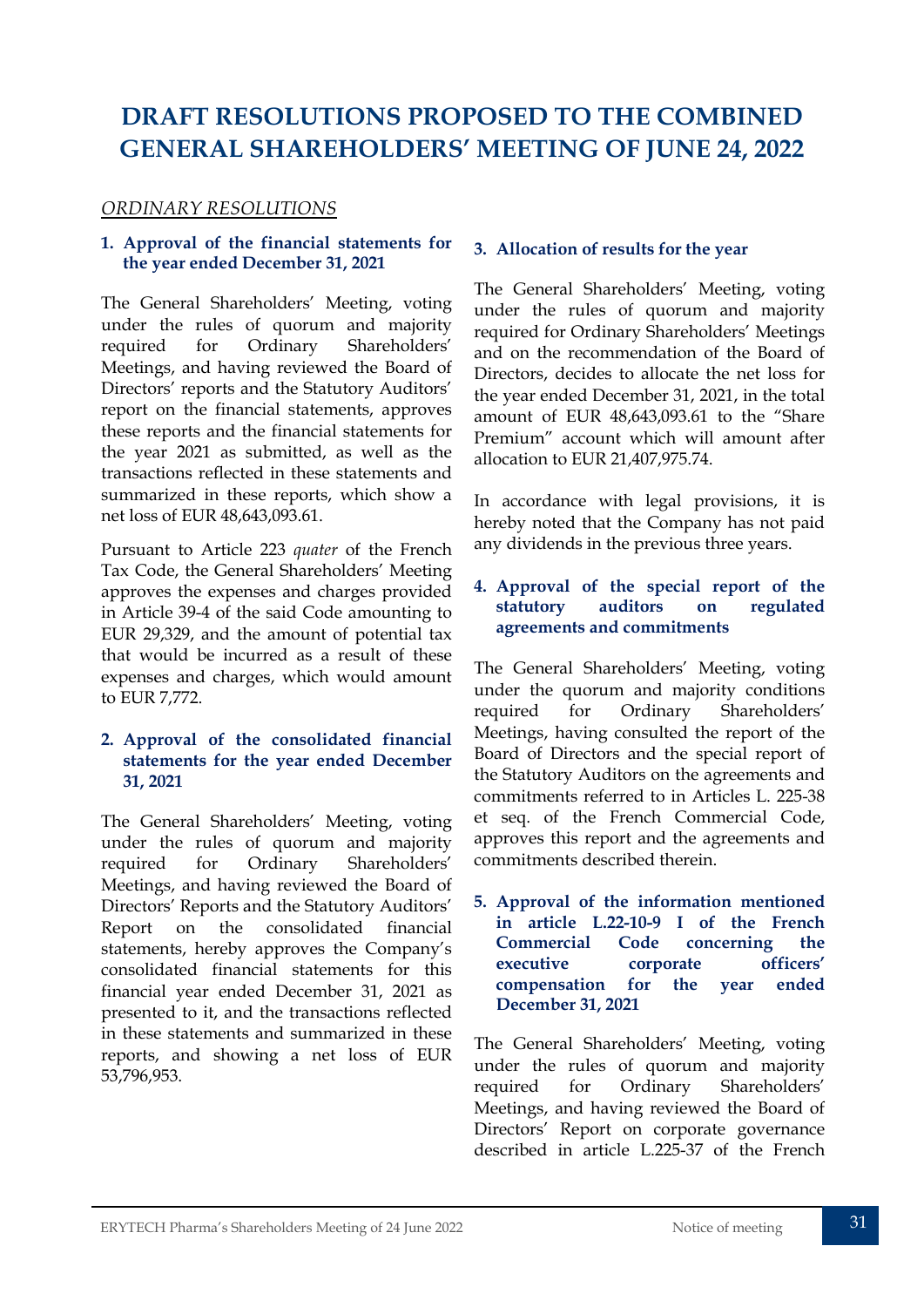Commercial Code approves, in compliance with article L.22-10-34 I of the French Commercial Code, the information mentioned in article L.22-10-9 I of the French Commercial Code as detailed in section 3.1.2.1.2 of the 2021 Universal Registration Document.

**6. Approval of the elements of total compensation and benefits of all kinds paid or allocated for the year ended December 31, 2021, to Gil BEYEN, Chief Executive Officer**

The General Shareholders' Meeting, voting under the quorum and majority required for Ordinary Shareholders' Meetings, and having reviewed the Board of Directors' Report on corporate governance described in article L.225-37 of the French Commercial Code approves, in compliance with article L.22-10- 34 II of the French Commercial Code, the fixed, variable and exceptional elements of total compensation and the benefits of any type paid during financial year ended on December 31, 2021 or allocated under the same year to Gil BEYEN, Chief Executive Officer as detailed in section 3.1.2.1.1 of the 2021 Universal Registration Document.

**7. Approval of the elements of total compensation and benefits of all kinds paid or allocated for the year ended December 31, 2021, to Jean-Paul KRESS, Chairman of the Board**

The General Shareholders' Meeting, voting under the rules of quorum and majority required for Ordinary Shareholders' Meetings, and having reviewed the Board of Directors' Report on corporate governance described in article L.225-37 of the French Commercial Code approves, in compliance with article L.22-10-34 II of the French Commercial Code, the fixed, variable and exceptional elements of total compensation and the benefits of any type paid during financial year ended on December 31, 2021 or allocated under the same year to Mr. Jean-Paul KRESS, Chairman of the Board as detailed in section 3.1.2.1.1 of the 2021 Universal Registration Document.

#### **8. Approval of the compensation policy for executive corporate officers**

The General Shareholders' Meeting, voting under the rules of quorum and majority required for Ordinary General Shareholders' Meetings, and having reviewed the Board of Directors' report on corporate governance mentioned in article L. 225-37 of the French Commercial Code, approves, in compliance with article L.22-10-8 II of the French Commercial Code, the compensation policy applicable to executive corporate officers as detailed in section 3.1.2.2.2 of the 2021 Universal Registration Document.

#### **9. Approval of the compensation policy for Board Members**

The General Shareholders' Meeting, voting under the rules of quorum and majority required for Ordinary General Shareholders' Meetings, and having reviewed the Board of Directors' report on corporate governance mentioned in article L. 225-37 of the French Commercial Code, approves, in compliance with article L.22-10-8 II of the French Commercial Code, the compensation policy applicable to Board members as detailed in section 3.1.2.2.3 of the 2021 Universal Registration Document.

#### **10. Renewal of the term of office of Jean-Paul KRESS as Director**

The General Shareholders' Meeting, voting under the rules of quorum and majority required for Ordinary General Shareholders' Meetings, resolves, after reviewing the Board of Directors' report, to renew the term of office of Jean-Paul KRESS, residing 50 Gray Street Boston MA 02116 (United States) as Director for a three-year term, that will end at the close of the Ordinary Shareholders' Meeting to be held in 2025 to approve on the financial statements for the year ending December 31, 2024.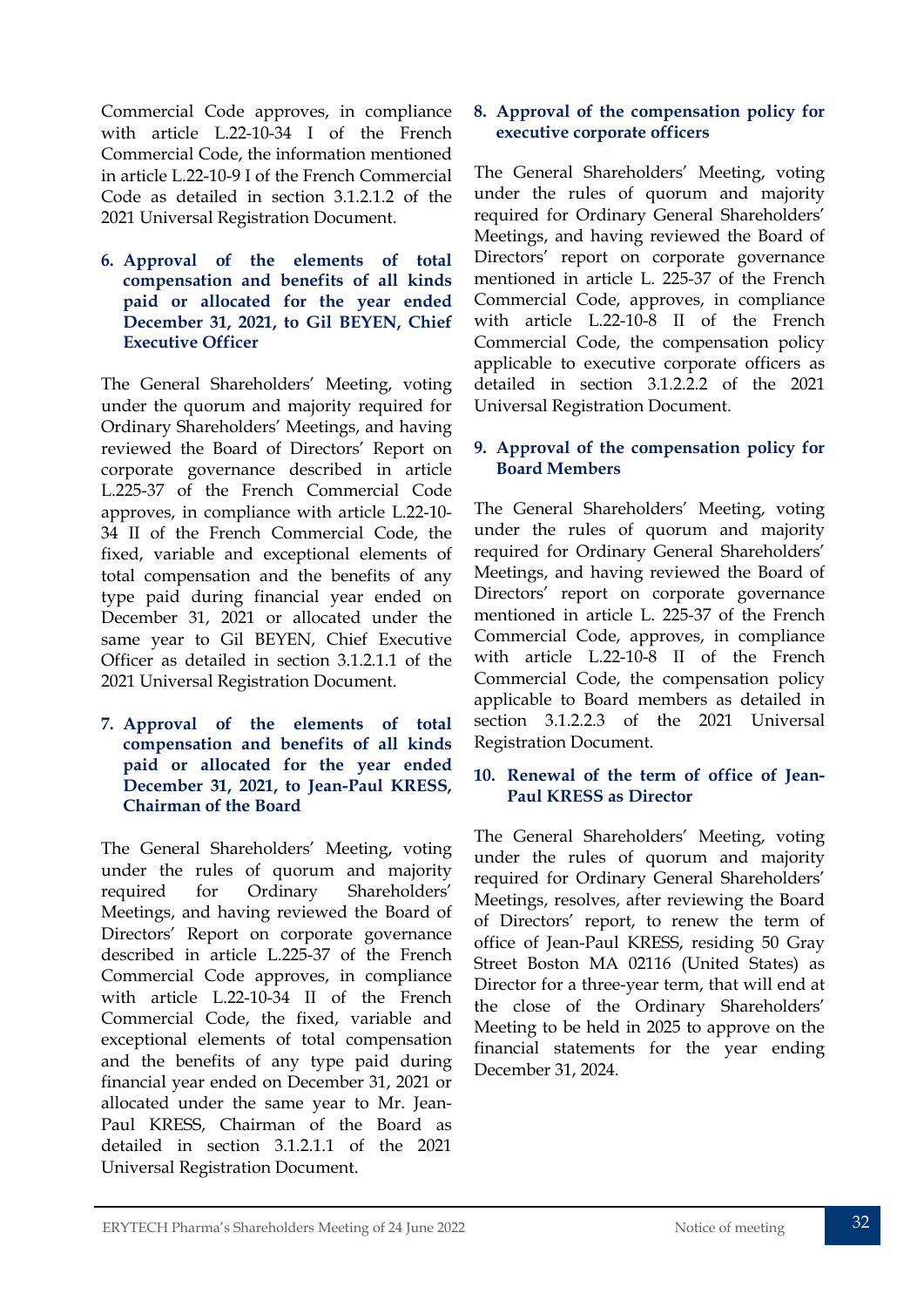#### **11. Renewal of the term of office of Gil BEYEN as Director**

The General Shareholders' Meeting, voting under the rules of quorum and majority required for Ordinary General Shareholders' Meetings, resolves, after reviewing the Board of Directors' report, to renew the term of office of Gil BEYEN, residing 96 South ST #4, Boston, MA 02111 (United States) as Director for a three-year term, that will end at the close of the Ordinary Shareholders' Meeting to be held in 2025 to approve on the financial statements for the year ending December 31, 2024.

#### **12. Renewal of the term of office of Philippe ARCHINARD as Director**

The General Shareholders' Meeting, voting under the rules of quorum and majority required for Ordinary General Shareholders' Meetings, resolves, after reviewing the Board of Directors' report, to renew the term of office of Philippe ARCHINARD, residing 47 rue Professeur Deperet, 69160 Tassin-la-Demi-Lune (France), as Director for a three-year term, that will end at the close of the Ordinary Shareholders' Meeting to be held in 2025 to approve on the financial statements for the year ending December 31, 2024.

#### **13. Renewal of the term of office of Luc DOCHEZ as Director**

The General Shareholders' Meeting, voting under the rules of quorum and majority required for Ordinary General Shareholders' Meetings, resolves, after reviewing the Board of Directors' report, to renew the term of office of Luc DOCHEZ, residing 8 Klein Vilvoordestraat 3078 Meerbeek (Belgium) as Director for a three-year term, that will end at the close of the Ordinary Shareholders' Meeting to be held in 2025 to approve on the financial statements for the year ending December 31, 2024.

#### **14. Ratification of the appointment by cooptation of Sven ANDRÉASSON as Director**

The General Shareholders' Meeting, ruling under the conditions of quorum and majority required for Ordinary General Shareholders' Meetings, decides, after reviewing the Board of Directors' report, to ratify the appointment of Sven ANDRÉASSON, residing at 3528 Reservoir Road NW, Washington D.C 20007 (United States), decided by the Board of Directors on January 4, 2022, as a Director, to replace the company Galenos SPRL, for the duration of the latter's term of office, i.e., until the end of the present Shareholders' Meeting.

#### **15. Renewal of the term of office of Sven ANDRÉASSON as Director**

The General Shareholders' Meeting, voting under the quorum and majority conditions required for Ordinary General Shareholders' Meetings, resolves, after reviewing the Board of Directors' report, to renew the term of office of Sven ANDRÉASSON, residing at 3528 Reservoir Road NW, Washington D.C 20007 (United States), as Director for a period of three years, which will expire at the end of the ordinary general meeting of shareholders to be held in 2025 to approve the financial statements for the financial year ending December 31, 2024.

#### **16. Renewal of the term of office of KPMG S.A as co-statutory auditor**

The General Shareholders' Meeting, voting under the rules of quorum and majority required for Ordinary General Shareholders' Meetings, resolves, after reviewing the Board of Directors' report, to renew the terms of office of KPMG S.A, with its registered office located 2 Avenue Gambetta Tour Eqho, Paris la Défense 92066 Nanterre Cedex, registered under number 775 726 417 RCS Nanterre, as joint statutory auditor of the Company, for a six year term that will end at the close of the Ordinary General Meeting of Shareholders to be held in 2028 to approve the financial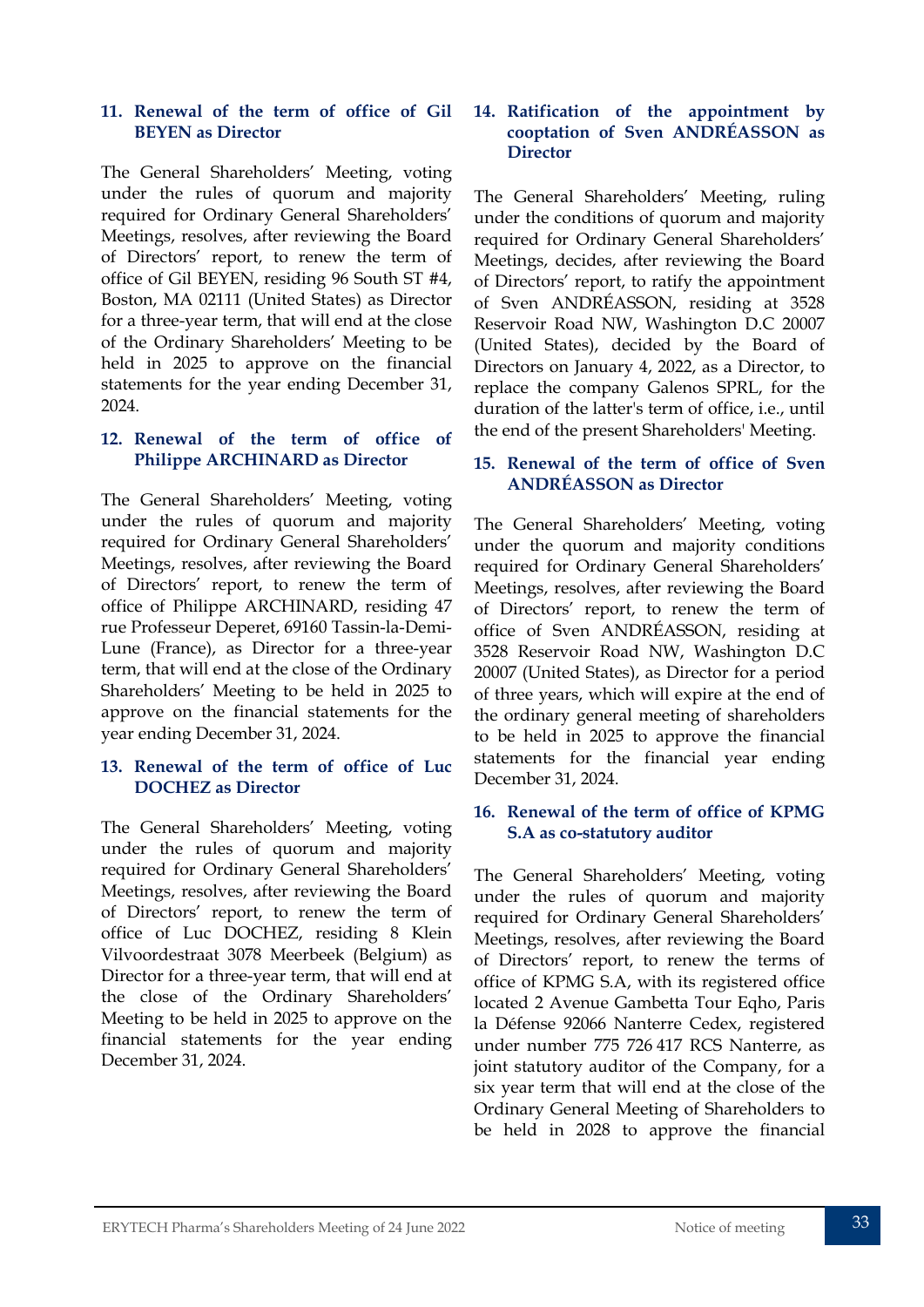statements for the year ending December 31, 2027.

#### **17. Non-renewal of the term of office of SALUSTRO REYDEL as alternate statutory auditor**

The General Shareholders' Meeting, voting under the rules of quorum and majority required for Ordinary General Shareholders' Meetings, after reviewing the Board of Directors' report, having noted the term of office' expiration of SALUSTRO REYDEL with its registered office located Tour Eqho 2 Avenue Gambetta Paris la Défense 92066 Nanterre Cedex, registered under number 652 044 371 RCS Nanterre, as alternate auditor of the Company resolves not to renew the term of office of SALUSTRO REYDEL and not to proceed to its replacement.

#### **18. Approval of the regulations of the share subscription and/or purchase options plan adopted by the Board of Directors on July 27, 2021**

The General Shareholders' Meeting, voting under the rules of quorum and majority required for Ordinary Shareholders' Meetings, and having reviewed the Board of Directors' report, as well as Section 422 of the U.S. Internal Revenue Code relating to the allocation of incentive stock options to persons who are U.S. Residents for tax purposes stipulated under the share subscription and/or purchase options plan adopted by the Board of Directors on July 27, 2021 (the "**2021 Options Plan**"), approves the 2021 Options Plan.

#### **19. Authorization for the Company to buy back its own shares**

The General Shareholders' Meeting, voting under the rules of quorum and majority required for Ordinary Shareholders' Meetings, and having reviewed the Board of Directors' report, authorizes the Board of Directors, which may further delegate such authority, as provided for under Articles L.22- 10-62 et seq. of the French Commercial Code, Articles 241-1 et seq. of the French Financial Markets Authority (AMF) General Regulations and by the European regulation applicable to market abuse especially Regulation (EU) No 596/2014 of the European Parliament and of the Council of April 16, 2014 to purchase or to cause to be purchased securities of the Company under a share buyback program not to exceed 5% of share capital on the day of this General Shareholders' Meeting (it being specified that, where the shares are bought in order to favor liquidity under those conditions defined below, the number of shares taken into account for the calculation of the 5% limit corresponds to the number of bought shares, minus the number of shares resold during the period under this authorization).

The General Shareholders' Meeting decides that the Board of Directors may only purchase Company shares under the following conditions:

- The maximum purchase price shall not exceed ten (10) euros per share, or its equivalent in foreign currency, it being noted that this price will be adjusted as necessary to reflect capital transactions, in particular incorporation of reserves or free share allocations and/or share splits or reverse splits, and will be determined in accordance with the limits set by laws and regulations in place at the time this authorization is used (currently, the maximum purchase price per share, excluding costs, shall not be higher than that of the price of the last independent trade or, if it is higher, than the price of the highest current independent bid on the trading venues where the purchase is carried out);
- Maximum volume: the Company shall refrain from purchasing beyond the maximum daily volume of shares authorized by laws and regulations in place at the time this authorization is used (currently, 25% of the average daily number of shares traded on the regulated Euronext Paris stock market);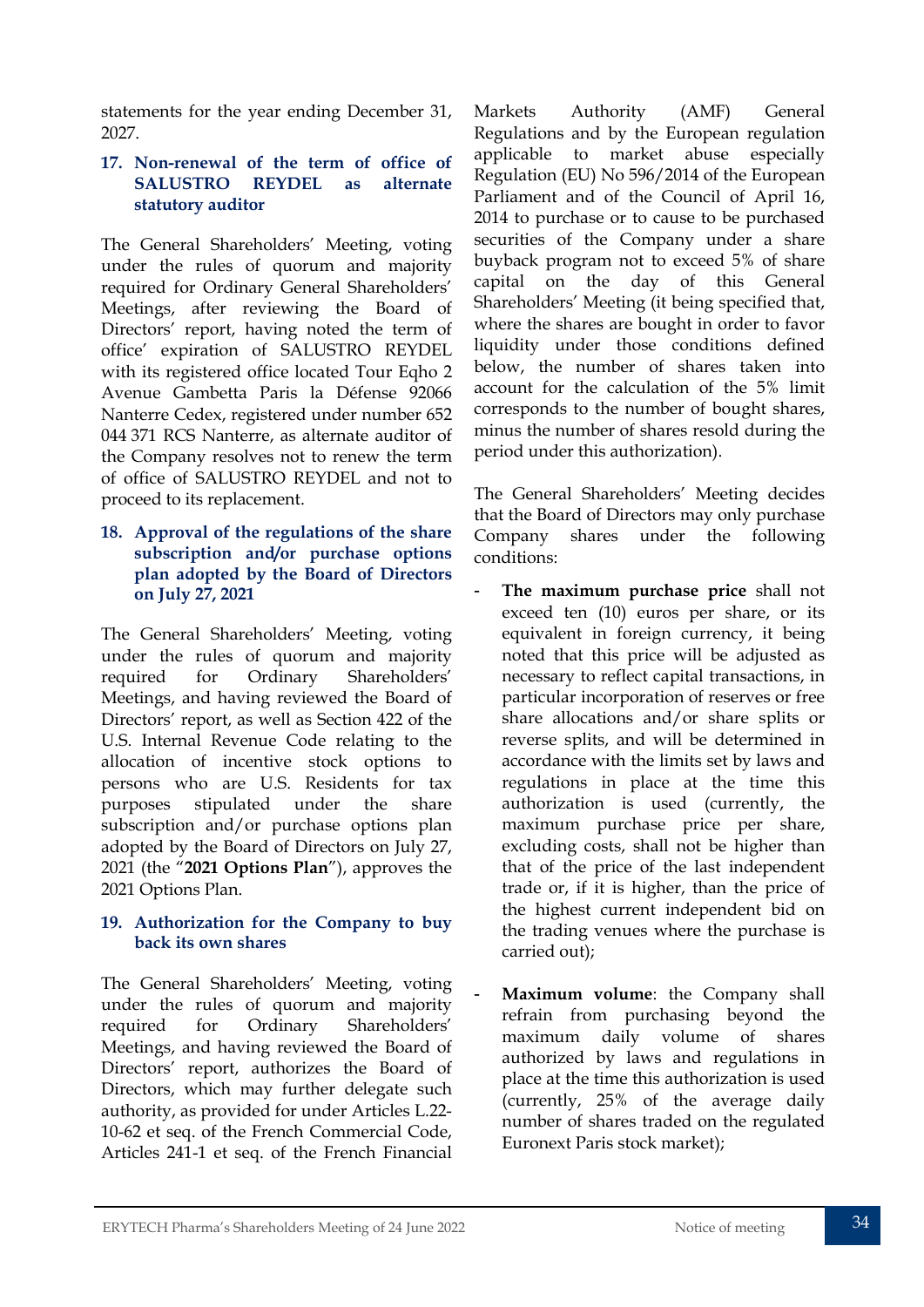- This authorization, which supersedes and replaces the unused portion of the authorization granted by the General Shareholders' Meeting of June 25, 2021, under its eleventh resolution, is granted for a period of 18 months from the date of this General Shareholders' Meeting;
- The purchases made by the Company under this authorization may under no circumstances cause the Company to hold, directly or indirectly, at any time, more than 10% of the shares making up the Company's share capital at the date of this General Shareholders' Meeting;
- These shares may be purchased or transferred by any means, through regulated markets, a multilateral trading facility and/or any other financial market located outside the European Economic Area, with a systematic internalizer, in accordance with the Law and regulations in force on the date of the transactions in question and at such time as the Board of Directors or the person acting on the delegation of the Board shall decide, outside of black-out periods, it being noted that the Board of Directors cannot, unless authorized in advance by the General Shareholders' Meeting, make use of this authorization in a period of a takeover bid initiated by a third party targeting the shares of the Company, until the end of the takeover period. Orders may not be placed during a bidding period and orders placed at the beginning of such periods may not be modified during the period.

This authorization is granted primarily for the purposes of:

awarding shares to employees or corporate officers of the Company and French or foreign companies or groups that may be legally connected with it, particularly in the context of employee participation in the Company's expansion via employee shareholding and company savings plans, stock options plan, or by

way of the award of bonus shares or performance share in accordance with Articles L. 225-197-1 et seq. and L.22-10- 59 et seq. of the French Commercial Code;

- increasing the market liquidity of the share by means of one or more investment services providers acting independently under a liquidity contract, pursuant to market practices recognized by the French Financial Markets Authority (AMF), provided that the number of shares used to calculate the aforementioned 10% limit corresponds to the number of shares purchased, less the number of shares resold during the term of this authorization;
- reducing the Company's share capital in application of the 20th resolution of this General Meeting of Shareholders, if adopted;
- allocating shares to cover debt securities that are convertible or that can be exchanged against Company shares or any other type of securities giving access to shares of the Company, by conversion, presentation of a warrant, reimbursement or exchange; and
- more generally, carrying out any transaction that may be authorized by Law or any market practice that may be permitted by the market authorities, based on the understanding that in such event, the Company would inform its shareholders through a statement.

The Board of Directors shall inform the General Shareholders' Meeting of any transactions carried out by virtue of this authorization, in accordance with the Law.

Full authority is granted to the Board of Directors, which may further delegate such authority, to decide on and implement this authorization and in particular:

- specify, if necessary, its terms, approve its procedures and, where applicable, prepare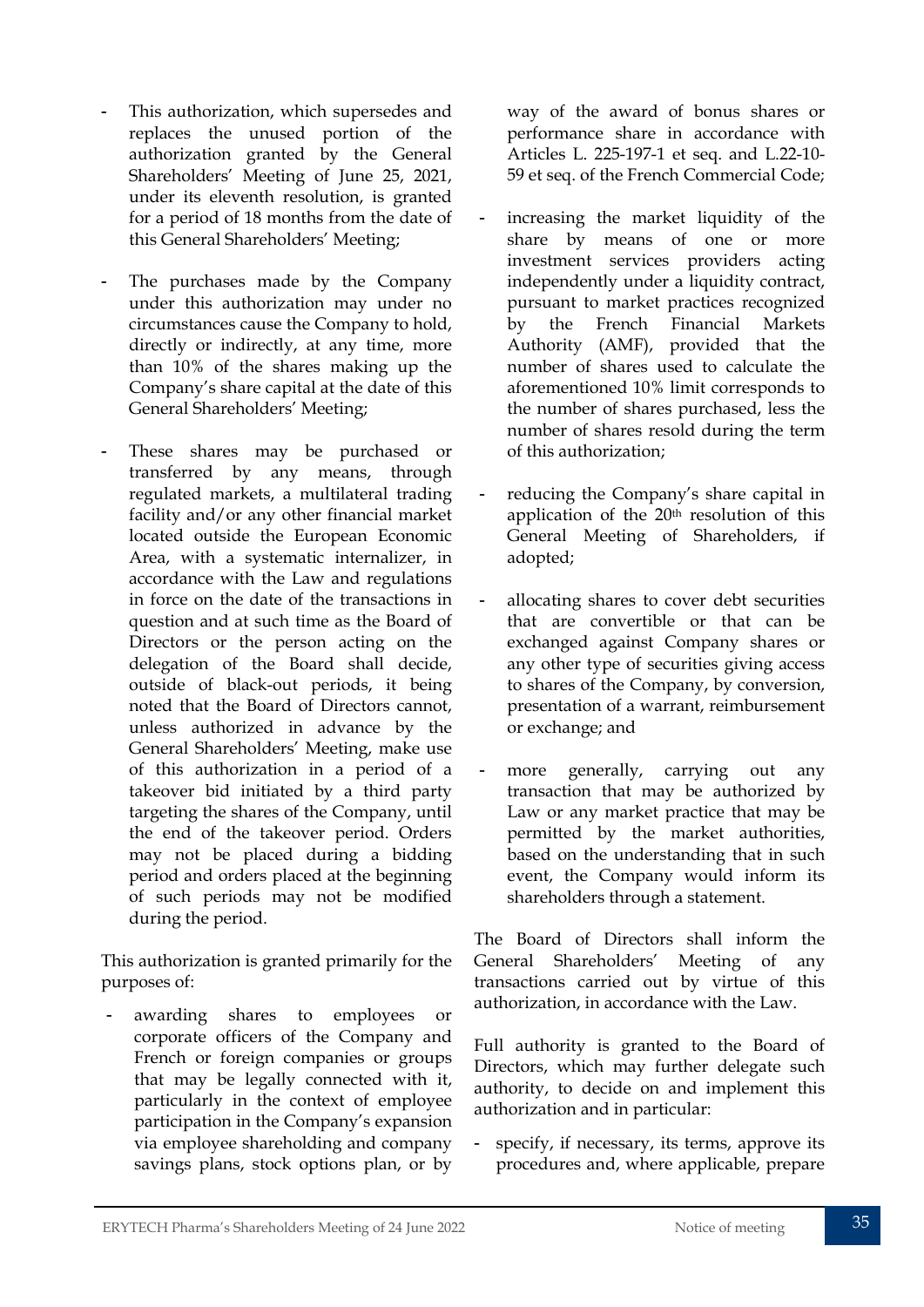a description of the share buyback program pursuant to Article 241-2 of the French Financial Markets Authority (AMF) General Regulations and publish this in accordance with the procedures described in Article 221-3 of these Regulations, prior to completing the share buyback program;

#### *EXTRAORDINARY RESOLUTIONS*

#### **20. Authorization for the Board of Directors to reduce the Company's share capital by canceling the treasury shares held by the Company**

The General Shareholders' Meeting, voting under the rules of quorum and majority required for Extraordinary Shareholders' Meetings, having reviewed the Board of Directors' Report and the Statutory Auditors' special report, provided that the 19th resolution above is adopted, and ruling in accordance with Articles L.22-10-62 *et seq.* of the French Commercial Code:

- terminates, with immediate effect, the unused portion of the similar delegation granted by the twelfth resolution of the General Shareholders' Meeting of June 25, 2021;
- authorizes the Board of Directors to cancel, in the proportions and at the times it deems fit, once or several times, all or some of the Company's common shares purchased under the share buyback program authorized by the 19th resolution submitted to this General Shareholders' Meeting or other share buyback programs authorized previously or subsequently, and to reduce the share capital by the total nominal amount of the shares thus canceled up to a maximum of 10% of the Company's share capital per 24-month period, on the understanding that the 10% limit applies to a number of shares adjusted, where applicable, on the basis of the transactions carried out subsequent to this General Shareholders' Meeting that may affect the share capital;
- place any share trading order, and sign any purchase, sale or transfer deed;
- enter into any agreement, make any statement, carry out any formalities and, more generally, take all necessary and appropriate measures.
- decides that the Board of Directors cannot. unless previously approved by the General Shareholders Meeting, make use of this authorization starting from the deposit by a third-party of a public takeover bid targeting the securities of the Company and until the end of the takeover period;
- decides to allocate any positive difference between the purchase price and nominal value of the common shares to the "Issue Premiums" account or to any other available reserves item, including the legal reserve, within the limit of 10% of the capital reduction made.

The General Shareholders' Meeting grants full authority to the Board of Directors, which may further delegate such authority in accordance with the Law, to:

- reduce the capital resulting from the cancellation of common shares;
- approve the final amount of the capital reduction;
- set the procedures for the capital reduction and record its completion;
- deduct the difference between the book value of the canceled shares and their nominal value from "issue premiums" or any available reserves line item;
- amend the articles of incorporation accordingly and carry out any required formalities (particularly with the French Financial Markets Authority); and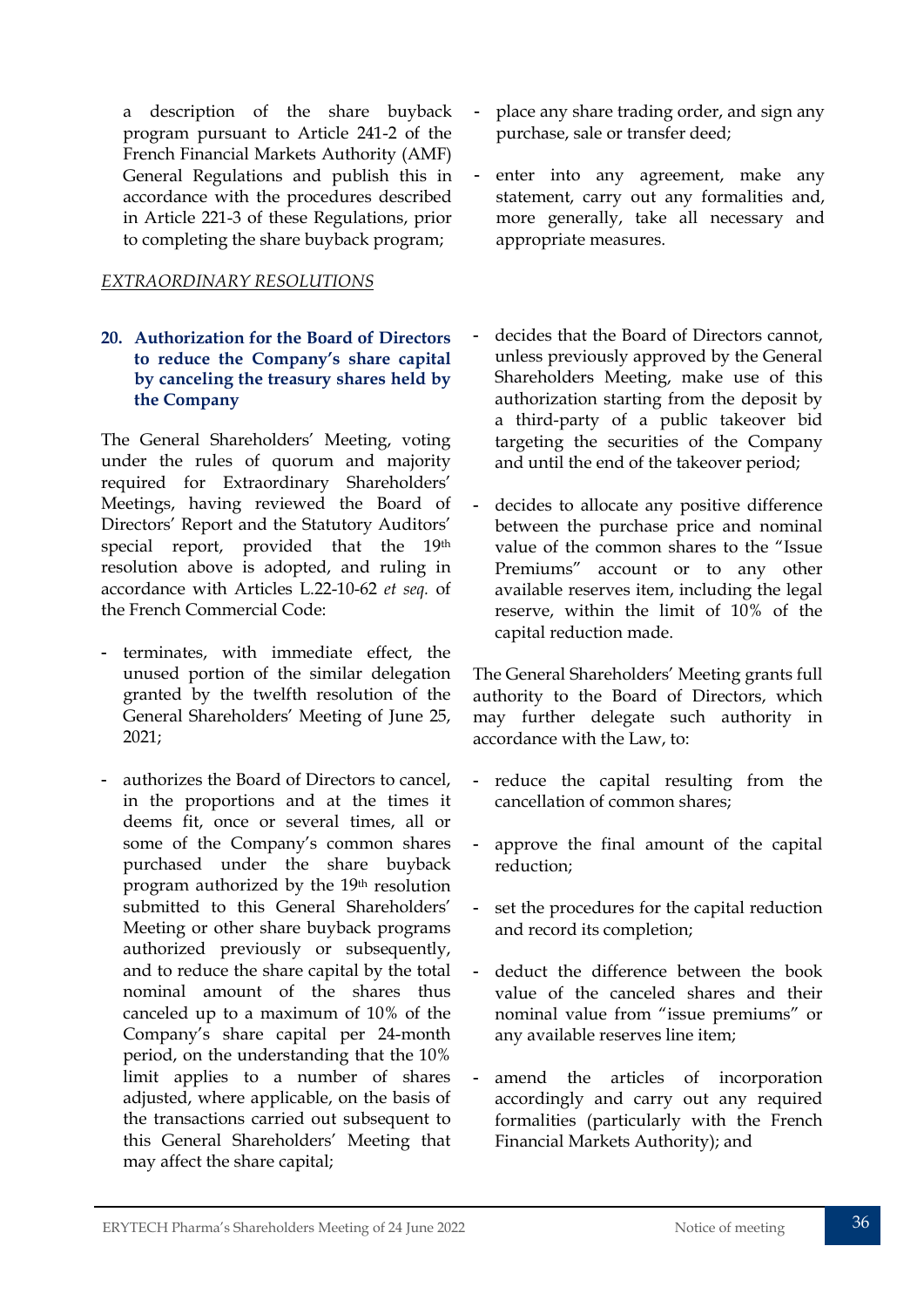- more generally, take all necessary and appropriate measures to implement this authorization.

The authorization thus granted to the Board of Directors is valid for a period of 18 months from the date of this General Shareholders' Meeting.

**21. Delegation of authority to the Board of Directors to issue common shares of the Company and/or securities convertible to common shares to be issued immediately or in the future by the Company, with existing shareholders' preferential subscription rights maintained**

The General Shareholders' Meeting, voting under the rules of quorum and majority required for Extraordinary General Shareholders' Meetings, having reviewed the Board of Directors' report and the Statutory Auditors' special report, and duly noting that the share capital has been paid up in full, and acting in accordance with Articles L. 225-129 et seq. of the French Commercial Code, especially Article L. 225-129-2, and Articles L. 228-91 et seq. of said Code:

- terminates, with immediate effect, the unused portion of the delegation granted by the thirteenth resolution of the General Shareholders' Meeting of June 25, 2021;
- delegates to the Board of Directors, for a period of 26 months from the date of this General Shareholders' Meeting, the authority to decide to issue, on one or more occasions, at the time or times it sees fit and in the proportions it deems appropriate, both in France and abroad, with shareholders' preemptive subscription rights maintained, (i) common Company shares, and (ii) marketable securities convertible by any means to the common shares to be issued immediately or in the future by the Company, the subscription for which may be settled either in cash or by offsetting receivables.

The cap for the nominal amount of the Company's immediate or future capital increase resulting from all issues carried out by virtue of this delegation is set at EUR 3,000,000 on the understanding that (i) this cap applies to all issues likely to be made by virtue of the 21st to 29th resolutions submitted to this General Shareholders' Meeting, and that, consequently, the nominal amount of the capital increases to be carried out by virtue of the aforementioned resolutions cannot exceed this cap, and (ii) this cap is set excluding the nominal amount of any common shares of the Company that may be issued as a result of legal and contractual adjustments made to protect holders of rights attached to securities convertible to common shares.

Marketable securities giving access to the common shares to be issued by the Company immediately or in the future thus issued may include debt securities or warrants, or be related to the issue of such securities, or allow the issue thereof as intermediate securities.

They may take the form of subordinated or unsubordinated securities with a fixed or indefinite term, and be issued either in euros, or in other currencies, or in any monetary units established by reference to several currencies.

The maximum nominal value of such debt securities may not exceed EUR 150,000,000 or the equivalent of that amount on the date of the decision to issue, it being understood that (i) such amount does not include redemption premiums above par, if any, and that (ii) it is an overall ceiling covering all debt securities that may be issued under the 21st to 29th resolutions submitted to this General Shareholders' Meeting, and that, consequently, the par value of the debt securities liable to be issued pursuant to the above resolutions may not be greater than that ceiling. This ceiling is independent from the debt securities whose issue would be decided on or authorized by the Board of Directors in accordance with Article L. 228-40 of the French Commercial Code.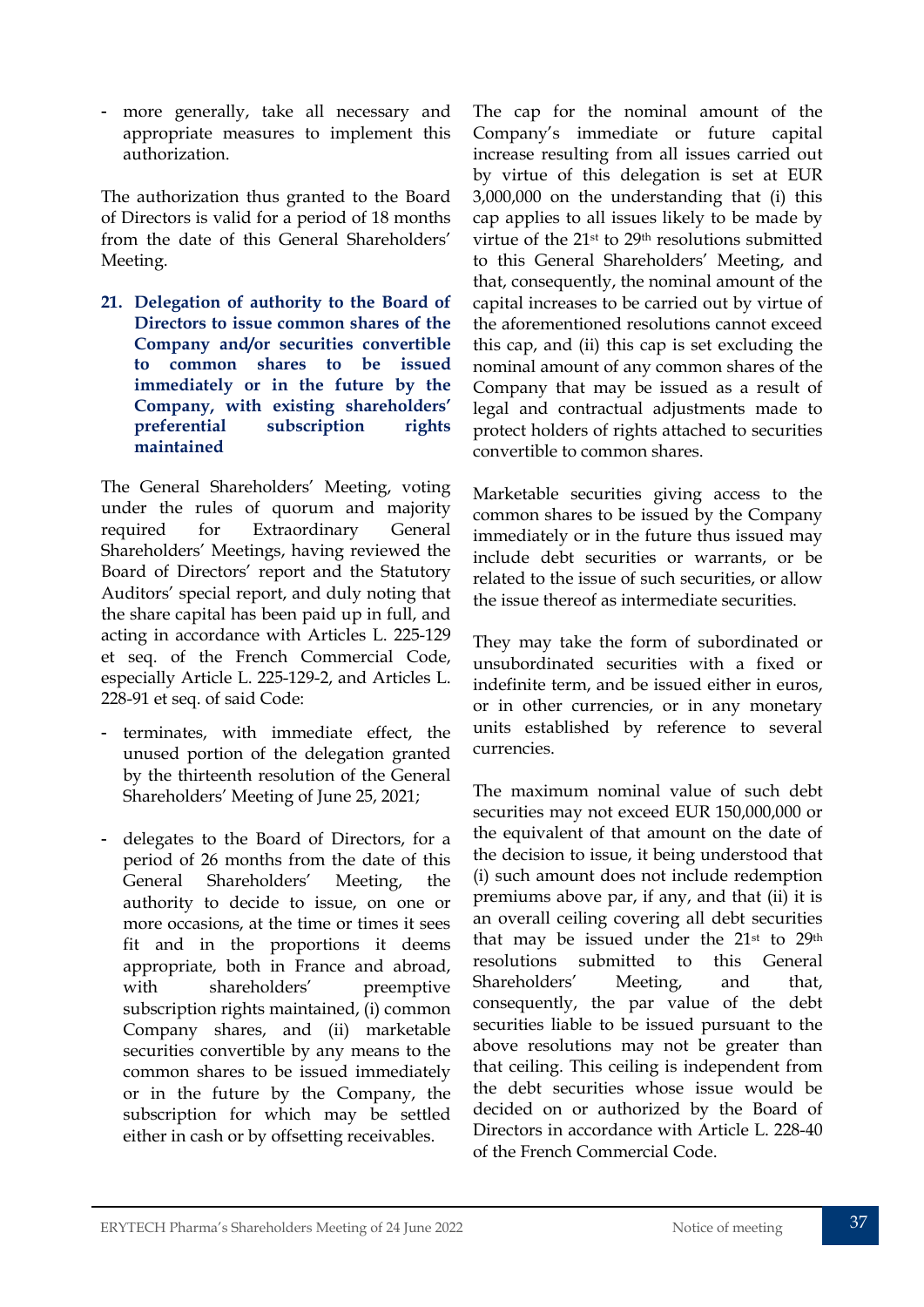The maturity of the borrowings (giving access to the common shares to be issued by the Company), other than those represented by perpetual securities, may not exceed 50 years. Borrowings (giving access to the common shares to be issued by the Company) may be interest bearing at a fixed and/or floating rate, with or without capitalization of interest, be covered by guarantees or collateral, be redeemable, with or without premium, or be amortizable, on the basis that the securities may also be purchased on the stock market or included in a public offering or exchange bid by the Company.

Shareholders have preemptive subscription rights to a fixed number of common shares and marketable securities issued under this resolution, in proportion to their shareholding.

The Board of Directors may institute for shareholders a right to subscribe an additional number of common shares or marketable securities to be issued, which will be exercised in proportion to their subscription rights and subject to the limit of their requests.

If the subscriptions for excess shares and, as per the case, for precise numbers of shares, do not absorb the entire issue of shares or marketable securities giving entitlement to the Company's share capital under this resolution, the Board of Directors may use the facilities of Article L. 225-134 of the French Commercial Code, in whatever order it determines, or only some of them, especially those for limiting the number of subscriptions, provided that this amount reaches at least three-quarters of the issue decided upon, or to offer a portion of unsubscribed shares to the public.

The General Shareholders' Meeting duly notes that in accordance with the provisions in paragraph 6 of Article L. 225-132 of the French Commercial Code, this delegation includes the shareholders' waiver of their preemptive rights to subscribe common Company shares to which the marketable securities issued based on this delegation may entitle them.

The General Shareholders' Meeting decides that issues of Company share subscription warrants may be made through an invitation to subscribe as well as by a bonus allotment to the owners of existing shares and that, in the event of a bonus allotment of share subscription warrants, the Board of Directors shall have the option to decide that allotment rights forming odd lots shall not be transferable and that the corresponding securities shall be sold.

The Board of Directors will establish the features, amount and terms and conditions of any issue and of the securities issued. In particular, it will determine the category of the securities issued and will set their subscription price, their ex-dividend date, which may be retroactive, and the term or conditions for exercising the rights attached to the securities issued. The Board of Directors may, where applicable, amend the terms and conditions of the securities issued by virtue of this resolution during the life of the securities concerned and in accordance with applicable laws and regulations. The Board of Directors may also, where applicable, make all adjustments intended to consider the impact of transactions on the Company's capital and define, in compliance with the applicable laws and regulations and when appropriate the applicable contractual terms providing other adjustments cases, the conditions under which the rights of holders of marketable securities giving access to the capital shall be protected, where applicable.

The Board of Directors shall have full authority to implement this resolution, including entering into any agreement to this effect, in particular to ensure that any issue is completed successfully, and to carry out, in one or more offerings and in the amount and on the dates it deems appropriate, in France and/or abroad, as applicable, the aforementioned issues – as well as defer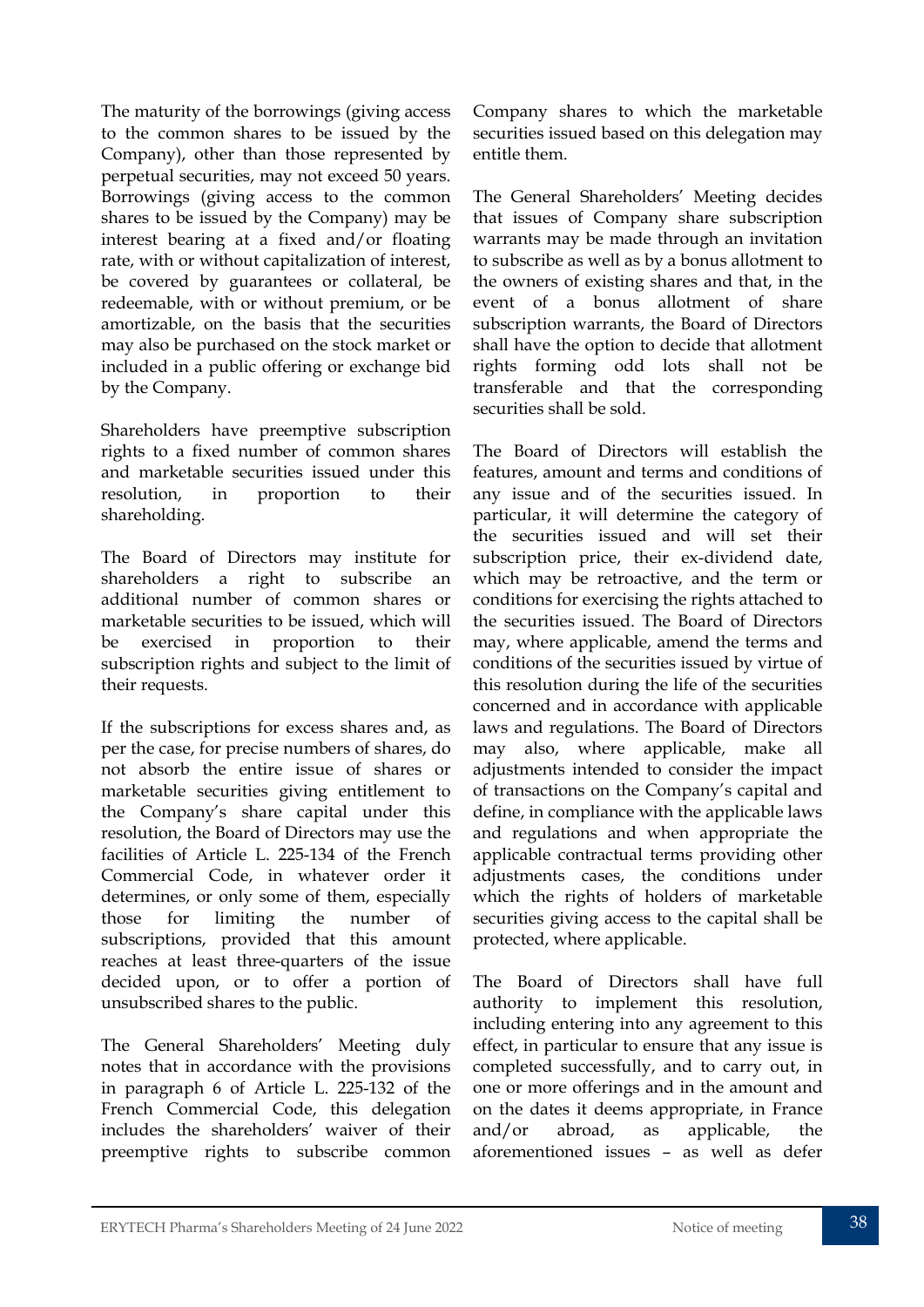them, where appropriate – and to record their completion and make the corresponding amendments to the articles of incorporation, carry out any formalities and disclosures, and call for any authorizations that may be necessary to carry out and complete these issues successfully.

The Board of Directors may, within the limits that it sets in advance, delegate to the Chief Executive Officer or, with the agreement of the latter, to one or more Chief Operating Officers, the power that is granted to it under this resolution.

**22. Delegation of authority to the Board of Directors to issue common shares of the Company and/or securities convertible to common shares to be issued immediately or in the future by the Company, with shareholders' preferential subscription rights waived by public offering other than the public offerings referred to in section 1° of article L.411-2 of the French monetary and financial Code**

The General Shareholders' Meeting, voting under the rules of quorum and majority required for Extraordinary Shareholders' Meetings, having deliberated and reviewed the Board of Directors' Report and the Statutory Auditors' special report, and having confirmed that the share capital has been paid up in full, in accordance with Articles L. 225- 129 et seq. of the French Commercial Code, particularly Article L. 225-129-2 and Articles L.225-135, L.225-136, L.22-10-51 and L.22-10- 52, as well as Articles L. 228-91 et seq. of this Code:

- terminates, with immediate effect, the unused portion of the delegation granted by the fourteenth resolution of the General Shareholders' Meeting of June 25, 2021,
- delegates to the Board of Directors, for a period of 26 months from the date of this General Shareholders' Meeting, the authority to decide to issue through a public offer other than the public offerings mentioned in section 1° of article L.411-2 of

the Monetary and Financial code, on one or more occasions, at the time or times it sees fit and in the amounts it deems appropriate, both in France and abroad, (i) common Company shares, and (ii) marketable securities giving access by any means to the common shares to be issued immediately or in the future by the Company, the subscription for which may be settled either in cash or by offsetting receivables, with shareholders' preemptive subscription rights waived.

Public offerings made under this resolution may be combined, as part of one or more simultaneous issues, with public offerings within the provisions in section 1° of Article L. 411-2 of the French Monetary and Financial Code. The General Shareholders' Meeting decides to remove shareholders' preemptive rights to subscribe these common shares and marketable securities.

The cap for the nominal amount of the Company's immediate or future capital increase resulting from all issues carried out by virtue of this delegation is set at EUR 3,000,000 on the understanding that (i) the nominal amount of all capital increases likely to be made under this resolution as well as under the 21st to 29th resolutions submitted to this General Shareholders' Meeting cannot exceed the overall ceiling of EUR 3,000,000 set in the 21st resolution, and (ii) this cap is set excluding the nominal amount of any common Company shares that may be issued as a result of legal and contractual adjustments made to protect holders of rights attached to securities convertible to common shares.

Marketable securities giving access to the common shares to be issued by the Company immediately or in the future thus issued may include debt securities or warrants, or be related to the issue of such securities, or allow the issue thereof as intermediate securities. The provisions regarding similar securities that may be issued pursuant to the 21st resolution above will apply to their issue, during their existence, to their convertibility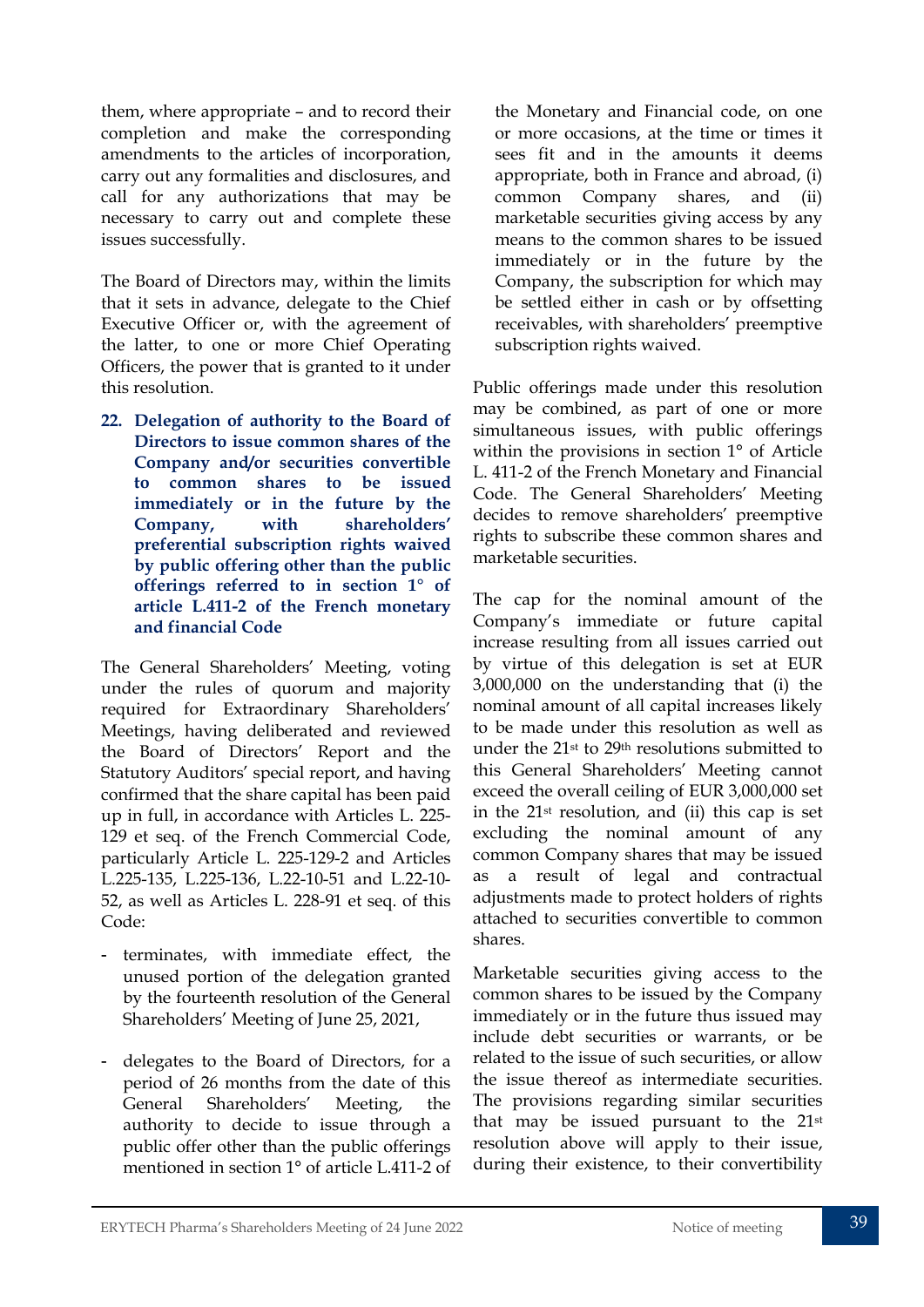to common shares to be issued by the Company, and to their redemption, seniority, or amortization.

The maximum nominal value of such debt securities may not exceed EUR 150,000,000 or the equivalent of that amount on the date of the decision to issue, it being understood that (i) such amount does not include redemption premiums above par, if any, and that (ii) it is an overall ceiling covering all debt securities that may be issued under the 21st to 29th resolutions submitted to this General Shareholders' Meeting, and that, consequently, the par value of the debt securities liable to be issued pursuant to the above resolutions may not be greater than that ceiling. This ceiling is independent from the debt securities whose issue would be decided on or authorized by the Board of Directors in accordance with Article L. 228-40 of the French Commercial Code.

The Board of Directors may establish a priority right, which would be irreducible and where applicable reducible for all or part of the issue, for shareholders to subscribe common shares or marketable securities for which the Board would set the exercise terms and conditions under the conditions set forth by Law, without giving rise to the creation of transferable rights.

If the subscriptions do not absorb the entire issue of shares and/or marketable securities giving entitlement to the Company's share capital under this resolution, the Board of Directors may use the facilities of Article L. 225-134 of the French Commercial Code, in whatever order it determines, or only some of them, especially those for limiting the number of subscriptions, provided that this amount reaches at least three-quarters of the issue decided upon.

The General Shareholders' Meeting duly notes that this delegation includes the shareholders' waiver of their preemptive rights to subscribe for common Company shares to which the marketable securities issued based on this delegation may entitle them.

The Board of Directors will establish the features, amount and terms and conditions of any issue and of the securities issued. In particular, it will determine the category of the securities issued and will set their subscription price, their ex-dividend date, which may be retroactive, and the term or conditions for exercising the rights attached to the securities issued; it may, where applicable, amend the terms and conditions of the securities issued by virtue of this resolution during the term of the securities concerned and in accordance with applicable laws and regulations; it may also, where applicable, make all adjustments intended to take into account the impact of transactions on the Company's capital and define, in compliance with the applicable laws and regulations and when appropriate the applicable contractual terms providing others adjustments cases the conditions under which the rights of holders of marketable securities giving access to the capital shall be protected, as the case may be, provided that:

- a) the issue price for common shares is at least equal to the minimum provided for by the laws and regulations prevailing at the time of using this delegation (currently the weighted average of the share price over the last three trading days on the regulated Euronext stock market preceding the beginning of the public offering, less a maximum discount of 10%), after this amount is corrected, if necessary, to reflect the difference in settlement date;
- b) the issue price of the marketable securities is such that the sum immediately received by the Company, increased, if necessary, by the sum that may be subsequently collected by the Company, is at least equal to the issue price referred to in paragraph a) above, for each common share issued because of the issue of these marketable securities.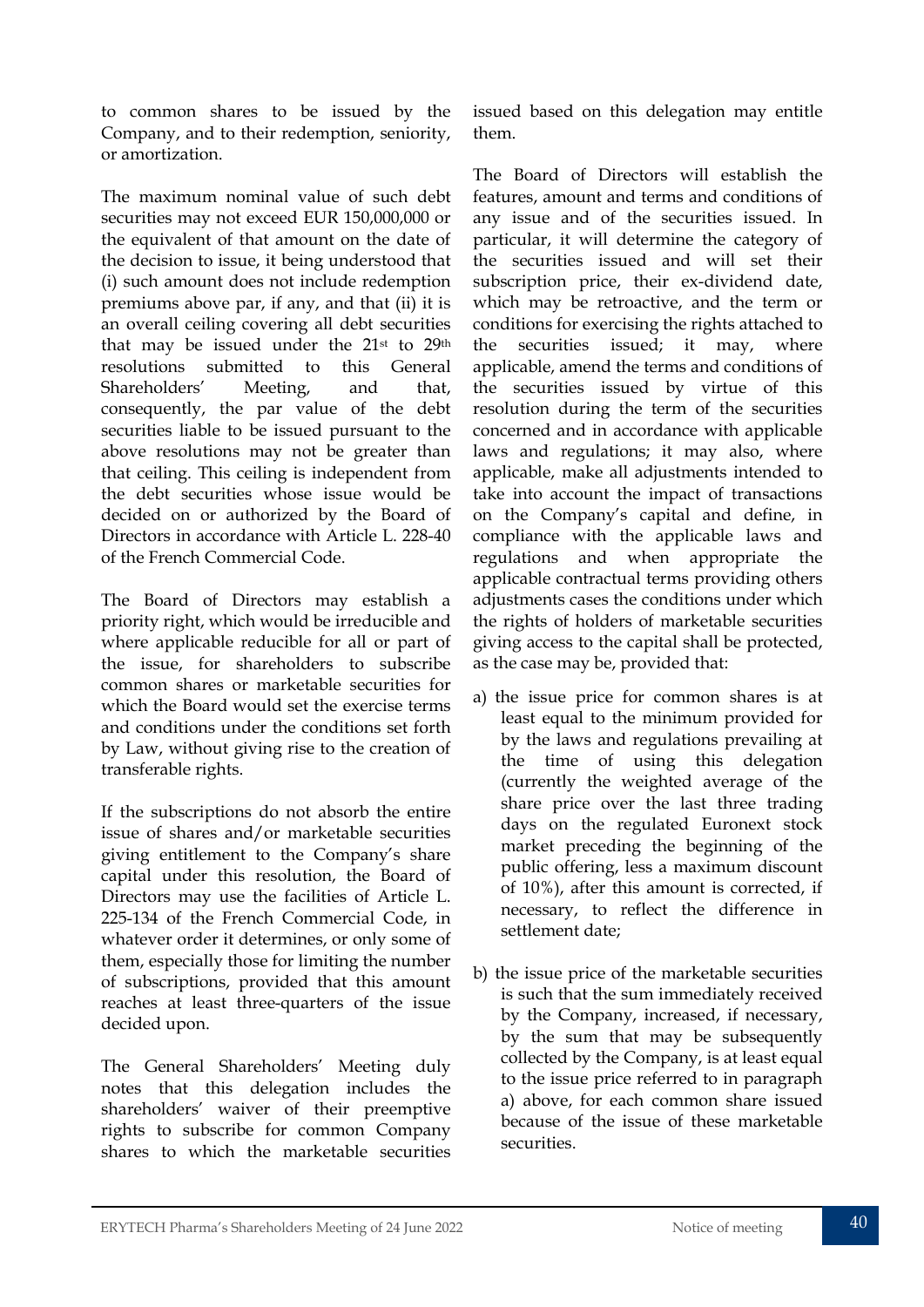The Board of Directors shall have full authority to implement this resolution, including entering into any agreement to this effect, in particular to ensure that any issue is completed successfully, and to carry out, in one or more offerings and in the amount and on the dates it deems appropriate, in France and/or abroad, as applicable, the aforementioned issues – as well as defer them, where appropriate – and to record their completion and make the corresponding amendments to the articles of incorporation, carry out any formalities and disclosures, and call for any authorizations that may be necessary to carry out and complete these issues successfully.

The Board of Directors may, within the limits that it sets in advance, delegate to the Chief Executive Officer or, with the agreement of the latter, to one or more Chief Operating Officers, the power that is granted to it under this resolution.

**23. Delegation of authority to the Board of Directors to issue common shares of the Company and/or securities convertible to common shares to be issued by the Company immediately or in the future, with preferential subscription rights waived, by public offering referred to in section 1° of article L.411-2 of the French monetary and financial Code**

The General Shareholders' Meeting, voting under the rules of quorum and majority required for Extraordinary General Shareholders' Meetings, having reviewed the Board of Directors' report and the Statutory Auditors' special report and duly noted that the share capital has been paid up in full, and acting in accordance with Articles L. 225-129 et seq. of the French Commercial Code, in particular Article L. 225-129-2, and with Articles L.225-135, L.225-136, L.22-10-51, L.22- 10-52 and L. 228-91 et seq. of said Code and Article L. 411-2 1° of the French Monetary and Financial Code:

- terminates, with immediate effect, the unused portion of the delegation granted by the fifteenth resolution of the General Shareholders' Meeting of June 25, 2021,

delegates to the Board of Directors, for a period of 26 months from the date of this General Shareholders' Meeting, the authority to decide to issue through an offer in connection with public offerings mentioned in section 1° of Article L. 411-2 of the French Monetary and Financial Code, (i) common Company shares, and (ii) marketable securities giving access by any means to the common shares to be issued immediately or in the future by the Company, with shareholders' preemptive subscription rights waived.

The General Shareholders' Meeting decides to remove shareholders' preemptive rights to subscribe these shares and marketable securities to be issued by means of public offerings mentioned in section 1° of Article L. 411-2 of the Monetary and Financial Code under the conditions stipulated in this resolution.

The cap for the nominal amount of the Company's immediate or future capital increase resulting from all issues carried out by virtue of this delegation is set at EUR 3,000,000 on the understanding that (i) such cap is shared with the ceiling set forth in the 22nd resolution and deducted from it and (ii) the nominal amount of all capital increases likely to be made by virtue of this resolution as well as the 21st to 29th resolutions submitted to this General Shareholders' Meeting cannot exceed the overall ceiling of EUR 3,000,000 set in the 21st resolution, and (iii) this cap is set excluding the nominal amount of any common Company shares that may be issued as a result of legal and contractual adjustments made to protect holders of rights attached to securities convertible to common shares. It is hereby specified that, in any event, in accordance with the law, the nominal amount of the capital increases carried out by virtue of this resolution may not exceed 20% of the share capital per year at the time of the issue.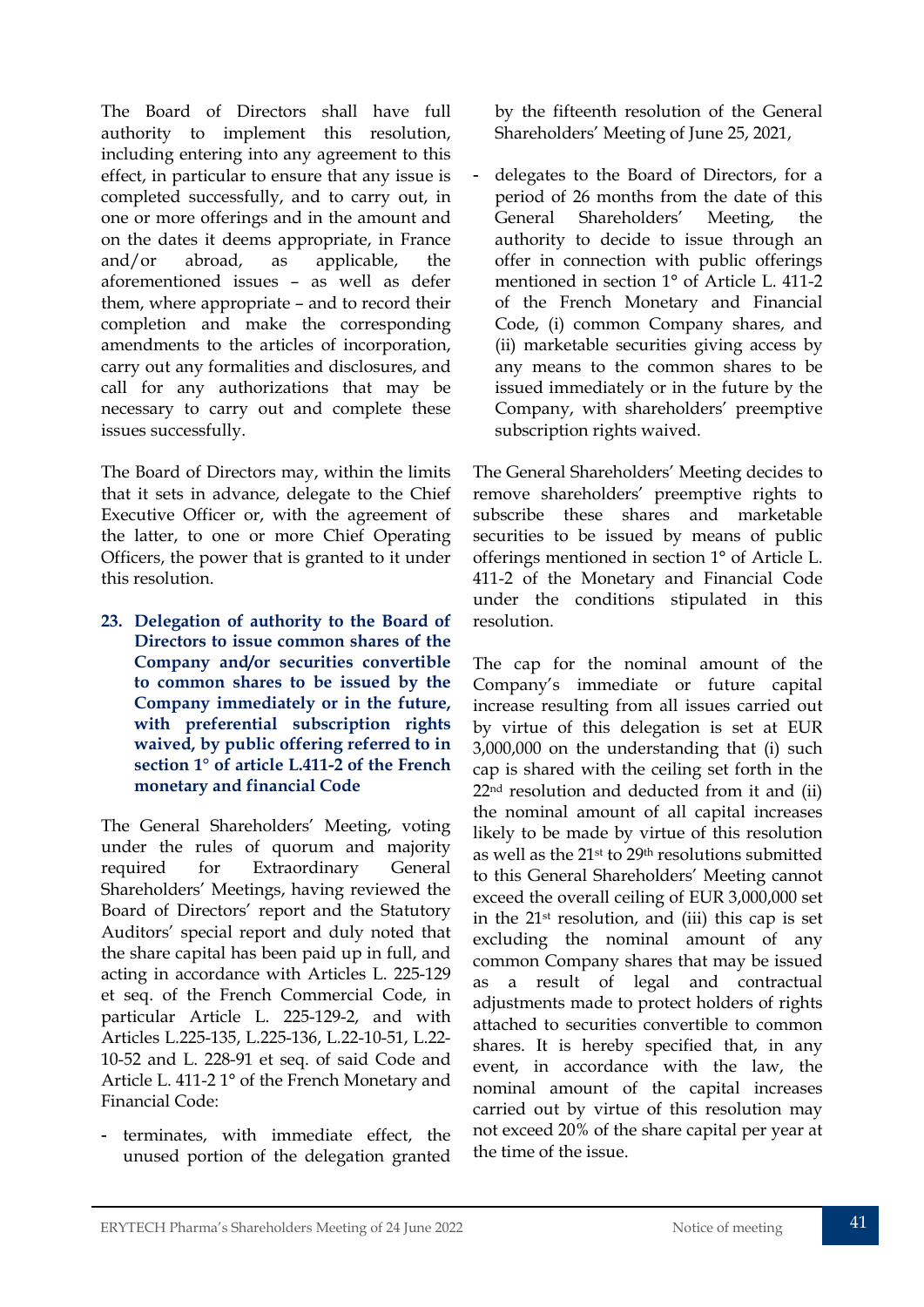Marketable securities giving access to the common shares to be issued by the Company immediately or in the future thus issued may include debt securities or warrants, or be related to the issue of such securities, or allow the issue thereof as intermediate securities. The provisions regarding similar securities that may be issued pursuant to the 21st resolution will apply to their issue, during their existence, to their convertibility to common shares to be issued by the Company, and to their redemption, seniority, or amortization.

The maximum nominal value of such debt securities may not exceed EUR 150,000,000 or the equivalent of that amount on the date of the decision to issue, it being understood that (i) such amount does not include redemption premiums above par, if any, and (ii) it is an overall ceiling covering all debt securities that may be issued under the 21st to 29th resolutions submitted to this General Shareholders' Meeting, and that, consequently, the par value of the debt securities liable to be issued pursuant to the above resolutions may not be greater than that ceiling. This ceiling is independent from the debt securities whose issue would be decided on or authorized by the Board of Directors in accordance with Article L. 228-40 of the French Commercial Code.

If the subscriptions do not absorb the entire issue of shares and/or marketable securities giving entitlement to the Company's share capital under this resolution, the Board of Directors may limit the issue to the amount of subscriptions received, if it is at least threequarters of the decided issue, and/or to freely allocate all or some of the unsubscribed shares to the individuals of its choice.

The General Shareholders' Meeting duly notes that this delegation includes the shareholders' waiver of their preemptive rights to subscribe for common Company shares to which the marketable securities issued on the basis of this delegation may entitle them.

The Board of Directors will establish the features, amount and terms and conditions of any issue and of the securities issued. In particular, it will determine the category of the securities issued and will set their subscription price, their ex-dividend date, which may be retroactive, and the term or conditions for exercising the rights attached to the securities issued; it may, where applicable, amend the terms and conditions of the securities issued by virtue of this resolution during the term of the securities concerned and in accordance with applicable laws and regulations; it may also, where applicable, make all adjustments intended to take into account the impact of transactions on the Company's capital and define, in compliance with the applicable laws and regulations and when appropriate the applicable contractual terms providing others adjustments cases, the conditions under which the rights of holders of marketable securities giving access to the capital shall be protected, as the case may be, provided that:

- a) the issue price for common shares is at least equal to the minimum provided for by the laws and regulations prevailing at the time of using this delegation (currently the weighted average of the share price over the last three trading days on the regulated Euronext stock market preceding the beginning of the public offering, less a maximum discount of 10%), after this amount is corrected, if necessary, to reflect the difference in settlement date;
- b) the issue price of the marketable securities is such that the sum immediately received by the Company, increased, if necessary, by the sum that may be subsequently collected by the Company, is at least equal to the issue price referred to in paragraph a) above, for each common share issued because of the issue of these marketable securities.

The Board of Directors shall have full authority to implement this resolution, including entering into any agreement to this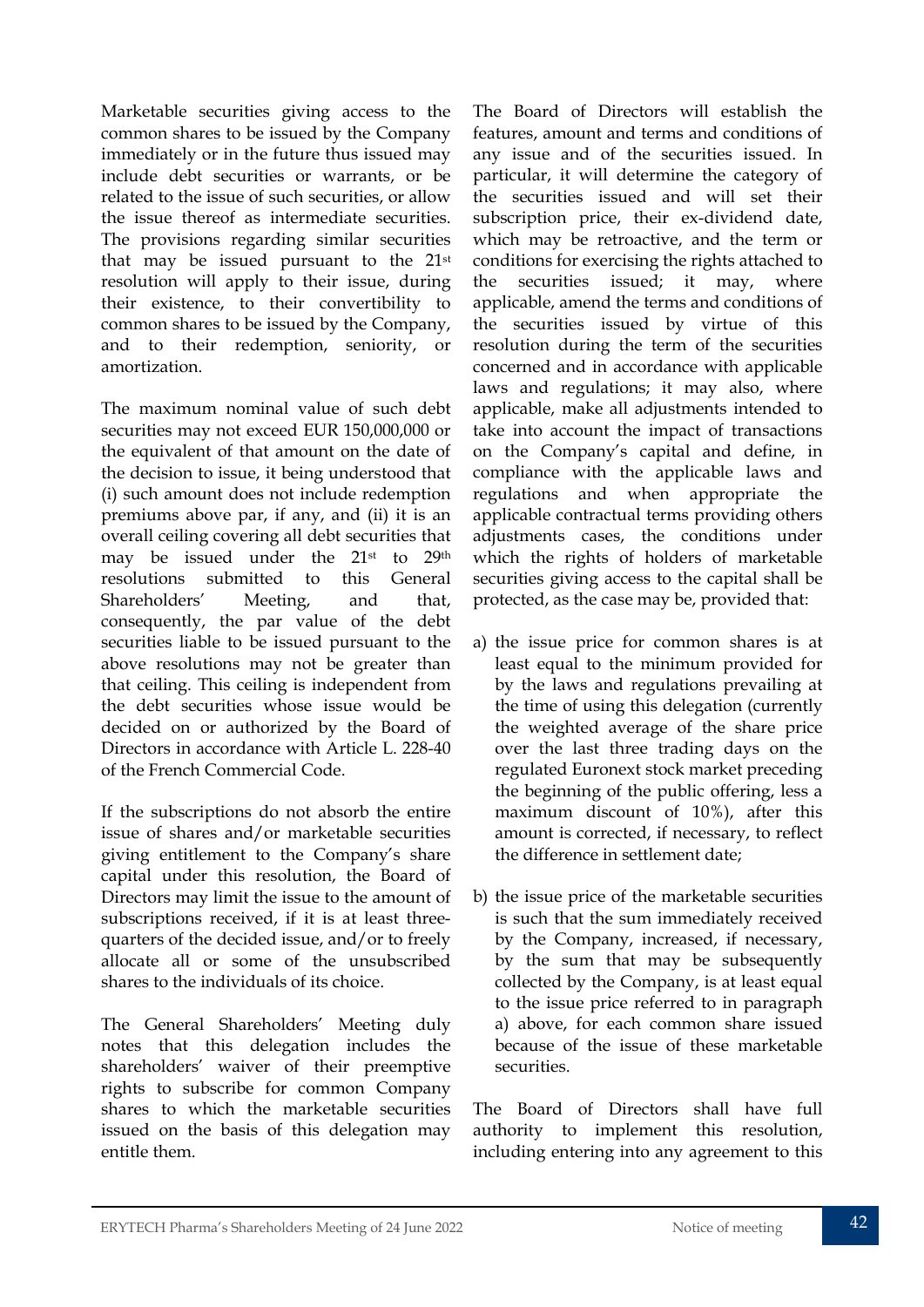effect, in particular to ensure that any issue is completed successfully, and to carry out, in one or more offerings and in the amount and on the dates it deems appropriate, in France and/or abroad, as applicable, the aforementioned issues – as well as defer them, where appropriate – and to record their completion and make the corresponding amendments to the articles of incorporation, carry out any formalities and disclosures, and call for any authorizations that may be necessary to carry out and complete these issues successfully.

The Board of Directors may, within the limits that it sets in advance, delegate to the Chief Executive Officer or, with the agreement of the latter, to one or more Chief Operating Officers, the power that is granted to it under this resolution.

**24. Authorization to the Board of Directors, in the case of an issue, with existing shareholders' preferential subscription rights waived by public offering, of common shares of the Company and/or securities convertible to common shares to be issued by the Company, to set the issue price in accordance with the terms and conditions set by the General Meeting, of up to 10% of the share capital per year**

The General Shareholders' Meeting, voting under the rules of quorum and majority required for extraordinary general shareholders' meetings, after having read the Board of Directors' Report and the Statutory Auditors' special report, and voting in accordance with Articles L.225-136 and L.22- 10-52 of the French Commercial Code:

- authorizes the Board of Directors, for a 26 month period starting from the day of this General Shareholders' Meeting, for each of the issues decided upon in accordance with the 22nd and 23rd resolutions above, up to a limit of 10% of the Company's capital (in existence on the date that this delegation is implemented) per 12-month period at the time of issue, to override the price-setting terms and conditions defined in the aforementioned 22nd and 23rd resolutions, and to set the issue price of common shares and/or securities issued according to the following terms and conditions:

- a) The issue price of the common shares will be determined by the Board of Directors and will be at least equal, at the discretion of the Board:
- Either to the Company's share price on the regulated Euronext Paris stock market during the last trading session prior to the price being set;
- or to the volume weighted average prices of the Company's share at closing on the regulated Euronext Paris stock market in the three previous trading sessions preceding its being set,

and possibly discounted by a maximum of 20%;

b) The issue price of marketable securities convertible to common shares to be issued shall be the amount received immediately by the Company, plus any amount likely to be received later by the Company, where applicable, i.e., for each common share issued as a result of these marketable securities being issued, at least equal to the amount mentioned in paragraph "a)" above.

The total nominal amount of the Company's capital increase and the total amount of debt securities resulting from the issues carried out under this delegation shall be deducted from the capital increase ceiling and from the debt securities ceiling set forth in accordance with the resolution relating to the issue approved.

The Board of Directors may, within the limits that it sets in advance, delegate to the Chief Executive Officer or, with the agreement of the latter, to one or more Chief Operating Officers, the power that is granted to it under this resolution.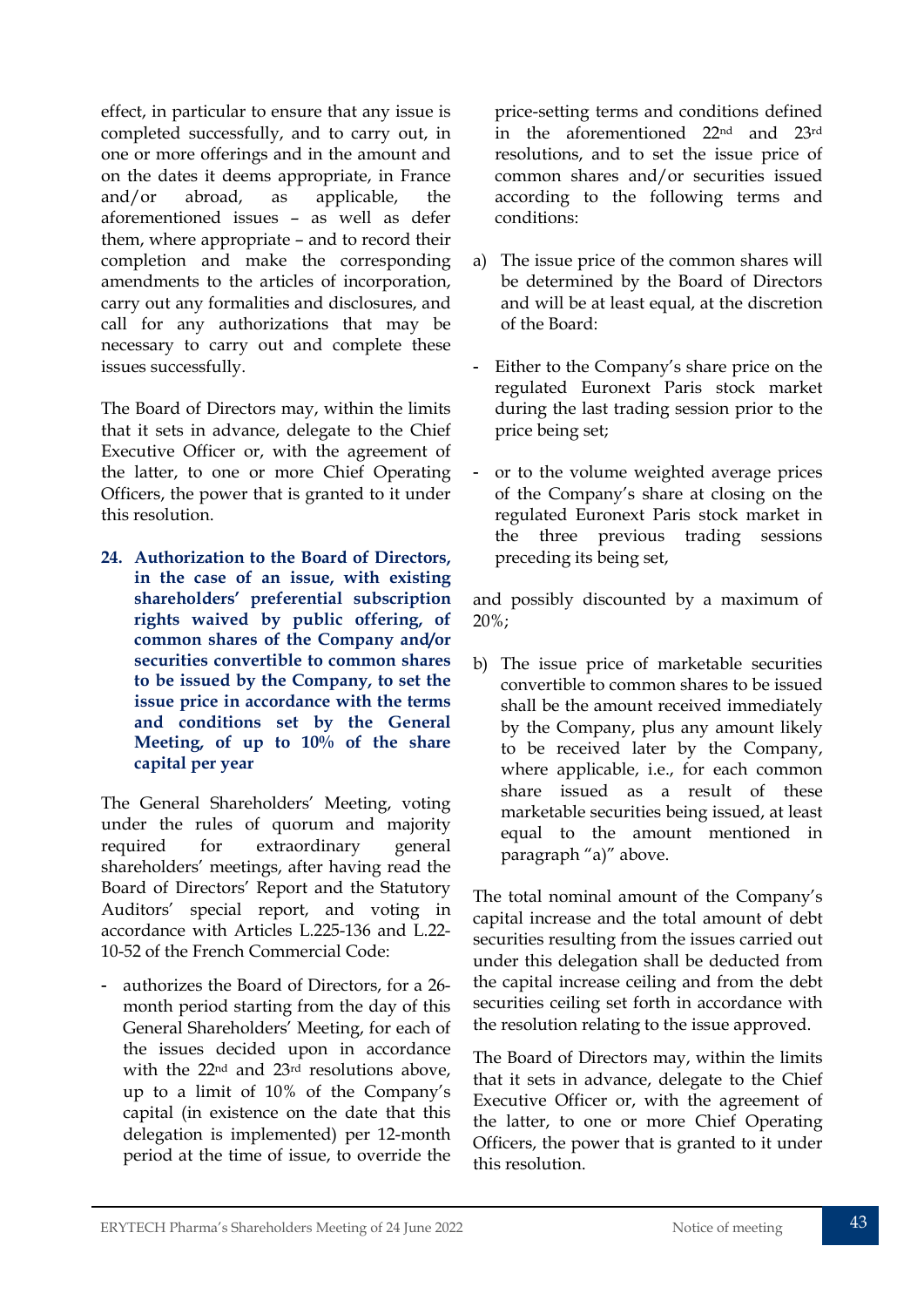**25. Authorization for the Board of Directors, in the case of a capital increase with existing shareholders' preferential subscription rights maintained or waived, to increase the number of shares to be issued**

The General Shareholders' Meeting, voting under the rules of quorum and majority required for Extraordinary General Shareholders' Meetings, after having read the Board of Directors' Report and the Statutory Auditors' special report, and voting in accordance with Article L. 225-135-1 of the French Commercial Code:

- terminates, with immediate effect, the unused portion of the delegation granted by the seventeenth resolution of the General Shareholders' Meeting of June 25, 2021,
- authorizes the Board of Directors to decide to increase the number of securities to be issued, subject to complying with the ceiling(s) set forth in accordance with the resolution relating to the issue approved, for a 26-month period starting from this General Shareholders' Meeting (except for the 26th and 27th resolutions, for which this delegation is valid for an 18-month period), and decided on within the time limits set forth by the laws and regulations in effect on the day of the issue (on the day of this General Shareholders' Meeting, within thirty days of the subscription's closure, within 15% of the initial issue and at the same price as the price used for the initial issue) for each of the issues, while either maintaining or waiving shareholder preferential subscription rights, decided on in accordance with the 21st, 22nd and 23rd resolutions above and the 26th and 27th resolutions below.

The Board of Directors may, within the limits that it sets in advance, delegate to the Chief Executive Officer or, with the agreement of the latter, to one or more Chief Operating Officers, the power that is granted to it under this resolution.

**26. Delegation of authority to the Board of Directors, with shareholders' preferential subscription rights waived, to increase the Company's share capital through an issue reserved for certain categories of investors**

The General Shareholders' Meeting, voting under the rules of quorum and majority required for Extraordinary General Shareholders' Meetings, after having read the Board of Directors' Report and the Statutory Auditors' special report, in accordance with Articles L. 225-138 and L. 225-129-2 of the French Commercial Code:

- terminates, with immediate effect, the unused portion of the delegation granted by the eighteenth resolution of the General Shareholders' Meeting of June 25, 2021,
- delegates the authority to the Board of Directors, which may further delegate such authority as provided by law, to decide to increase the share capital a maximum nominal amount of EUR 3,000,000 one or more times, at the time(s) it sets forth and in the proportion it deems fit (provided that (i) a portion of the ceiling is shared with the ceiling set forth in the 22nd resolution and deducted from it, and that (ii) the total nominal amount of capital increases likely to result from this resolution, as well as the 21st to 29th resolutions submitted to this General Shareholders' Meeting, may not exceed the total ceiling of EUR 3,000,000 set forth in the 21st resolution by issuing shares as well as any other securities convertible to shares to be issued immediately or in the future by the Company.

The General Shareholders' Meeting decides that the marketable securities providing access to common shares to be issued by the Company either immediately or in the future that have already been issued may consist of debt securities or warrants or may be associated with the issue of such securities or allow the issue as intermediate securities. The maximum nominal value of such debt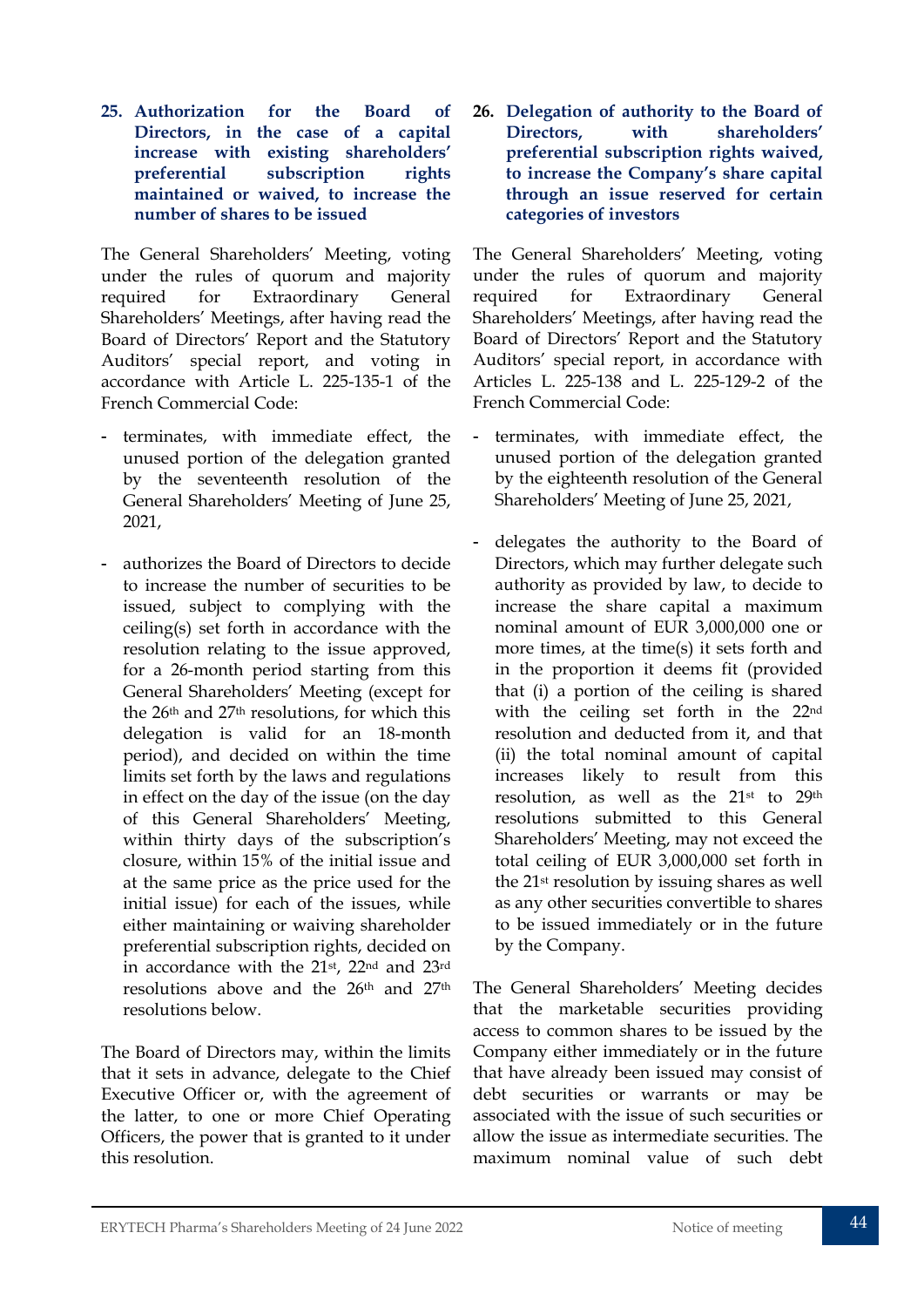securities may not exceed EUR 150,000,000 or the equivalent of that amount on the date of the decision to issue; (i) this amount does not include redemption premiums above par, if any, and that (ii) this amount is an overall ceiling covering all debt securities that may be issued under the 21st to 29th resolutions submitted to this General Shareholders' Meeting.

The General Shareholders' Meeting decides to remove shareholders' preemptive subscription rights to the securities covered by this resolution and to reserve the right to subscribe for them to:

- i. physical and legal persons, including companies, trusts or investment funds or other investment entities in any form, organized under French or foreign law, that habitually invest in the pharmaceutical, biotechnological, or medical technology sector; and/or
- ii. companies, institutions, or entities of any type, French or foreign, that exercise a significant part of their business in the pharmaceutical, cosmetic, chemical, or medical devices and/or technologies or research in these sectors; and/or
- iii. French or foreign investment services companies, or any foreign firm with an equivalent status, that could guarantee to carry out an issue to be placed with the persons described in (i) and/or (ii) above, and, in this context, to subscribe to securities that are issued.

If the subscriptions, including those made by shareholders, where applicable, do not result in the purchase of the entire issue, the Board of Directors may limit the issue to the amount of subscriptions, provided that it is at least three-quarters of the decided issue, and/or to freely allocate all or some of the unsubscribed shares to the individuals of its choice.

This delegation shall act as a waiver by shareholders of their preferential subscription rights to shares to which the issued marketable securities will entitle, for those

shareholders who hold marketable securities providing access to the Company's capital.

The General Meeting resolves that the Board of Directors will have full authority, and may further delegate such authority in accordance with the law, to implement this resolution, and in particular determine the list of beneficiaries from within the aforementioned category of investors who will benefit from the waiver of preferential subscription rights, to proceed with any adjustments in order to take into account the impact of operations on the Company' capital, and to settle, in compliance with the applicable laws and regulations and when appropriate the applicable contractual terms providing others adjustments cases and settle the features, amount and terms and conditions of any issue as well as the type of securities to be issued.

In particular, it shall determine the number of securities to be issued to each beneficiary and shall define the subscription price of said securities, their entitlement date which may be retroactive, as well as the duration, or the terms and conditions under which the marketable securities issued under this resolution will provide access to common shares to be issued by the Company and by which the rights of holders of securities giving access to the capital will be preserved where applicable, given the instructions contained in its report. Any amount owed to the Company should at least be equal to:

- a) For common shares issued under this delegation of authority at the Board's discretion:
- Either at the closing price of the Company's share on the regulated Euronext Paris stock market at the last trading session preceding its being set;
- Or the volume-weighted average price (in the central order book and excluding offmarket blocks) of the Company's share prices on the regulated Euronext Paris stock market from the three trading sessions preceding the date that the issue price was set. This average may be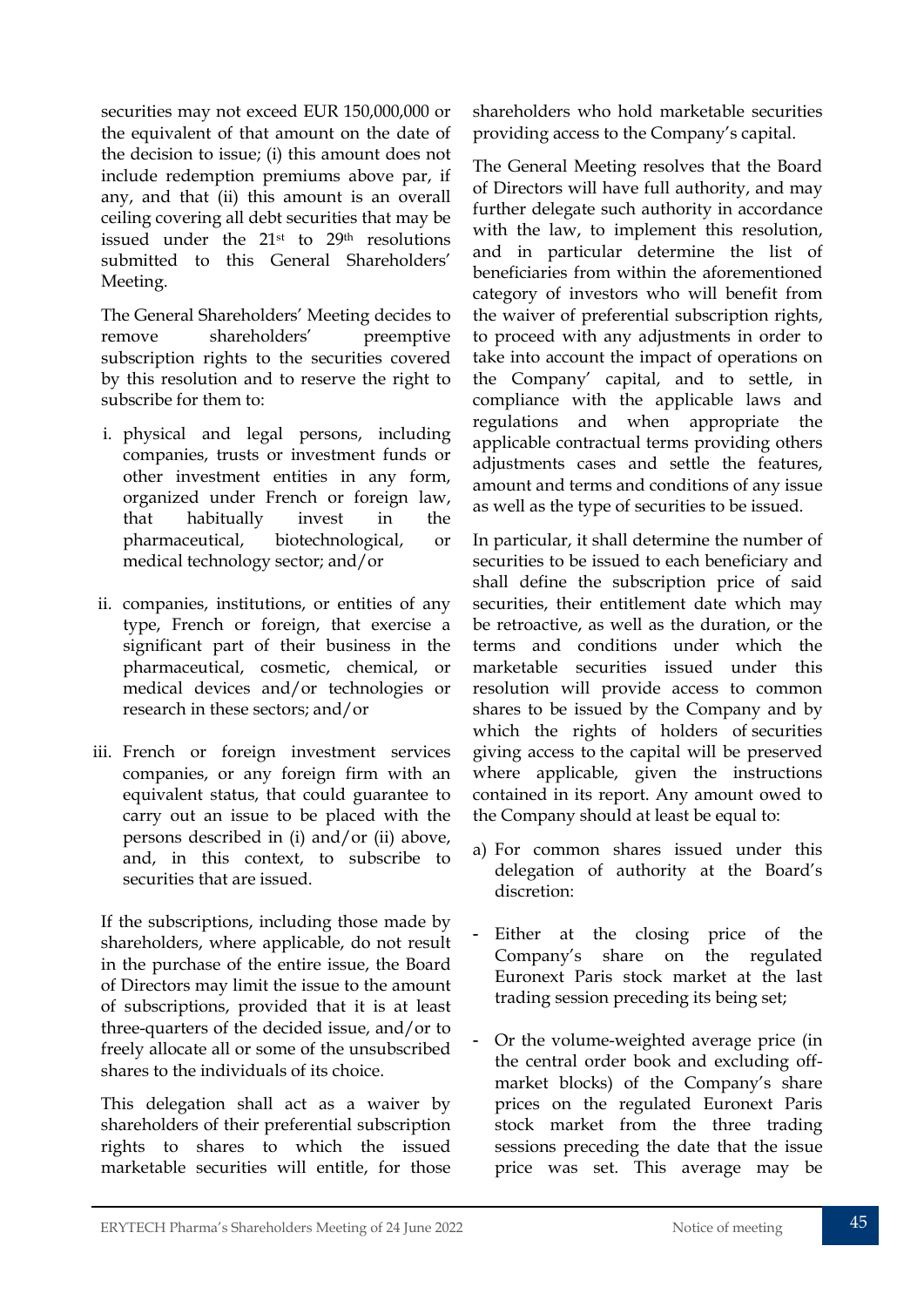adjusted for differences in the entitlement date, where applicable

and may potentially be discounted by a maximum of 20%;

b) marketable securities issued under this delegation will be such that the amount received immediately by the Company plus any amount likely to be received subsequently by the Company, where applicable, be at least equal to the amount listed in paragraph "a)" above, for each common share issued as a result of the issue of these marketable securities.

The General Meeting resolves that the amount of any additional capital increases necessary to protect the rights of holders of securities giving access to Company capital shall be added to the EUR 3,000,000 amount defined above.

In accordance with Article L. 225-138 of the French Commercial Code, the Board of Directors will prepare a report for the next Ordinary General Shareholders' Meeting describing the definitive terms and conditions of the transactions completed, in accordance with this resolution.

The authorization thus granted to the Board of Directors is valid for a period of 18 months from the date of this General Shareholders' Meeting.

**27. Delegation of authority to the Board of Directors, with shareholders' preferential subscription rights waived, to increase the Company's share capital through an issue reserved for certain categories of investors as part of an "Atthe-market" or "ATM" equity financing program**

The General Meeting, voting under the quorum and majority conditions required for extraordinary meetings, after having taken note of the report of the Board of Directors and the special report of the Statutory Auditors, in accordance with Articles L. 225- 138 and L. 225-129-2 of the French

Commercial Code, delegates to the Board of Directors, with the option of sub-delegation under the conditions provided for by law, its authority to decide to increase the share capital, on one or more occasions, in France and/or abroad, in the proportions and at the times it sees fit, by a maximum nominal amount of EUR 1,500,000, it being specified that the total nominal amount of the capital increases likely to result from the present resolution, as well as from the 21st to 29th resolutions submitted to the present General Meeting, may not exceed the overall ceiling of EUR  $3,000,000$  set in the  $21$ <sup>st</sup> resolution, through the issue of ordinary shares in the form of American Depositary Shares or American Depositary Receipts of the Company.

The General Meeting resolves to cancel the shareholders' preferential subscription rights to the shares that may be issued pursuant to this resolution and to reserve the right to subscribe for them to:

- any credit institution or any investment services provider, French or foreign, or any foreign institution with equivalent status, acting within the framework of an ATM program set up by the Company (or any equity financing program of the same nature that may be substituted for it) and providing, within this framework, for the subscription of securities issued by the Company.

If subscriptions do not absorb the entire issue of shares under this resolution, the Board of Directors may limit the issue to the amount of subscriptions, provided that this amount reaches at least three-quarters of the issue decided upon, and/or freely allocate all or part of the unsubscribed shares among the persons of its choice.

The General Meeting resolves that the Board of Directors shall have full powers, with the option of sub-delegation under the conditions provided for by law, to implement this resolution, and in particular to determine the list of beneficiary(ies), within the category(ies) of beneficiaries mentioned above in favor of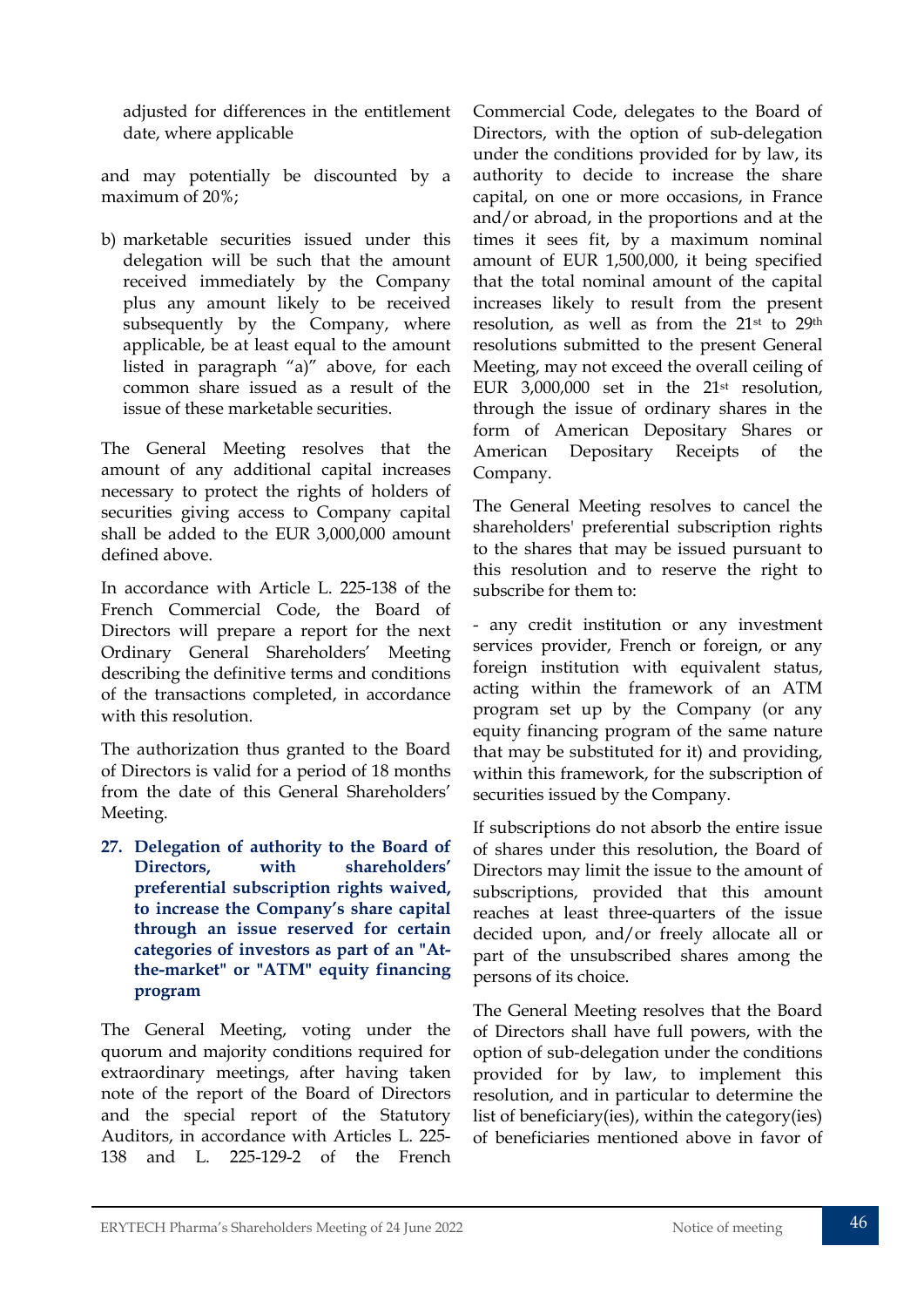whom the preferential subscription right has been waived.

In particular, it may determine the number of securities to be issued to each beneficiary and set, in the light of the indications contained in its report, the subscription price of the said securities and their dividend entitlement date, which may be retroactive, it being specified that the issue price of the ordinary shares must be at least equal to:

- either the closing price of the Company's shares on the regulated market Euronext Paris during the last trading session prior to its determination;

- or the volume-weighted average (in the central order book and excluding off-market blocks) of the Company's share price on the regulated market of Euronext Paris during the last 3 trading sessions preceding the setting of the issue price, this average being able to be corrected, if necessary, to consider differences in the date of dividend entitlement;

possibly reduced by a maximum discount of 20%;

In accordance with the provisions of Article L. 225-138 of the French Commercial Code, the Board of Directors will prepare a report to the next Ordinary General Meeting describing the final terms of the transactions carried out under this resolution.

The delegation thus granted to the Board of Directors is valid for a period of 18 months from the date of this Meeting.

**28. Delegation of authority to the Board of Directors to issue common shares of the Company and/or securities convertible to common shares to be issued by the Company in the event of a public exchange offer initiated by the Company, with shareholders' preferential subscription rights waived** 

The General Shareholders' Meeting, voting under the rules of quorum and majority required for Extraordinary General Shareholders' Meetings, after having read the Board of Directors' Report and the Statutory

Auditors' special report, and voting in accordance with Articles L. 225-129 *et seq.* of the French Commercial Code, and notably Articles L. 225-129-2, L. 22-10-54 and L. 228-91 *et seq.* of the said Code:

- terminates, with immediate effect, the unused portion of the delegation granted by the nineteenth resolution of the General Shareholders' Meeting of June 25, 2021,
- delegates to the Board of Directors, for a period of 26 months from the date of this General Shareholders' Meeting, the authority to decide, defined in the 22nd resolution above, to issue common shares of the Company and/or securities convertible to common shares to be issued immediately or in the future by the Company in compensation for securities tendered in a public offering that has an exchange component initiated in France or abroad in accordance with local regulations by the Company on the securities of a company whose shares are admitted for trading on one of the regulated stock markets listed in Article L. 22-10-54 mentioned above, and decides, as and when necessary, to waive, in favor of the holders of such securities, the shareholders' preferential subscription rights to common shares and securities to be issued.

The General Shareholders' Meeting duly notes that this delegation includes the shareholders' waiver of their preemptive rights to subscribe for common shares to which the marketable securities issued on the basis of this delegation may entitle them.

The cap for the nominal amount of the immediate or future capital increase resulting from all issues carried out by virtue of this delegation of authority is set at EUR 3,000,000 on the understanding that (i) such cap is shared with the ceiling set forth in the 22nd resolution and deducted from it and (ii) the nominal amount of all capital increases likely to be made under this resolution as well as under the 21st to 29th resolutions submitted to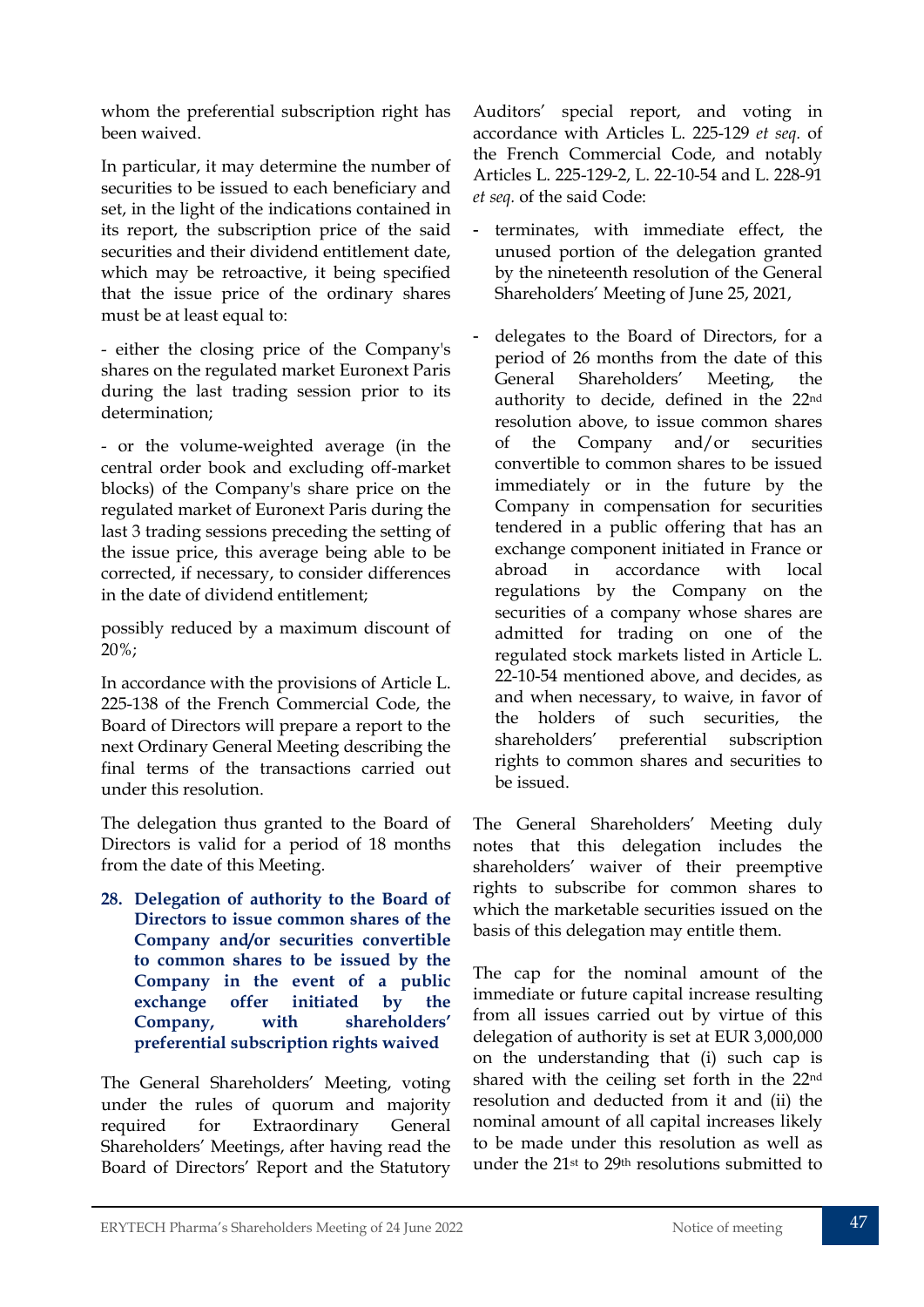this General Shareholders' Meeting cannot exceed the overall ceiling of EUR 3,000,000 set in the 21st resolution and lastly, that (iii) the cap is set excluding the nominal amount of any common Company shares that may be issued as a result of legal and contractual adjustments made to protect holders of rights attached to securities convertible to common shares.

The maximum nominal value of such debt securities may not exceed EUR 150,000,000 or the equivalent of that amount on the date of the decision to issue, it being understood that (i) such amount does not include redemption premiums above par, if any, and that (ii) it is an overall ceiling covering all debt securities that may be issued under the 21st to 29th resolutions submitted to this General Shareholders' Meeting, and that, consequently, the par value of the debt securities liable to be issued pursuant to the above resolutions may not be greater than that ceiling. This ceiling is independent from the debt securities whose issue would be decided on or authorized by the Board of Directors in accordance with Article L. 228-40 of the French Commercial Code.

The General Shareholders' Meeting decides that the Board of Directors shall have full authority to implement the public offers listed in this resolution, and in particular to:

- determine the parity ratios as well as the amount of the cash bonus to be paid, where applicable;
- record the number of securities contributed to the exchange;
- determine the dates, terms, and conditions of the issue, and particularly the price and entitlement date, which may be retroactive, new common shares or marketable securities providing access to common shares of the Company, where applicable, and, if necessary, modify the terms and conditions of securities issued under this resolution during the term of the securities concerned and in compliance with applicable legal and regulatory provisions;
- record the difference between the new common shares' issue price and their par value as a liability on the balance sheet in a "share premium" line item;
- assign any of the fees and costs incurred from the authorized transaction to said "share premium" account, where applicable;
- generally, adopt all useful measures and enter into any agreement to ensure that the authorized transaction is successful, record the resulting capital increases and make any corresponding amendments to the articles of incorporation.

The Board of Directors may, within the limits that it sets in advance, delegate to the Chief Executive Officer or, with the agreement of the latter, to one or more Chief Operating Officers, the power that is granted to it under this resolution.

**29. Authorization for the Board of Directors to issue, with existing shareholders' preferential subscription rights waived, common shares and/or securities convertible to common shares to be issued, to be used as payment for inkind contributions to the Company consisting of equity securities or other securities convertible to shares**

The General Shareholders' Meeting, voting under the rules of quorum and majority required for Extraordinary Shareholders' Meetings, having reviewed the Board of Directors' Report and the Statutory Auditors' special report, and ruling in accordance with Articles L.225-147, L.22-10-53 and Articles L. 228-91 et seq. of the French Commercial Code:

- terminates, with immediate effect, the unused portion of the delegation of authority granted by the twentieth resolution of the General Shareholders' Meeting of June 25, 2021,
- delegates to the Board of Directors the authority to issue common shares of the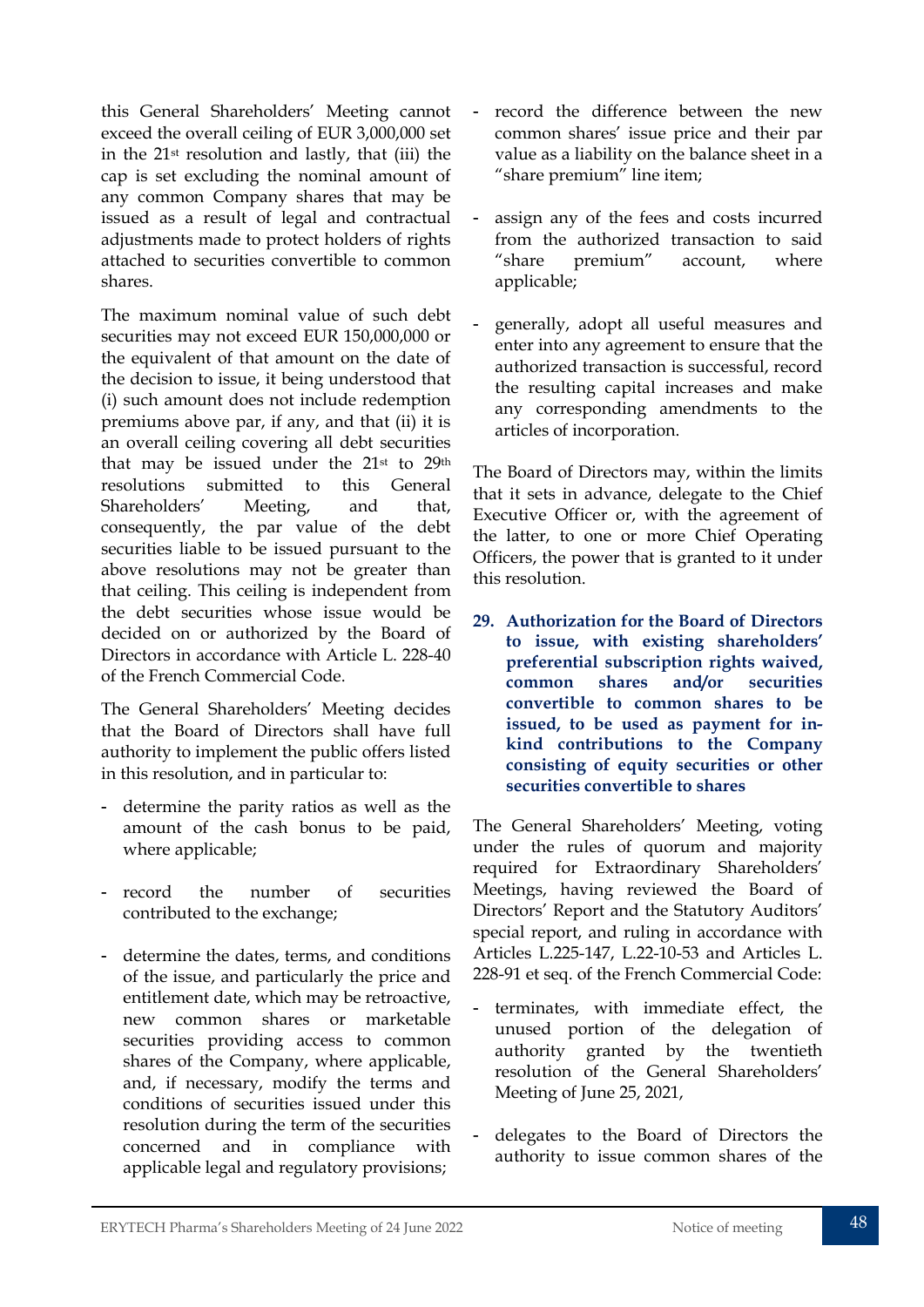Company or marketable convertible to common shares to be issued immediately or in the future by the Company to pay for contributions in kind granted to the Company and consisting of shares of the Company's stock and/or marketable securities convertible into shares where the provisions of Article L. 22-10-54 are not applicable, and to decide to eliminate the shareholder preferential subscription rights of the common shares and marketable securities thus issued for those holding securities or marketable securities. the subject of the contribution in kind, as and when necessary, based on the report on capital contributions of the auditor(s) mentioned in paragraph 1 and 2 of Article L.225-147 mentioned above, within the terms and conditions set forth in the 21st resolution above, for a 26-month period starting from the day of this General Shareholders' Meeting.

The maximum nominal amount of the immediate or future capital increase resulting from all of the issues carried out under this delegation is set at 10% of the Company's capital (existing on the date of this General Shareholders' Meeting), provided that (i) a portion of this ceiling is deducted from the EUR 3,000,000 ceiling defined in the 22nd resolution, and that (ii) the total nominal amount of capital increases likely to result from this resolution, as well as the 21st to 29th resolutions submitted to this General Shareholders' Meeting, may not exceed the total ceiling of EUR 3,000,000 set forth in the 21st resolution.

The maximum nominal value of such debt securities may not exceed EUR 150,000,000 or the equivalent of that amount on the date of the decision to issue, it being understood that (i) such amount does not include redemption premiums above par, if any, and that (ii) it is an overall ceiling covering all debt securities that may be issued under the 21st to 29th resolutions submitted to this General Shareholders' Meeting, and that, consequently, the par value of the debt securities liable to be issued pursuant to the

above resolutions may not be greater than that ceiling. This ceiling is independent from the debt securities whose issue would be decided on or authorized by the Board of Directors in accordance with Article L. 228-40 of the French Commercial Code.

The General Shareholders' Meeting duly notes that this delegation includes the shareholders' waiver of their preemptive rights to subscribe for common shares to which the marketable securities issued on the basis of this delegation may entitle them.

The Board of Directors shall have full authority to implement this resolution, in particular to:

- decide on the assessment of contributions and any potential grants of special benefits, based on the capital contributions auditor(s) report mentioned in paragraph 1 and 2 of Article L.225-147 of the French commercial code mentioned above;
- approve the list of capital securities or marketable securities contributed to the exchange, determine the parity ratios as well as the amount of the cash bonus to be paid, where applicable;
- approve the number of securities to be issued in compensation for the contributions as well as the entitlement date of shares to be issued, which may potentially be retroactive, and marketable securities to be issued providing immediate or future access to existing shares or shares to be issued by the Company, where applicable;
- charge the fees and expenses incurred by the issues to the amount of corresponding premiums and deduct the amount necessary from this amount to increase the legal reserve to one-tenth of share capital;
- record the final completion of the capital increases carried out under this delegation, make any corresponding amendments to the articles of incorporation, carry out any formalities and declarations and require any authorizations that may prove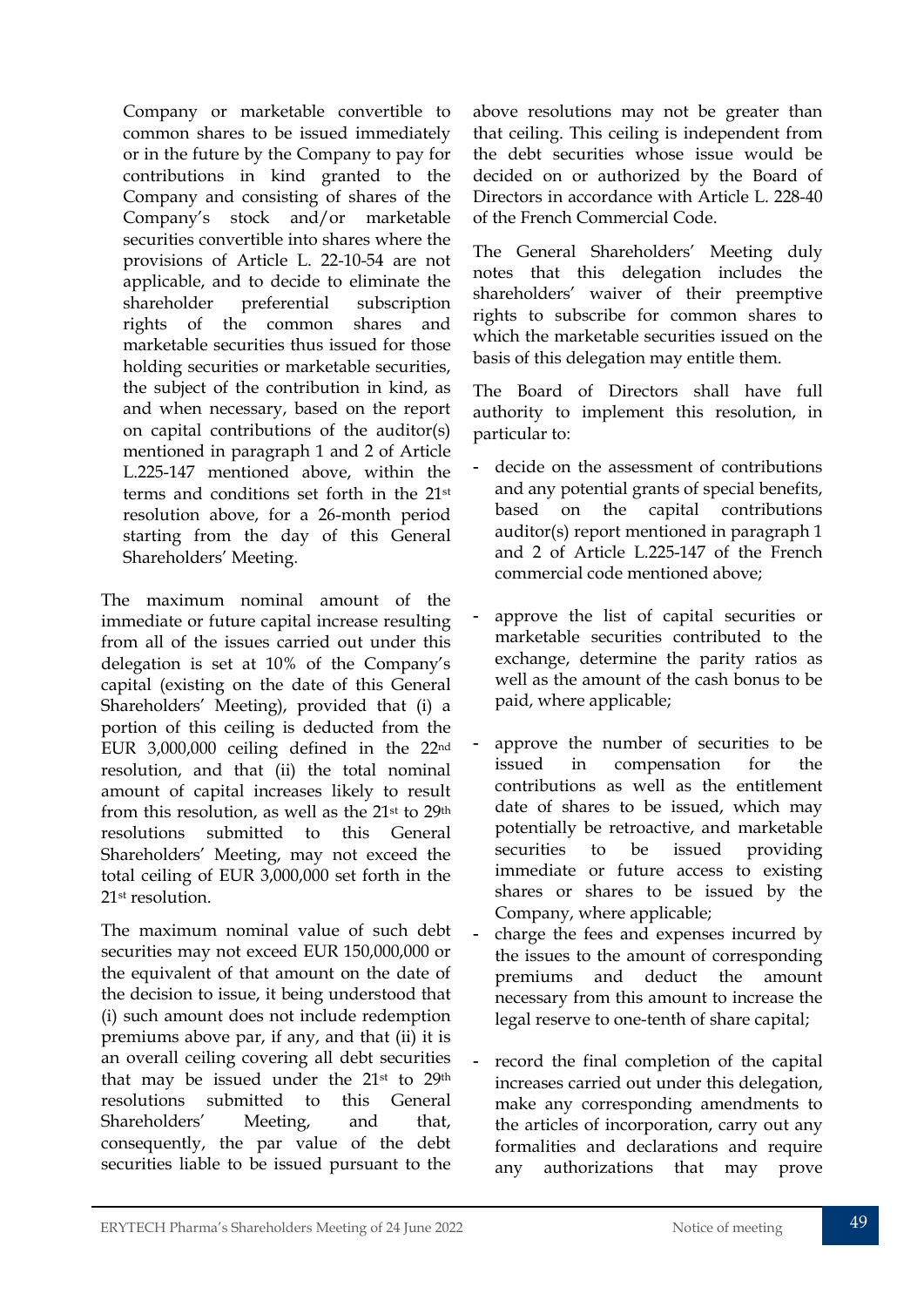necessary in order to complete these contributions.

The Board of Directors may, within the limits that it sets in advance, delegate to the Chief Executive Officer or, with the agreement of the latter, to one or more Chief Operating Officers, the powers that are granted to it under this resolution.

#### **30. Delegation of authority to the Board of Directors to increase the Company's capital by incorporating reserves, profits, or premiums**

The General Shareholders' Meeting, voting under the rules of quorum and majority required for Extraordinary General Shareholders' Meetings, after having read the Board of Directors' report and voting in accordance with Article L. 225-129-2, L.225- 130 and [L.22-10-50](https://www.legifrance.gouv.fr/codes/article_lc/LEGIARTI000042339018/2021-01-01) of the French Commercial Code:

- terminates, with immediate effect, the unused portion of the delegation of authority granted by the twenty-first of the General Shareholders' Meeting of June 25, 2021,
- delegates to the Board of Directors, for a period of 26 months from the date of this General Shareholders' Meeting, the authority to decide to increase the share capital one or more times, at the time(s) it sets forth and according to the terms and conditions it determines, by successively or simultaneously incorporating reserves, profits, or premiums into the share capital, or any other amounts whose capitalization would be permitted by Law and under the Company's articles of incorporation, followed by creating and allocating bonus shares or by raising the par value of existing common shares, or by using a combination of these two methods.

The Board of Directors shall have the option to decide that fractional rights will neither be traded nor sold and that the corresponding securities will be sold. The amounts arising

from the sale shall be allocated to the rights holders within the time frame set forth by regulations.

The maximum nominal amount of the immediate or future capital increase resulting from all of the issues carried out under this delegation is set at EUR 1,300,000 provided that this ceiling is set (i) without taking into account the nominal amount of common shares of the Company to be issued in the future for legal or contractual adjustments made to protect those holding rights attached to the marketable securities providing access to common shares, and (ii) autonomously and separately from the capital increase ceilings resulting from issues of common shares or marketable securities authorized under other resolutions submitted to this General Shareholders' Meeting.

The Board of Directors shall have full authority to implement this resolution, and in generally adopt any measure or fulfill any formalities required to successfully complete each capital increase.

The Board of Directors may, within the limits that it sets in advance, delegate to the Chief Executive Officer or, with the agreement of the latter, to one or more Chief Operating Officers, the powers that are granted to it under this resolution.

**31. Delegation of authority to the Board of Directors to carry out capital increases reserved for employees participating in an Erytech Pharma group savings plan, with shareholders' preferential subscription rights waived**

The General Shareholders' Meeting, voting under the rules of quorum and majority required for Extraordinary General Shareholders' Meetings, after having read the Board of Directors' report prepared in accordance with Articles L. 225-102 and L. 225-129-6 of the French Commercial Code, the Statutory Auditors' special report and the provisions of Articles L. 225-129-6, L. 225-138 I and II and L. 225-138-1 of the French Commercial Code: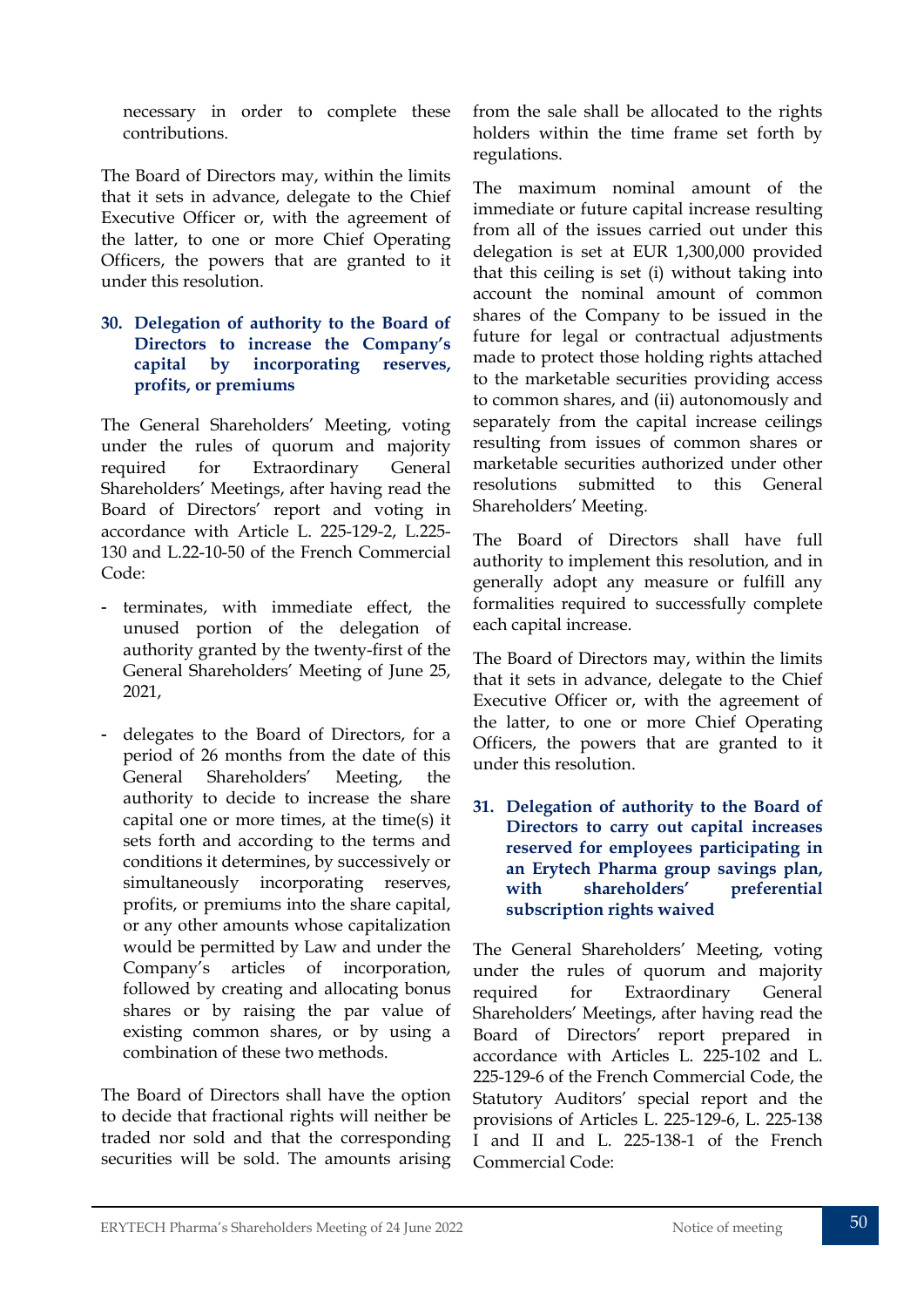- authorizes the Board of Directors to carry out a capital increase of the Company by issuing common shares reserved for employees of the Company and its affiliates within the meaning of Article L. 225-180 of the French Commercial Code, participating in a company savings plan. This capital increase will be carried out under the terms and conditions set forth in Articles L. 3332-18 *et seq.* of the French Labor Code.

As a result, the General Shareholder's Meeting:

- decides to eliminate shareholders' preferential subscription rights for new shares to be issued to employees of the Company and its affiliates who are members of a company savings plan;
- decides that the issue price for new shares shall be set by the Board of Directors by referencing the Company's share prices on the Euronext Paris stock market, with the understanding that this price may not exceed the average price over the past twenty (20) trading sessions preceding the day of the Board of Directors' decision to set the opening date for the subscription period, nor be more than 30% lower than this average price, or 40% when the lockup period defined by the company savings plan is greater than or equal to 10 years;
- limits the maximum nominal amount of the capital increase that may be carried out by the Board of Directors, which may not increase the amount of said employees' equity investment (including the equity investment already held) by more than 3% of the total amount of share capital on the day that the Board of Directors decides to implement this authorization;
- decides that the new shares shall be subject to all provisions of the articles of incorporation, shall be combined with old shares and shall bear rights as of the first day of the year during which the capital increase took place;
- delegates full authority to the Board of Directors to decide upon and carry out this capital increase one time under the terms and conditions set forth above, to define the terms and conditions that the beneficiaries must meet, with these terms and conditions being able to include employee seniority conditions, provided that the required period does not exceed six months, to set the terms and conditions in which the shares shall be issued and paid up, to amend the articles of association, and generally take any additional steps that may be required;
- decides that the capital increase authorized under this resolution shall be carried out within one year starting from this General Meeting.

The shareholders duly note that this resolution has been proposed to comply with the provisions of Article L. 225-129-6 of the French Commercial Code in respect to the authorizations granted under the 21st to the 29th resolutions above and the 32nd and 33rd resolution below.

**32. Authorization for the Board of Directors to award bonus shares, existing or to be issued, with existing shareholders' preferential subscription rights waived, to corporate officers or employees of the Company or related companies**

The General Shareholders' Meeting, voting under the rules of quorum and majority required for Extraordinary General Shareholders' Meetings, after having read the Board of Directors' Report and the Statutory Auditors' special report:

- terminates, with immediate effect, the unused portion of the delegation of authority granted by the twenty-third resolution of the General Shareholders' Meeting of June 25, 2021,
- authorizes the Board of Directors to grant existing common shares or common bonus shares to be issued by the Company one or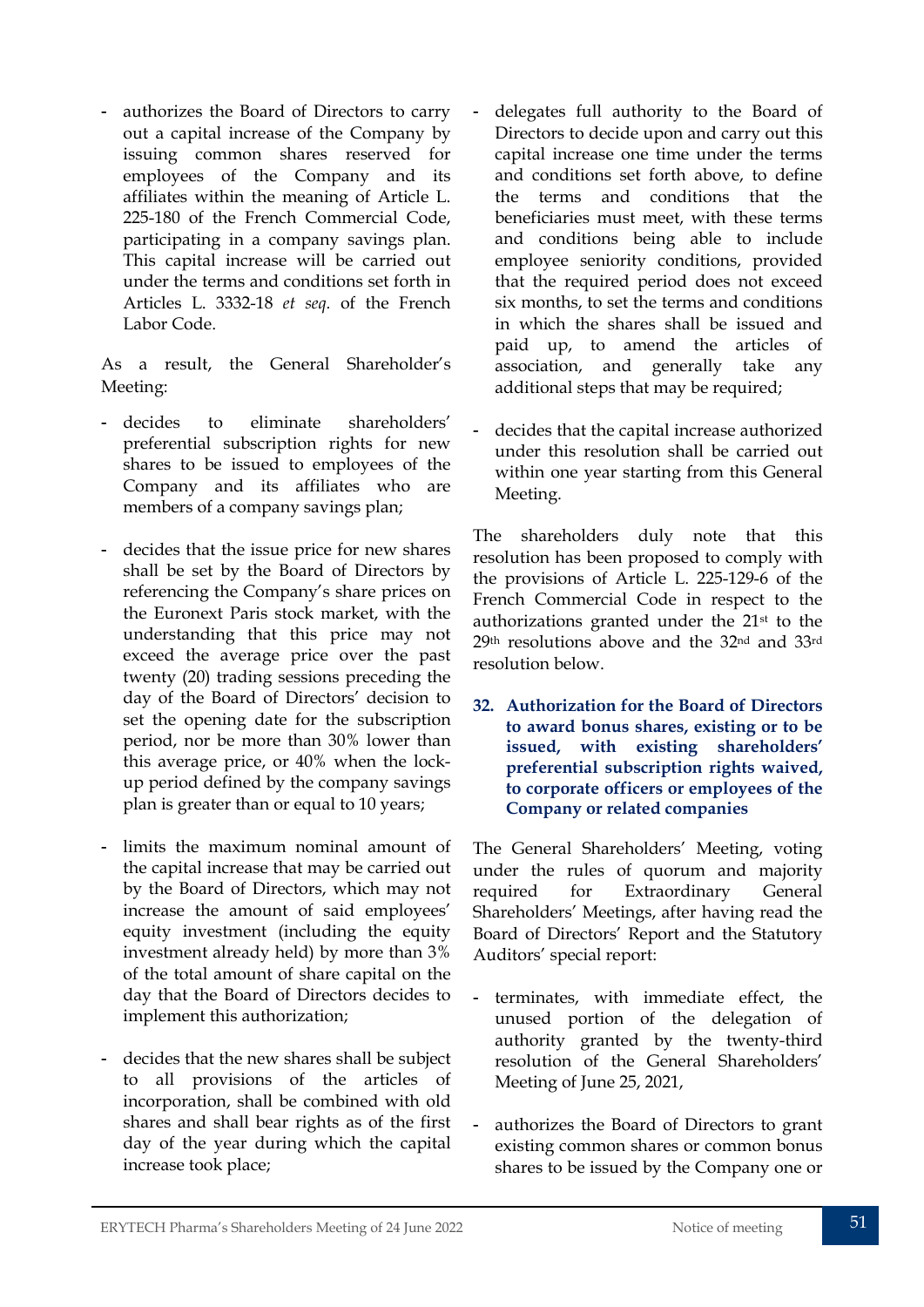more times and under the terms and conditions that it determines, within the limits set under this authority, in accordance with Articles L.225-197-1 *et seq.* and L. L.22-10-59 *et seq.* of the French Commercial Code, and under the terms and conditions below.

The beneficiaries must be employees of the Company, or French companies or groups that are related within the meaning of Article L. 225-197-2 of the French Commercial Code, or corporate officers of the Company, or of related companies or groups related to it, and which fulfill the terms and conditions listed in Article L. 225-197-1 II, or certain categories among them.

If the shares are granted to executive corporate officers referred to in Article L. 225- 197-1 II of the French Commercial Code, they may only be granted as per the terms and conditions of Article L. 22-10-60 of said Code.

This authorization is granted for a 38-month period starting from the day of this General Shareholders' Meeting.

The total number of common bonus shares granted under this resolution may not exceed 800,000 shares, provided that the total nominal amount of capital increases likely to result from this resolution may not exceed the ceiling of 1,500,000 common shares for all of the issues likely to be carried out under the 32nd to 34th resolutions submitted to this General Shareholders' Meeting.

The General Shareholders' Meeting decides that the granting of these shares to their beneficiaries shall become final for all, or part of the shares granted:

- at the end of a vesting period defined by the Board of Directors, which may not be less than one year;
- potentially at the end of a minimum retention period by the beneficiaries starting from the final allocation of the shares, the duration of which would be defined by the Board of Directors.

In accordance with the Law, the total duration of vesting periods, and retention periods where applicable, for shares may not be less than two years.

The General Shareholders' Meeting decides that, in the event of the disability of the beneficiary meeting the conditions set forth by Law, the final allocation of the shares may take place before the end of the vesting period.

Existing shares that may be allocated under this resolution must be acquired by the Company as part of a share buyback program authorized by the 19th resolution submitted to this General Shareholders' Meeting under Article L.22-10-62 of the French Commercial Code, or any share buyback program applicable previously or subsequently.

The General Shareholders' Meeting takes note of and decides, where applicable, that this authorization shall entail the waiver by shareholders (i) of their preferential subscription rights to common shares, which will be issued when the shares undergo final allocation, (ii) of their entitlement to bonus shares based on this authorization and (iii) of any entitlement to the amount of reserves, earnings or premiums that the new shares shall be allocated to, where applicable, for those receiving allocations of existing common shares or common shares to be issued.

The General Shareholders' Meeting confers all powers to the Board of Directors, which may be assisted by a committee comprising members of its choice, in order to carry out the following, within the limits set forth above:

- set the terms and conditions and the criteria for granting common shares, where applicable, as well as the performance conditions to be met in order to make the grant final, if applicable;
- determine if the bonus shares granted are shares to be issued or existing shares;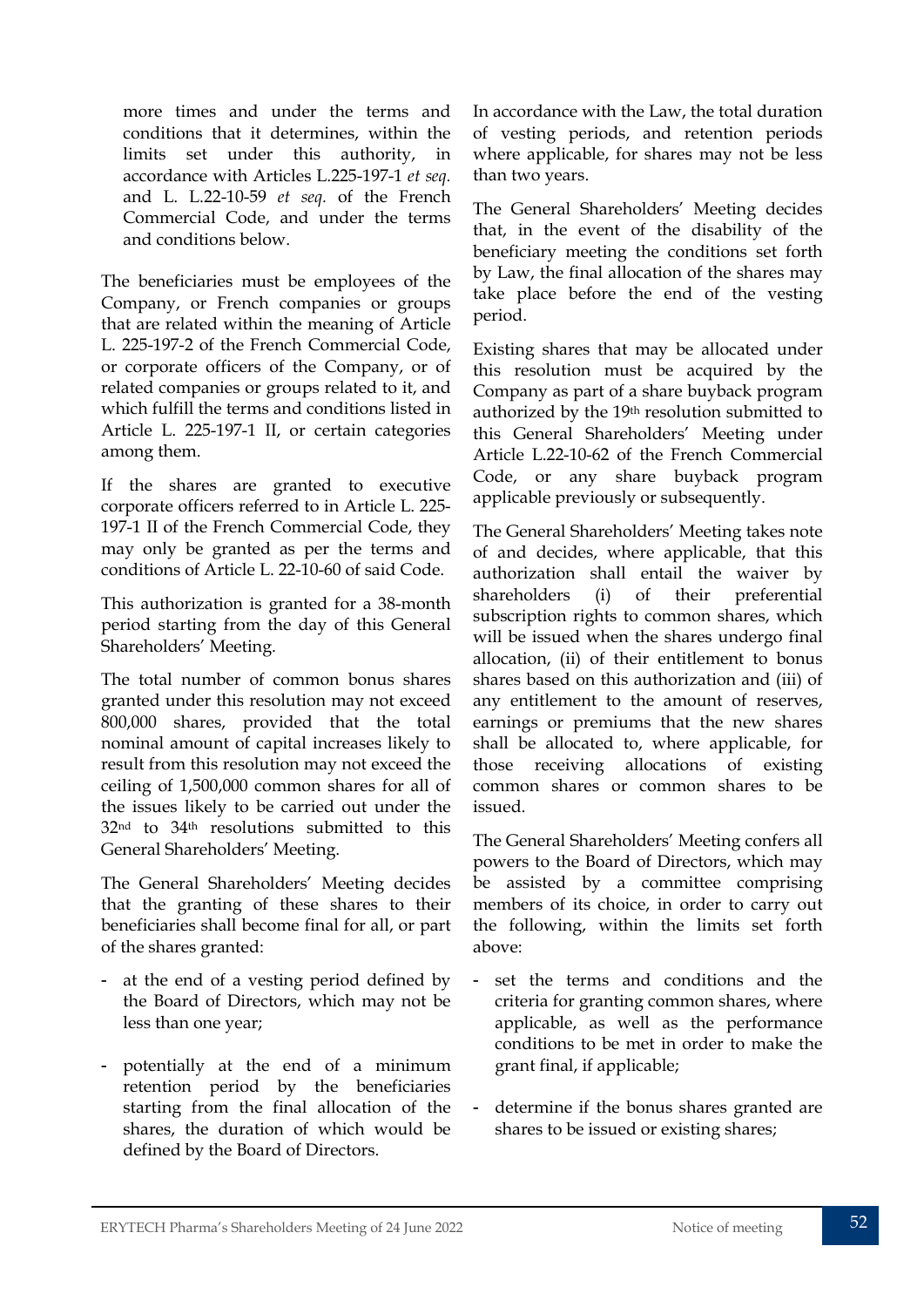- establish the dates on which the grants of bonus shares will take place, subject to legal conditions and limits;
- decide the entitlement date of the newly issued common shares, which may be retroactive;
- determine the beneficiary's identity, the number of common shares granted to each of them, the terms, and conditions of granting common shares, and in particular, the vesting periods and retention periods of the bonus shares;
- decide on one or more capital increases of the Company resulting from granting bonus shares to be issued by the Company;
- decide the terms and conditions under which the number of common shares granted shall be adjusted; and
- generally, sign any agreements, prepare any documents, carry out any formalities and make any necessary declarations with the relevant bodies and do anything else that may be required.

The Board of Directors may, within the limits that it sets in advance, delegate to the Chief Executive Officer or, with the agreement of the latter, to one or more Chief Operating Officers, the power that is granted to it under this resolution.

The Board of Directors will inform the General Shareholders' Meeting of any allocations made under this resolution on a yearly basis, in accordance with Article L.225- 197-4 of the French Commercial Code.

**33. Authorization for the Board of Directors to grant share subscription and/or share purchase options to corporate officers and employees of the Company or companies in the Erytech Pharma group, entailing the waiver by shareholders of their preferential rights to subscribe for shares issued following the exercise of stock options**

The General Shareholders' Meeting, voting under the rules of quorum and majority required for Extraordinary General Shareholders' Meetings, after having read the Board of Directors' Report and the Statutory Auditors' special report,

- terminates, with immediate effect, the unused portion of the delegation of authority granted by the twenty fourth resolution of the General Shareholders' Meeting of June 25, 2021;
- authorizes the Board of Directors to grant Company stock options once or several times under the terms and conditions below, in accordance with Articles L. 225- 177 et seq. and L.22-10-56 et seq. of the French Commercial Code.

The beneficiaries must be employees or corporate officers of the Company or of French or foreign companies or groups related to the Company in the meaning of Article L. 225-180 of the French Commercial Code, or certain categories among them. The Board of Directors may grant the options to all or some of these people.

This authorization is granted for a 38-month period starting from the day of this General Shareholders' Meeting.

Each option shall confer entitlement to subscribe or purchase a new or existing common share, as appropriate.

The total number of share options that may be granted under this resolution may not confer entitlement to subscribe or purchase a number of shares in excess of 1,200,000 shares, provided that the total nominal amount of capital increases likely to result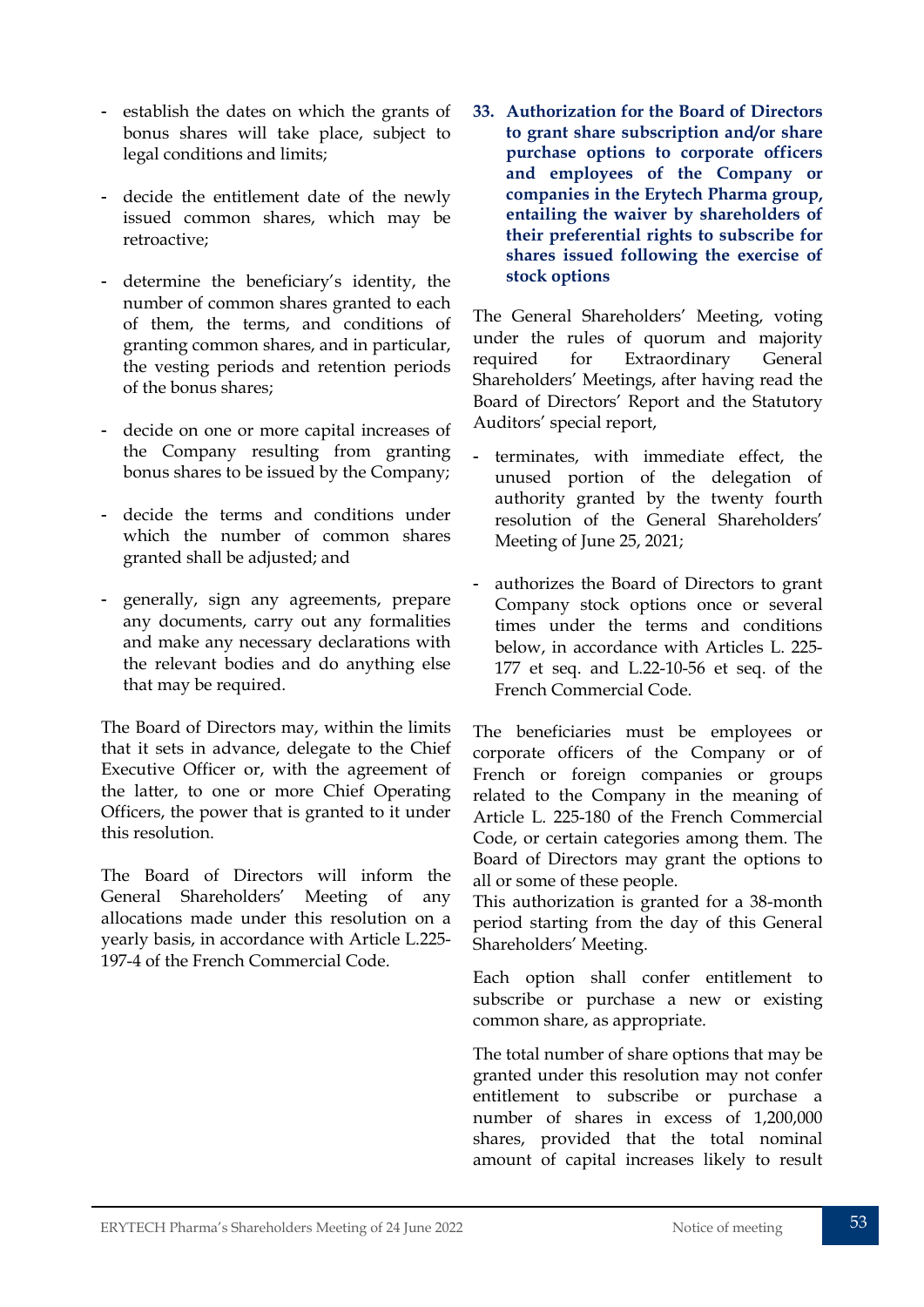from this resolution may not exceed (i) the 1,500,000 share ceiling for all of the issues likely to be carried out under the 32nd to 34th resolutions submitted to this General Shareholders' Meeting, and lastly (ii) that these ceilings are set without taking into account the nominal amount of common shares of the Company that may be issued in the future for legal or contractual adjustments made to protect those holding rights attached to the securities convertible to common shares.

The shares that may be obtained by exercising stock options granted under this resolution must be acquired by the Company as part of a share buyback program described in the 19th resolution submitted to this General Shareholders' Meeting pursuant to Article L.22-10-62 of the French Commercial Code, or any share buyback program applicable previously or subsequently.

The exercise price of the options granted under this resolution shall be set by the Board of Directors according to the following terms and conditions:

- the stock options' exercise price may not be less than 95% of the Company's average share price on the regulated Euronext Paris stock market over the twenty trading sessions prior to the day the options were granted. In addition,
- the stock option exercise price may not be less than 95% of the Company's average purchase price of the shares held by the Company under the share buyback program authorized in the 19th resolution submitted to this to this General Shareholders' Meeting under article L.22- 10-62 of the French Commercial Code or any share buyback program applicable previously or subsequently.

The options allocated must be exercised within 10 years from the day they are granted by the Board of Directors. The Company's Extraordinary General Shareholders' Meeting is authorized to extend the aforementioned 10-year time frame at any time.

The General Shareholders' Meeting takes note of and decides that, for stock option beneficiaries, this authorization includes the shareholders' express waiver of their preferential subscription rights to the shares that will be issued when these options are exercised, if needed.

The General Shareholders' Meeting confers all powers to the Board of Directors, which may be assisted by a committee comprising members of its choice, in order to carry out the following, within the limits set forth above:

- establish the dates on which the options will be granted, subject to legal conditions and limits;
- determine the list of option beneficiaries, the number of options allocated to each of them, terms and conditions for the grant as well as for exercising the options;
- set the conditions for exercising the options, and in particular, limit, restrict or prohibit (a) exercising options (notably define the performance conditions to be met, where applicable) or (b) sell the shares obtained by exercising the options, during certain periods or starting when certain events take place. This decision may (i) pertain to all or part of the options and (ii) concern all or part of the beneficiaries;
	- decide on the conditions in which the price and/or number of shares to subscribe or purchase will be adjusted in cases provided for by Law;
	- more generally, enter into all agreements, prepare all documents, record capital increases following the exercise of options, amend the articles of incorporation accordingly where necessary, carry out all formalities and declarations with all bodies and take all other necessary action.

The Board of Directors may, within the limits that it sets in advance, delegate to the Chief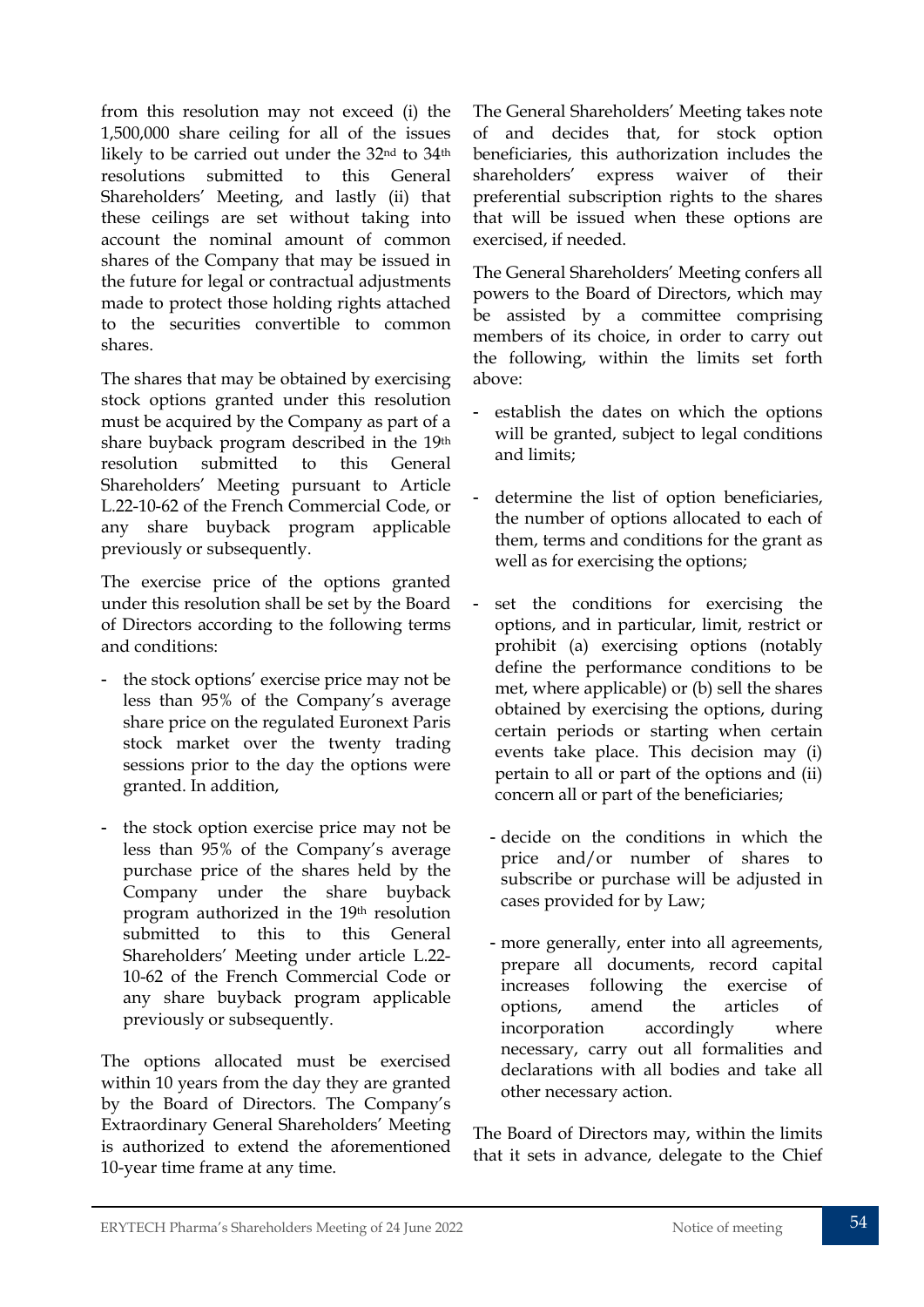Executive Officer or, with the agreement of the latter, to one or more Chief Operating Officers, the power that is granted to it under this resolution.

The Board of Directors shall inform the General Shareholders' Meeting of transactions carried out under this resolution every year.

**34. Authorization for the Board of Directors to issue share subscription warrants, with existing shareholders' preferential subscription rights waived, to corporate officers or employees of the Company or Erytech Pharma group companies**

The General Shareholders' Meeting, voting under the rules of quorum and majority required for Extraordinary Shareholders' Meetings, and having reviewed the Board of Directors' Report and the Statutory Auditors' special report:

- terminates, with immediate effect, the unused portion of the delegation given by the General Shareholders' Meeting of June 25, 2021, in its twenty-fifth resolution;
- authorizes the Board of Directors to decide to increase the share capital once or several times in the proportions and at the times that it deems fit, by issuing warrants under the terms and conditions below and in accordance with Articles L. 225-129 to L. 225-129-6, L.22-10-49, L. 225-138 and L. 228-91 et seq. of the French Commercial Code.

The beneficiaries must be employees, consultants, or corporate officers of the Company or of French or foreign companies or groups related to it in the meaning of Article L. 225-180 of the French Commercial Code, or certain categories among them.

The total number of options that may be granted under this resolution may not confer entitlement to subscribe or purchase a number of shares in excess of 200,000 shares, provided that the total nominal amount of capital increases likely to result from this resolution may not exceed (i) the 1,500,000

share ceiling for all of the issues likely to be carried out under the 32nd to 34th resolutions submitted to this General Shareholders' Meeting, and lastly (ii) that these ceilings are set without taking into account the nominal amount of common shares of the Company that may be issued in the future for legal or contractual adjustments made to protect those holding rights attached to the securities convertible to common shares.

This authorization is granted for an 18-month period starting from the day of this General Shareholders' Meeting.

The General Shareholders' Meeting takes note of and decides, where applicable, that this authorization shall act as an express waiver by shareholders of their preferential subscription rights to which the warrants issued entitle, for those who hold warrants issued under this resolution.

The General Shareholders' Meeting confers all powers to the Board of Directors, which may be assisted by a committee comprising members of its choice, in order to carry out the following, within the limits set forth above:

- establish the list of beneficiaries within the category of beneficiaries previously mentioned, for which preferential subscription rights have been eliminated;
- approve the features, amounts and terms and conditions of any issue, as well as terms and conditions for paying up securities issued, provided that a warrant shall entitle the right to subscribe a Company share; notably determine the number of warrants to issue for each beneficiary and set the subscription price and entitlement date for those warrants according to the information contained in its report, provided that the amount owed to the Company for each of the shares issued under this delegation shall be at least equal to the volume weighted average closing share price recorded during a period of no less than five consecutive trading days to no more than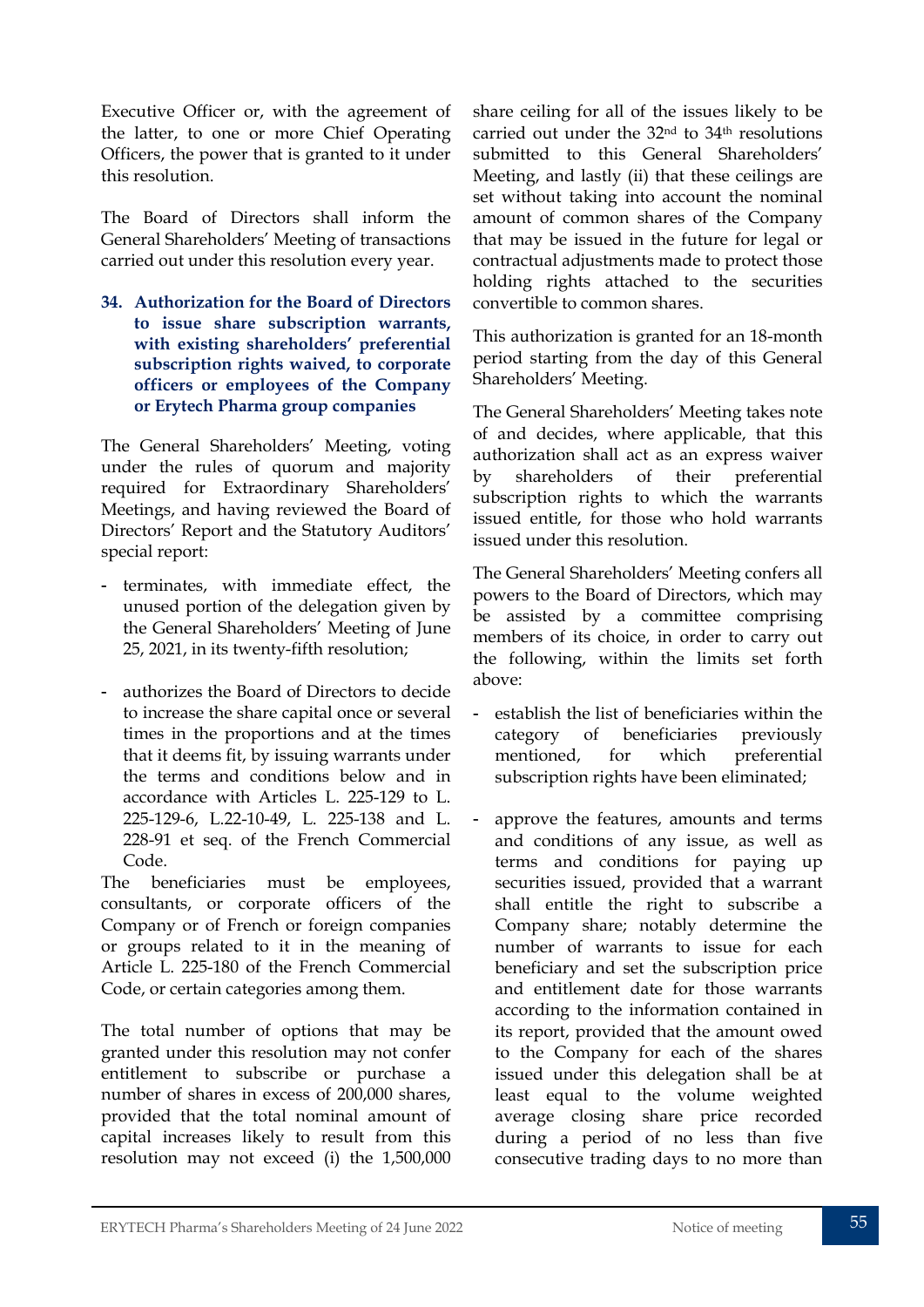thirty consecutive trading days from the thirty trading days prior to setting the subscription price, potentially discounted by a maximum of 5% at the time the warrants are granted.

The Board of Directors may, within the limits that it sets in advance, delegate to the Chief Executive Officer or, with the agreement of the latter, to one or more Chief Operating Officers, the power that is granted to it under this resolution.

The Board of Directors shall inform the General Shareholders' Meeting of transactions carried out under this resolution every year.

#### **35. Powers for carrying out formalities**

The General Shareholders' Meeting grants all powers to the person(s) holding copies or extracts from these meeting minutes to carry out any and all legal formalities.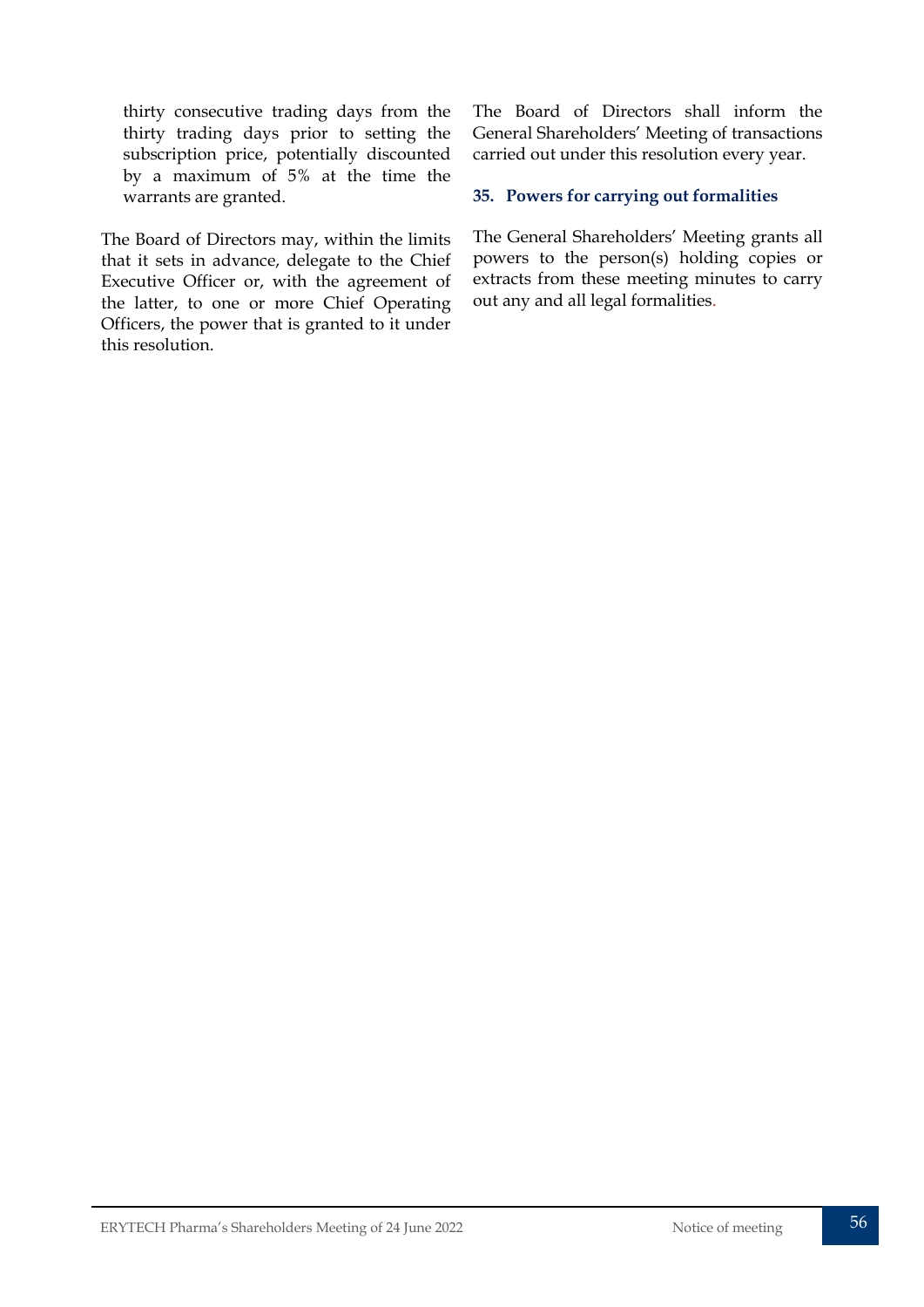# **SUMMARY OF CURRENT FINANCIAL DELEGATIONS**

<span id="page-57-0"></span>

| <b>Date of General</b><br>Shareholders'<br><b>Meeting</b> | Nature of authorization                                                                                                                                                                                                                                                                                                                | Maximum nominal amount of<br>the capital increase or issue of<br>marketable securities                                          | <b>Overall</b><br>nominal<br>ceiling        | <b>Duration</b>         | <b>Utilization</b>                                       | <b>Maximum remaining nominal</b><br>amount                                                                                |
|-----------------------------------------------------------|----------------------------------------------------------------------------------------------------------------------------------------------------------------------------------------------------------------------------------------------------------------------------------------------------------------------------------------|---------------------------------------------------------------------------------------------------------------------------------|---------------------------------------------|-------------------------|----------------------------------------------------------|---------------------------------------------------------------------------------------------------------------------------|
| 6/25/2021                                                 | Share capital increase through the issue of common<br>shares and/or securities convertible to common shares,<br>with preferential subscription rights maintained (13th<br>resolution)                                                                                                                                                  | EUR 2,000,000<br>EUR 150,000,000 (debt<br>securities)                                                                           |                                             | 26 months<br>8/25/2023  | None                                                     | EUR 2,000,000<br>EUR 150,000,000 (debt<br>securities)                                                                     |
| 6/25/2021                                                 | Share capital increase through the issue of common<br>shares and/or securities convertible to common shares,<br>with preferential subscription rights waived by public<br>offering other than the public offerings referred to in<br>section 1° of article L.411-2 of the Monetary and<br>Financial Code (14 <sup>th</sup> resolution) | EUR 1,500,000**<br>EUR 150,000,000 (debt<br>securities)                                                                         |                                             | 26 months<br>8/25/2023  | None                                                     | EUR 1,192,156.80<br>EUR 150,000,000 (debt<br>securities)                                                                  |
| 6/25/2021                                                 | Share capital increase through the issue of common<br>shares and/or securities convertible to common shares,<br>with preferential subscription rights waived by public<br>offering referred to in section 1° of Article L.411-2 of the<br>French Monetary and Financial Code (15 <sup>th</sup> resolution)                             | 20% of the share capital (per 12-<br>month period), limited to<br>EUR 1,500,000**<br>EUR 150,000,000 (debt<br>securities)       |                                             | 26 months<br>8/25/2023  | None                                                     | 20% of the share capital (per<br>12-month period), limited to<br>EUR 1,192,156.80<br>EUR 150,000,000 (debt<br>securities) |
| 6/25/2021                                                 | Authorization to set the price, in the case of an issue<br>with preferential subscription rights waived, of common<br>shares and/or marketable securities convertible to<br>common shares (16 <sup>th</sup> resolution)                                                                                                                | 10% of the share capital per year                                                                                               | EUR 2,000,000*<br><b>EUR</b><br>150,000,000 | 26 months<br>8/25/2023  | None                                                     | N/A                                                                                                                       |
| 6/25/2021                                                 | Authorization to increase in the number of shares to be<br>issued in the event of a capital increase, with preferential<br>subscription rights waived or maintained (17th<br>resolution)                                                                                                                                               | 15% of the initial issue limited<br>to the ceiling specified in the<br>resolution in application of<br>which the issue has been | (Debt<br>securities)                        | 26 months<br>8/25/2023  | None                                                     | N/A                                                                                                                       |
| 6/25/2021                                                 | Capital increase with preferential subscription rights<br>waived for certain categories of investors**** (18th<br>resolution)                                                                                                                                                                                                          | EUR 1,500,000**<br>EUR 150,000,000 (debt<br>securities)                                                                         |                                             | 18 months<br>12/25/2022 | EUR 307,843.20 (CEO<br>decision of December<br>14, 2021) | EUR 1,192,156.80<br>EUR 150,000,000 (debt<br>securities)                                                                  |
| 6/25/2021                                                 | Issue of common shares and/or marketable securities<br>convertible to common shares in the case of a public<br>exchange offering initiated by the Company, with<br>preferential subscription rights waived (19th resolution)                                                                                                           | EUR 1,500,000**<br>EUR 150,000,000 (debt<br>securities)                                                                         |                                             | 26 months<br>8/25/2023  | None                                                     | EUR 1,192,156.80<br>EUR 150,000,000 (debt<br>securities)                                                                  |
| 6/25/2021                                                 | Issue of common shares and/or marketable securities<br>convertible to common shares, to compensate for<br>contributions in kind granted to the Company and<br>consisting of capital securities or marketable securities<br>convertible to capital (20th resolution)                                                                    | 10% of the capital of the<br>company, limited to EUR<br>1,500,000**<br>EUR 150,000,000 (debt<br>securities)                     |                                             | 26 months<br>8/25/2023  | None                                                     | EUR 1,192,156.80<br>EUR 150,000,000 (debt<br>securities)                                                                  |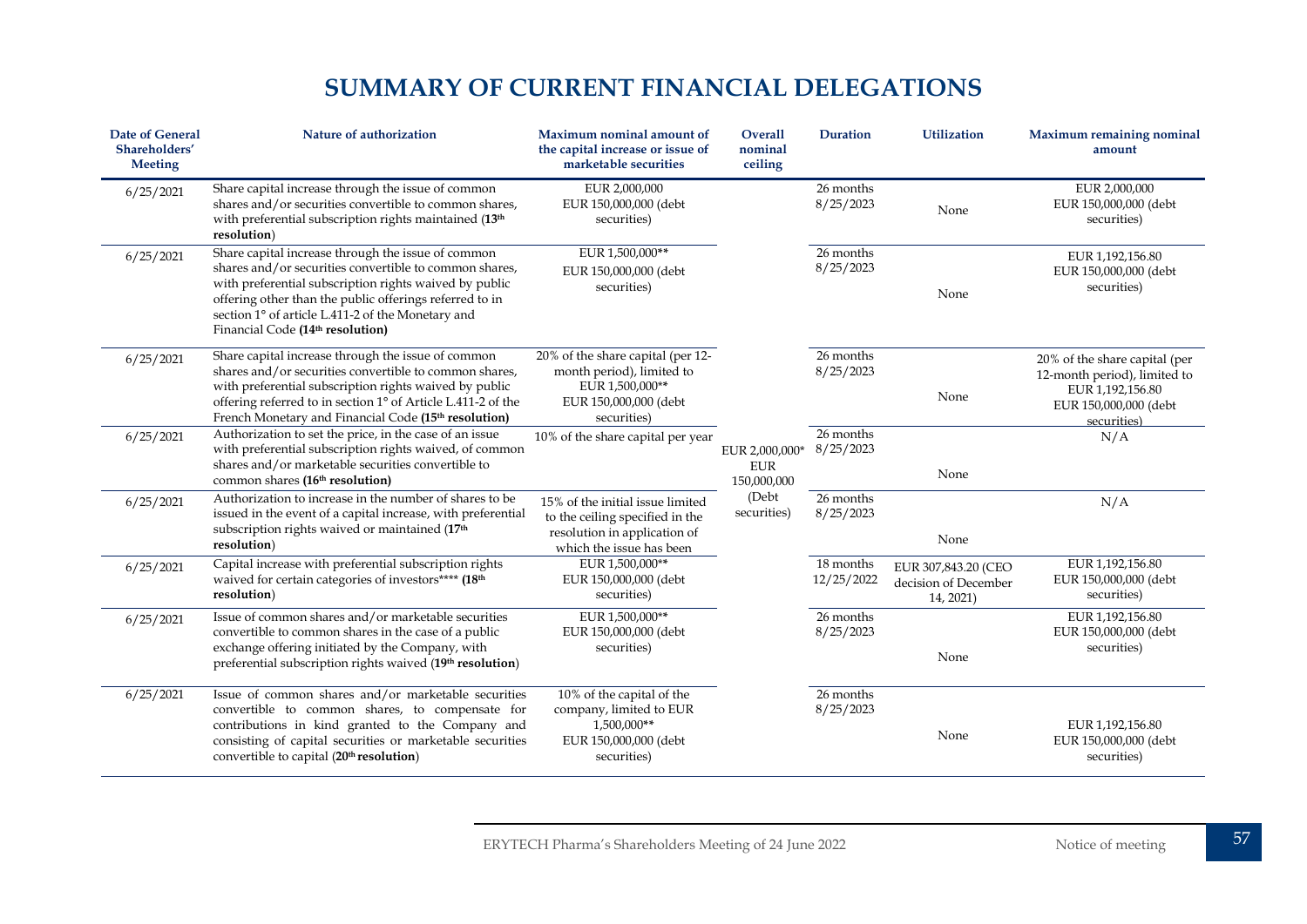| Date of General<br>Shareholders'<br><b>Meeting</b> | Nature of authorization                                                                                                                                                                                                                                                                                        | Maximum nominal amount of<br>the capital increase or issue of<br>marketable securities | Overall<br>nominal<br>ceiling | <b>Duration</b>         | <b>Utilization</b>                                                                                                   | Maximum remaining nominal<br>amount                      |                       |
|----------------------------------------------------|----------------------------------------------------------------------------------------------------------------------------------------------------------------------------------------------------------------------------------------------------------------------------------------------------------------|----------------------------------------------------------------------------------------|-------------------------------|-------------------------|----------------------------------------------------------------------------------------------------------------------|----------------------------------------------------------|-----------------------|
| 6/25/2021                                          | Capital increase by incorporation of reserves, profits, or<br>premiums (21 <sup>st</sup> resolution)                                                                                                                                                                                                           | EUR 1,300,000***                                                                       |                               | 26 months<br>8/25/2023  | None                                                                                                                 | EUR 1,300,000                                            |                       |
| 6/25/2021                                          | Capital increase by the issue of shares reserved for<br>employees enrolled in a company savings plan (22nd<br>resolution)                                                                                                                                                                                      | 3% of share capital***                                                                 |                               | 12 months<br>6/25/2022  | None                                                                                                                 | N/A                                                      |                       |
| 6/25/2021                                          | Authorization for the Board of Directors to award bonus<br>shares, existing or to be issued, with shareholders'<br>preemptive subscription rights waived, to corporate<br>officers or employees of the Company or related<br>companies (23 <sup>rd</sup> resolution)                                           | 400,000 shares                                                                         |                               | 38 months<br>8/25/2024  | 231,000 shares (Board of<br>Directors of July 27,<br>2021), 93,331 shares<br>(CEO decision of<br>December 16, 2021)  | 103,469 shares<br>$(\text{\textsterling}10,346.9)$ ***** | 65,869                |
| 6/25/2021                                          | Authorization for the Board of Directors to grant share<br>subscription and/or purchase options for corporate<br>officers and employees of the Company and ERYTECH<br>Pharma Group companies (24 <sup>th</sup> resolution)                                                                                     | 700,000 shares                                                                         | 900,000<br>shares             | 38 months<br>8/25/2024  | 377,550 shares (Board of<br>Directors of July 27,<br>2021), 149,000 shares<br>(CEO decision of<br>December 16, 2021) | 237,650 shares<br>$(\text{\textsterling}23,765)$ ******  | shares<br>(66,586.90) |
| 6/25/2021                                          | Authorization for the Board of Directors to issue<br>detachable<br>subscription<br>share<br>with<br>warrants,<br>shareholders' preemptive subscription rights waived, for<br>corporate officers and employees of the Company or<br>companies in the Erytech Pharma Group<br>(25 <sup>th</sup> )<br>resolution) | 100,000 shares                                                                         |                               | 18 months<br>12/25/2022 | 75,250 shares (Board of<br>Directors of July 27,<br>2021)                                                            | 24,750 shares<br>(E2, 475)                               |                       |

 $*$  EUR 2,000,000 common overall ceiling to the 13<sup>th</sup> to 20<sup>th</sup> resolutions of the General Meeting of June 25, 2021

\*\* EUR 1,500,000 common overall ceiling set in the 14<sup>th</sup> resolution of the General Meeting of June 25, 2021

\*\*\* Ceiling independent of the overall ceiling of EUR 2,000,000 applicable to other financial delegations

\*\*\*\*The categories of persons referred to in the 18<sup>th</sup> resolution of the General Meeting are as follows

i. individuals or legal entities, including companies, trusts or investment funds or other investment vehicles of any kind, under French or foreign law, that habitually invest in the pharmaceutical, biotechnology or medical technology sectors; and/or

ii. French or foreign companies, institutions or entities, whatever their form, carrying out a significant part of their activities in the pharmaceutical, cosmetics, chemical or medical devices and/or technologies sectors or research in these areas; and/or

iii. French or foreign investment services providers, or any foreign institution with an equivalent status, likely to guarantee the realization of an issue intended to be placed with the persons referred to in (i) and/or (ii) above and, within this framework, to subscribe for the securities issued.

\*\*\*\*\*After deduction of 27,800 shares declared lapsed following the departure of employees

\*\*\*\*\*\*After deduction of 64,200 shares declared lapsed following the departure of employees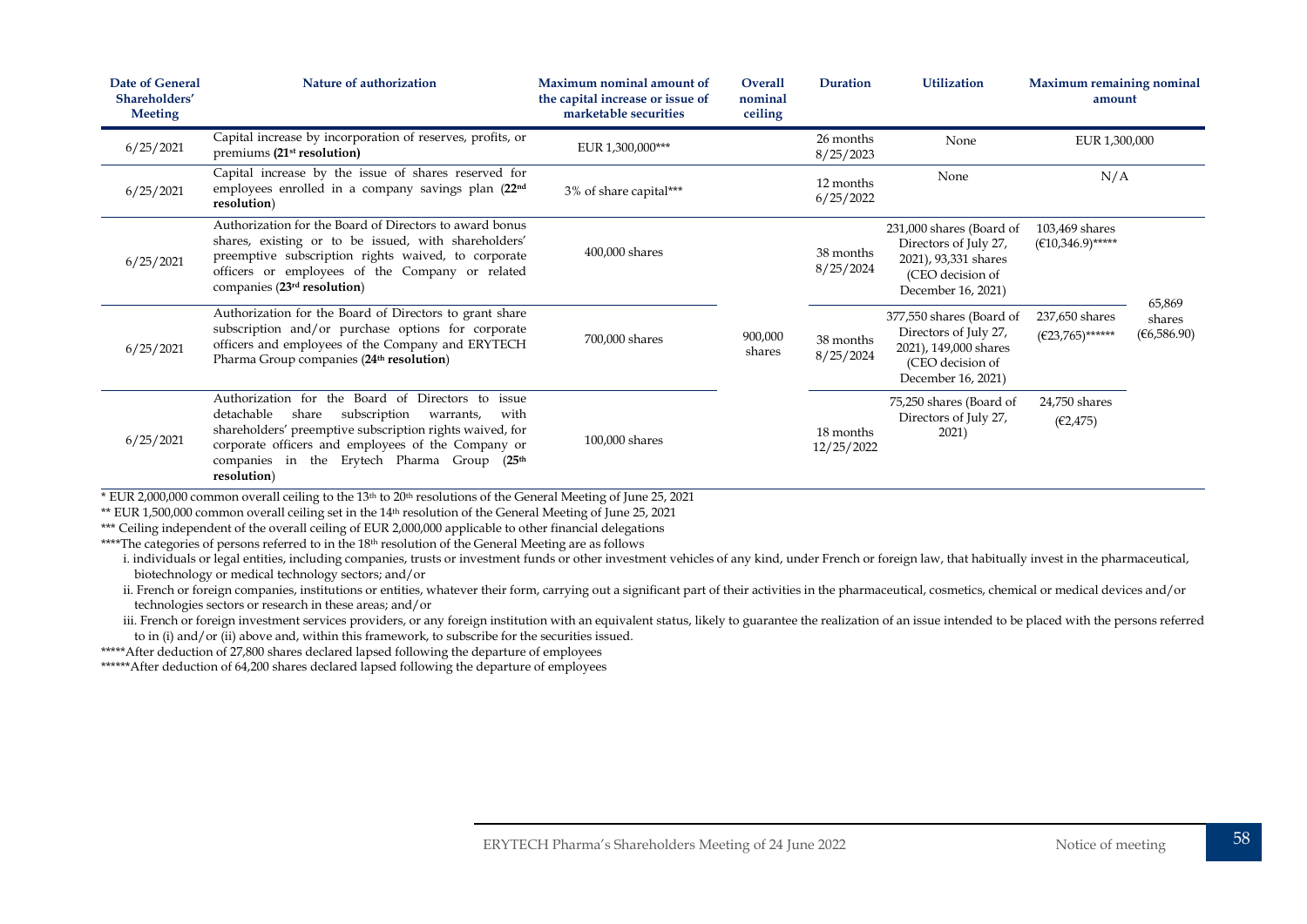#### **FINANCIAL DELEGATIONS PROPOSED TO THE COMBINED GENERAL SHAREHOLDERS' MEETING OF JUNE 24, 2022**

| <b>Date of General</b><br>Shareholders'<br><b>Meeting</b> | Nature of authorization                                                                                                                                                                                                                                                                                                             | Maximum nominal amount of the capital<br>increase or issue of marketable securities<br>representing debt securities resulting from the<br>issue | Overall nominal<br>ceiling                            | <b>Duration</b><br>and Expiration date |
|-----------------------------------------------------------|-------------------------------------------------------------------------------------------------------------------------------------------------------------------------------------------------------------------------------------------------------------------------------------------------------------------------------------|-------------------------------------------------------------------------------------------------------------------------------------------------|-------------------------------------------------------|----------------------------------------|
| 6/24/2022                                                 | Share capital increase through the issue of common shares and/or<br>securities convertible to common shares, with preferential<br>subscription rights maintained (21 <sup>st</sup> resolution)                                                                                                                                      | EUR 3,000,000<br>EUR 150,000,000 (debt securities)                                                                                              |                                                       | 26 months<br>8/24/2024                 |
| 6/24/2022                                                 | Share capital increase through the issue of common shares and/or<br>securities convertible to common shares, with preferential<br>subscription rights waived by public offering other than the public<br>offerings referred to in section 1° of article L.411-2 of the Monetary<br>and Financial Code (22 <sup>nd</sup> resolution) | EUR 3,000,000<br>EUR 150,000,000 (debt securities)                                                                                              |                                                       | 26 months<br>8/24/2024                 |
| 6/24/2022                                                 | Share capital increase through the issue of common shares and/or<br>securities convertible to common shares, with preferential<br>subscription rights waived by public offering referred to in section 1°<br>of Article L.411-2 of the French Monetary and Financial Code (23rd<br>resolution)                                      | 20% of the share capital (per 12-month period),<br>limited to EUR 3,000,000<br>EUR 150,000,000 (debt securities)                                |                                                       | 26 months<br>8/24/2024                 |
| 6/24/2022                                                 | Authorization to set the price, in the case of an issue with preferential<br>subscription rights waived, of common shares and/or marketable<br>securities convertible to common shares (24 <sup>th</sup> resolution)                                                                                                                | 10% of the share capital per year                                                                                                               | EUR 3,000,000<br>EUR 150,000,000<br>(Debt securities) | 26 months<br>8/24/2024                 |
| 6/24/2022                                                 | Authorization to increase in the number of shares to be issued in the<br>event of a capital increase, with preferential subscription rights specified in the resolution in application of which<br>waived or maintained (25 <sup>th</sup> resolution)                                                                               | 15% of the initial issue limited to the ceiling<br>the issue has been determined                                                                |                                                       | 26 months<br>8/24/2024                 |
| 6/24/2022                                                 | Capital increase with preferential subscription rights waived for<br>certain categories of investors (26 <sup>th</sup> resolution)                                                                                                                                                                                                  | EUR 3,000,000<br>EUR 150,000,000 (debt securities)                                                                                              |                                                       | 18 months<br>12/24/2023                |
| 6/24/2022                                                 | Capital increase with preferential subscription rights waived for<br>certain categories of persons meeting specified characteristics within<br>the framework of an "At-the-market" equity financing program<br>(27 <sup>th</sup> resolution)                                                                                        | EUR 1,500,000<br>EUR 150,000,000 (debt securities)                                                                                              |                                                       | 18 months<br>12/24/2023                |
| 6/24/2022                                                 | Issue of common shares and/or marketable securities convertible to<br>common shares in the case of a public exchange offering initiated by<br>the Company, with preferential subscription rights waived (28th<br>resolution)                                                                                                        | EUR 3,000,000<br>EUR 150,000,000 (debt securities)                                                                                              |                                                       | 26 months<br>8/24/2024                 |
| 6/24/2022                                                 | Issue of common shares and/or marketable securities convertible to 10% of the capital of the company, limited to EUR<br>common shares, to compensate for contributions in kind granted to<br>the Company and consisting of capital securities or marketable<br>securities convertible to capital (29th resolution)                  | 3,000,000<br>EUR 150,000,000 (debt securities)                                                                                                  |                                                       | 26 months<br>8/24/2024                 |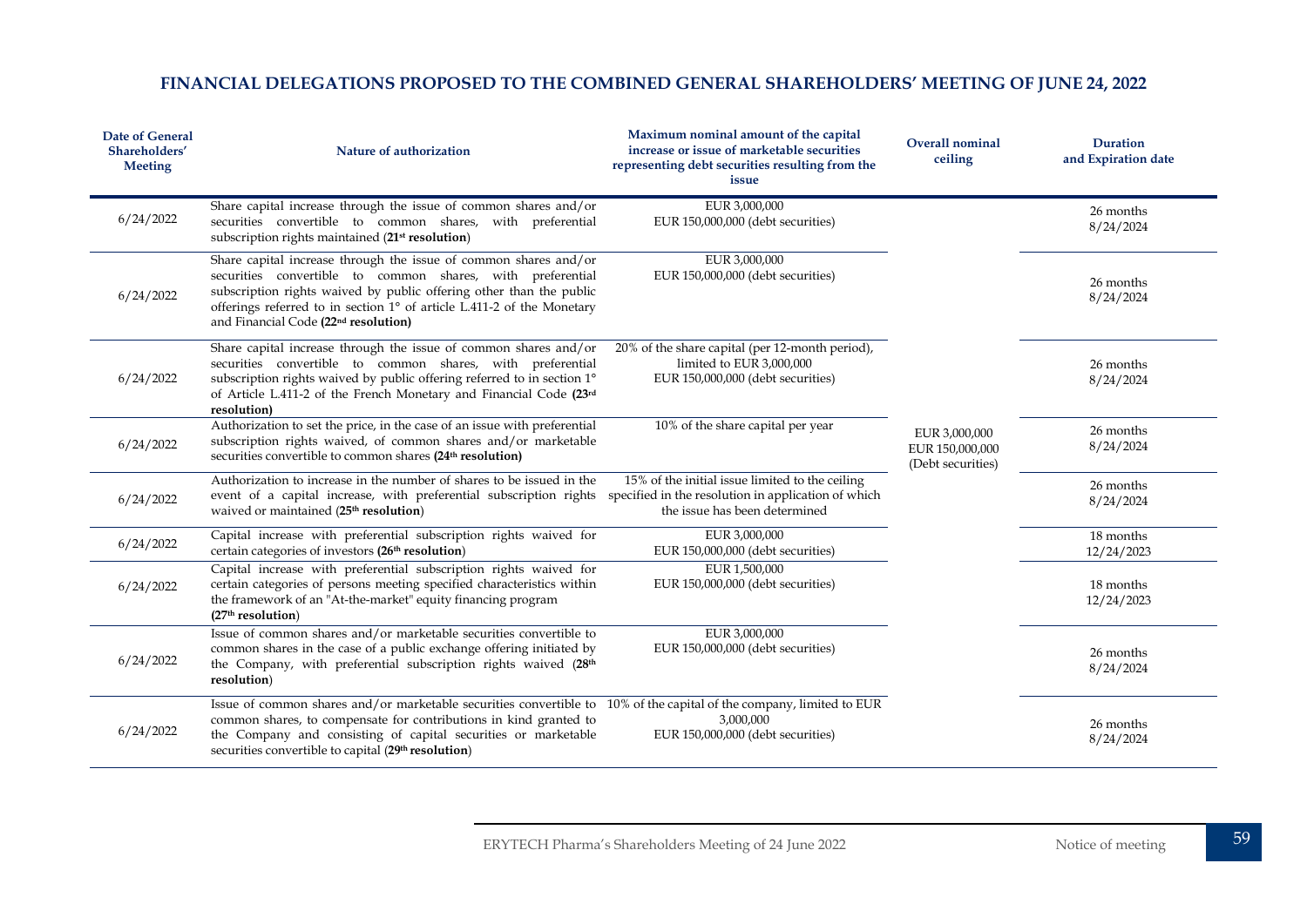| <b>Date of General</b><br>Shareholders'<br><b>Meeting</b> | Nature of authorization                                                                                                                                                                                                                                                                 | Maximum nominal amount of the capital<br>increase or issue of marketable securities<br>representing debt securities resulting from the<br>issue | Overall nominal<br>ceiling | Duration<br>and Expiration date                                 |
|-----------------------------------------------------------|-----------------------------------------------------------------------------------------------------------------------------------------------------------------------------------------------------------------------------------------------------------------------------------------|-------------------------------------------------------------------------------------------------------------------------------------------------|----------------------------|-----------------------------------------------------------------|
| 6/24/2022                                                 | Capital increase by incorporation of reserves, profits, or premiums<br>(30 <sup>th</sup> resolution)                                                                                                                                                                                    | EUR 1,300,000                                                                                                                                   |                            | 26 months<br>8/24/2024                                          |
| 6/24/2022                                                 | Capital increase by the issue of shares reserved for employees<br>enrolled in a company savings plan (31 <sup>st</sup> resolution)                                                                                                                                                      | 3% of share capital                                                                                                                             |                            | The Board of Directors proposes<br>rejection of this resolution |
| 6/24/2022                                                 | Authorization for the Board of Directors to award bonus shares,<br>existing or to be issued, with shareholders' preemptive subscription<br>rights waived, to corporate officers or employees of the Company or<br>related companies $(32nd$ resolution)                                 | 800,000 shares                                                                                                                                  |                            | 38 months<br>8/24/2025                                          |
| 6/24/2022                                                 | Authorization for the Board of Directors to grant share subscription<br>and/or purchase options for corporate officers and employees of the<br>Company and ERYTECH Pharma Group companies (33rd resolution)                                                                             | 1,200,000 shares                                                                                                                                | 1,500,000 shares           | 38 months<br>8/24/2025                                          |
| 6/24/2022                                                 | Authorization for the Board of Directors to issue detachable share<br>subscription warrants, with shareholders' preemptive subscription<br>rights waived, for corporate officers and employees of the Company<br>or companies in the Erytech Pharma Group (34 <sup>th</sup> resolution) | 200,000 shares                                                                                                                                  |                            | 18 months<br>12/24/2023                                         |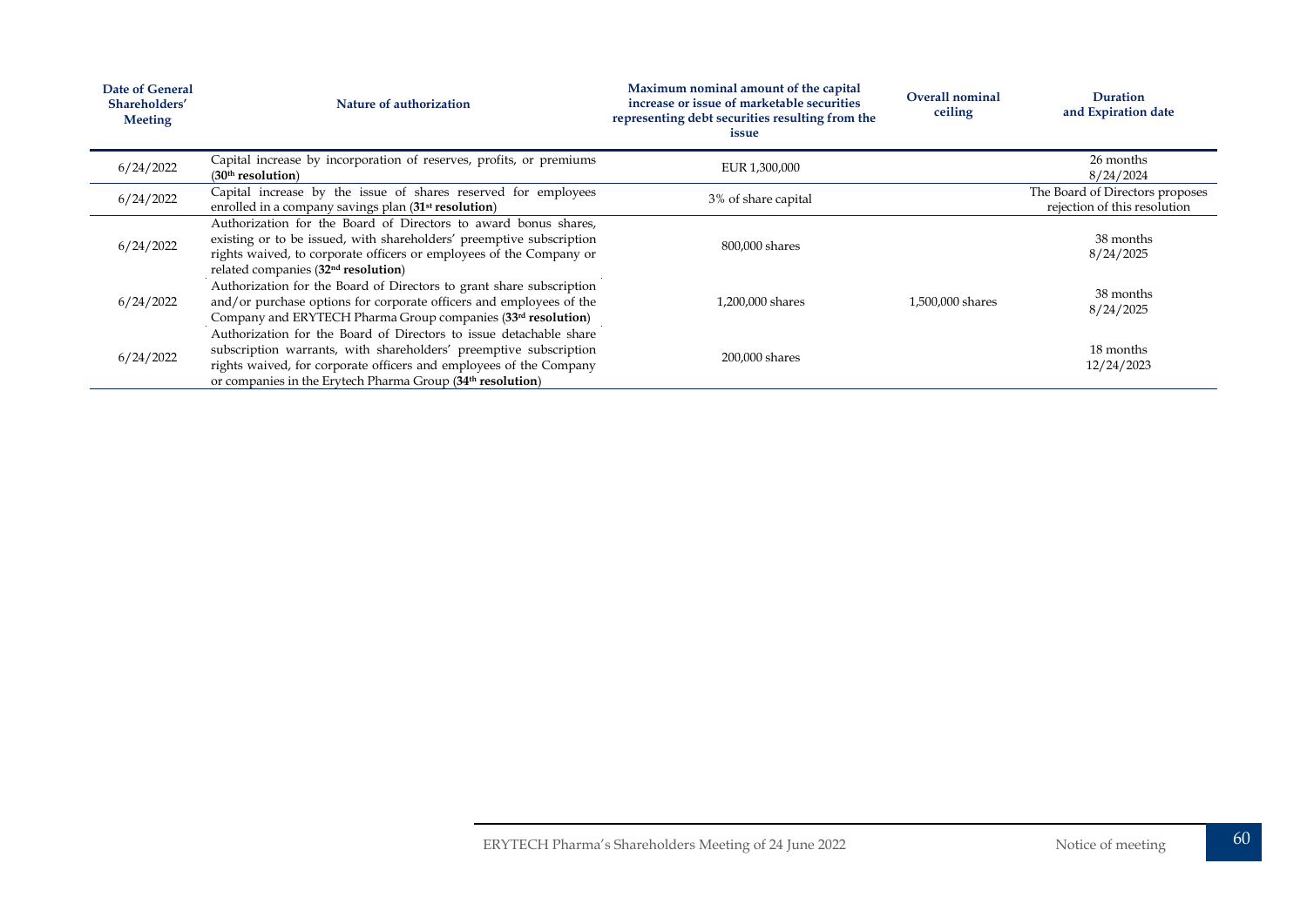# <span id="page-61-0"></span>**PROFESSIONAL REFERENCES OF PROPOSED DIRECTORS**



#### **JEAN-PAUL KRESS M.D.**

CHAIRMAN OF THE BOARD & DIRECTOR MEMBER OF THE REMUNERATIONS AND APPOINTMENT COMMITTEE

**Age**: 56 years old **Degree**: M.D. graduated from the *Faculté Necker-Enfants Malades* in Paris and holds an advanced degree in pharmacology and immunology from *École Normale Supérieure* in Paris.

#### PROFESSIONAL EXPERIENCE

Jean-Paul Kress, M.D. has served as the Company's Chairman of the Board of Directors since June 2019. Dr. Kress has served as the Chief Executive Officer of MorphoSys AG since September 2019. He previously served as President and Chief Executive Officer of Syntimmune Inc. (Cambridge, United States) until November 2018.

Prior to joining Syntimmune, Dr. Kress served as Executive Vice President of International and Head of Global Therapeutic Operations at Biogen Inc. He previously served as a member of the board of directors of Sarepta Therapeutics, Inc. from September 2015 to June 2017 and as Senior Vice President, Head of North America at Sanofi Genzyme.

From July 2011 to September 2015, Dr. Kress served as President and Chief Executive Officer of Sanofi Pasteur MSD, one of the leading European vaccine companies. Prior to then, Dr. Kress worked at Gilead, Abbvie and Eli Lilly in senior commercial and business development roles in the United States and in Europe.

#### OTHER CURRENT MANDATES AND **FUNCTIONS**

Chief Executive Officer of MorphoSys

#### OTHER OFFICES AND POSITIONS HELD OUTSIDE THE COMPANY OVER THE PAST FIVE YEARS AND NOW TERMINATED

- President and Chief Executive Officer of Syntimmune Inc
- Executive Vice President, President of International and Head of Global Therapeutic Operations at Biogen Inc
- Senior Vice President, Head of North America at Sanofi Genzyme
- Director of Sarepta Therapeutics
- Director of Quantum Genomics

- $\blacksquare$  59,123 Stock Options<sub>2019</sub>
- $\blacksquare$  30,000 Stock Options<sub>2020</sub>
- $\blacksquare$  27,000 Stock Options<sub>2021</sub>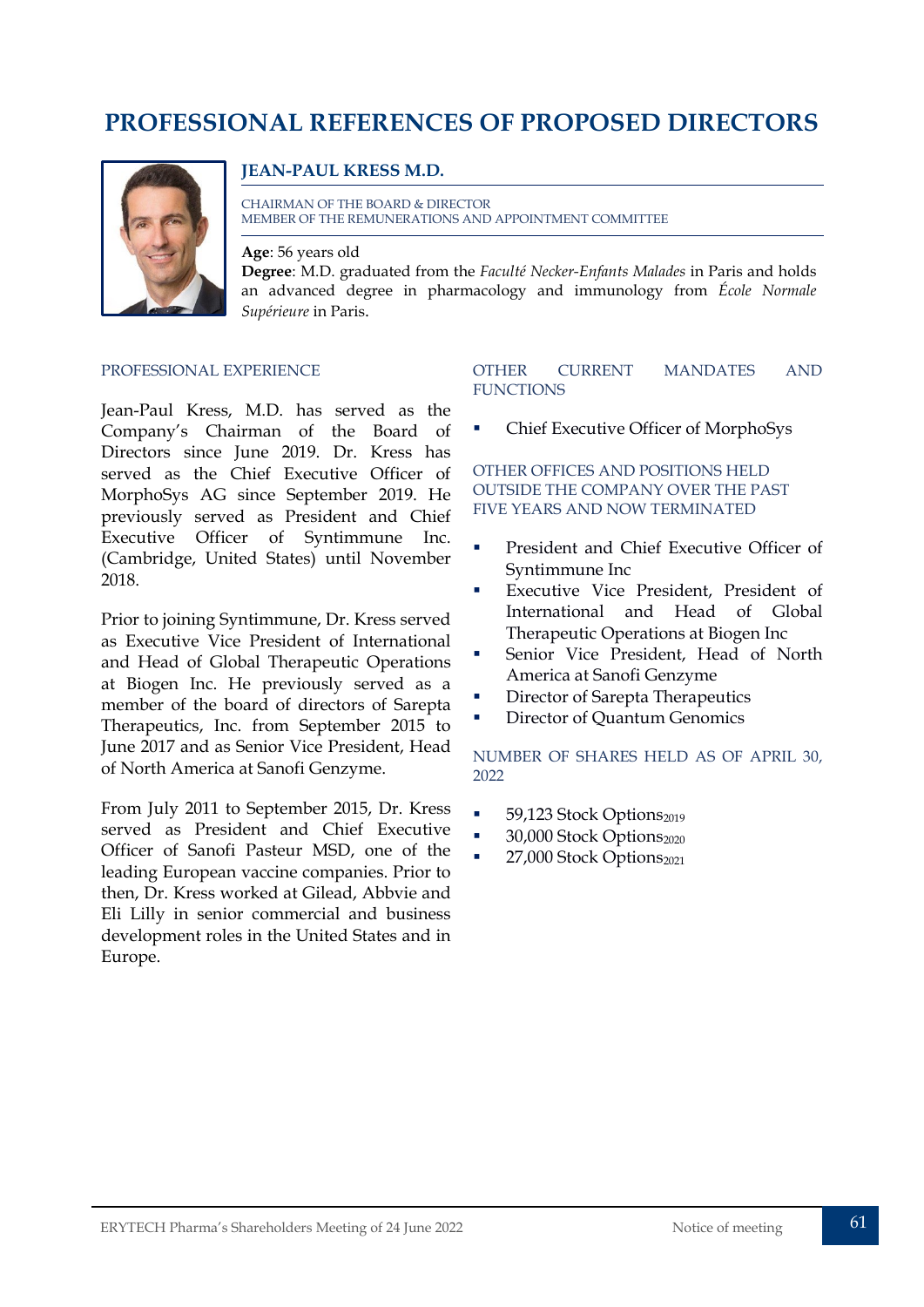



CHIEF EXECUTIVE OFFICER **DIRECTOR** 

**Age**: 61 years old **Degree**: M.S. in Bioengineering from the University of Leuven (Belgium) and an M.B.A. from the University of Chicago.

#### PROFESSIONAL EXPERIENCE

Gil Beyen has served as the Company's Chief Executive Officer since May 2013 and as Chairman of the Board of Directors of the Company from May 2013 until June 2019. Prior to his appointment as Chief Executive Officer, he assisted the Company in a consulting role as of 2012 and also served as Chairman of the supervisory board from August 2012 until May 2013. Gil Beyen was co-founder and Chief Executive Officer of TiGenix (NYSE Euronext: TIG BB) for 12 years. Before founding TiGenix, he served as the head of the Life Sciences division of Arthur D. Little, an international management consulting firm, in Brussels.

#### OTHER CURRENT MANDATES AND **FUNCTIONS**

- Director of AXXIS V&C BV
- **Director of Novadip SA**
- **President of ERYTECH Pharma Inc.**

OTHER OFFICES AND POSITIONS HELD OUTSIDE THE COMPANY OVER THE PAST FIVE YEARS AND NOW TERMINATED

- Manager of Gil Beyen BVBA
- Director of Waterleau NV

- 4,840 ordinary shares
- $-60,000$  BSPCE<sub>2014</sub>
- $\blacksquare$  31,321 free shares AGA<sub>2019</sub>
- $\blacksquare$  28,125 free shares AGA<sub>2020</sub>
- 33,000 free shares  $AGA_{2021}$
- $\blacksquare$  18,200 Stock Options<sub>2018</sub>
- $\blacksquare$  105,000 Stock Options<sub>2019</sub>
- $\blacksquare$  105,000 Stock Options<sub>2020</sub>
- $\blacksquare$  115,500 Stock Options<sub>2021</sub>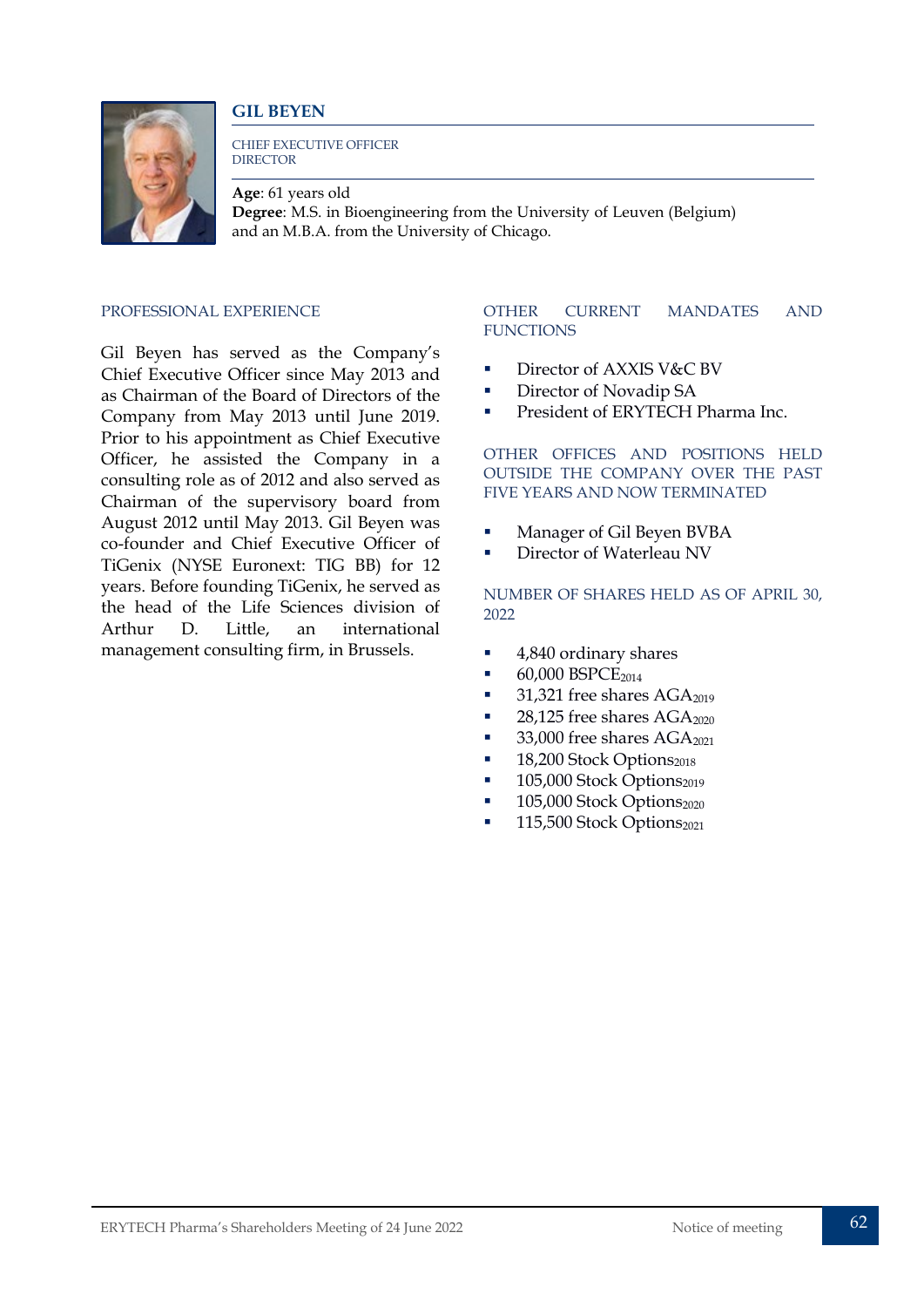#### **PHILIPPE ARCHINARD Ph. D**



**DIRECTOR** CHAIRMAN AND MEMBER OF THE REMUNERATIONS AND APPOINTMENT COMMITTEE MEMBER OF THE AUDIT COMMITTEE & OF THE CLINICAL STRATEGY COMMITTEE

**Age**: 62 years old

**Degree**: Ph.D. in biochemistry from the University of Lyon (France) and completed by Harvard Business School's Program for Management Development (PMD) (United States).

PROFESSIONAL EXPERIENCE

Philippe Archinard, Ph.D. has served as a member of the Company's Board of Directors since 2013 and was previously a member of the supervisory board from 2007 to 2013. Dr. Archinard was appointed Executive Vice-President, Technological Innovation and Scientific Partnerships at Institut Mérieux since January 1, 2021.

Dr. Archinard was Chairman and Chief Executive Officer of Transgene from 2004 until December 2020, after 15 years with bioMérieux, a global biotech company, in various roles including the management of the US subsidiary. Prior to joining Transgene, he served as chief executive officer of Innogenetics N.V., from 2000 to 2004. He has served as a member of bioMérieux's Board of Directors since 2005.

#### OTHER CURRENT MANDATES AND **FUNCTIONS**

- Executive Vice-President at Institut Mérieux
- **Director of Transgene**
- **Permanent representative of TSGH on** the board of ABL Inc
- Chief executive officer of TSGH
- **Director of BioMérieux**
- Chairman of BioAster
- Director of NH Theraguix

#### OTHER OFFICES AND POSITIONS HELD OUTSIDE THE COMPANY OVER THE PAST FIVE YEARS AND NOW TERMINATED

- Permanent representative on the Board of Directors of Synergie Lyon Cancer for Lyonbiopôle
- Chairman of Lyonbiopôle
- **Director** of CPE Lyon, FPUL representative
- Chairman and Chief Executive Officer of Transgene

- 10,300 ordinary shares
- $-16,250$  BSA<sub>2017</sub>
- 15,000 BSA<sub>2019</sub>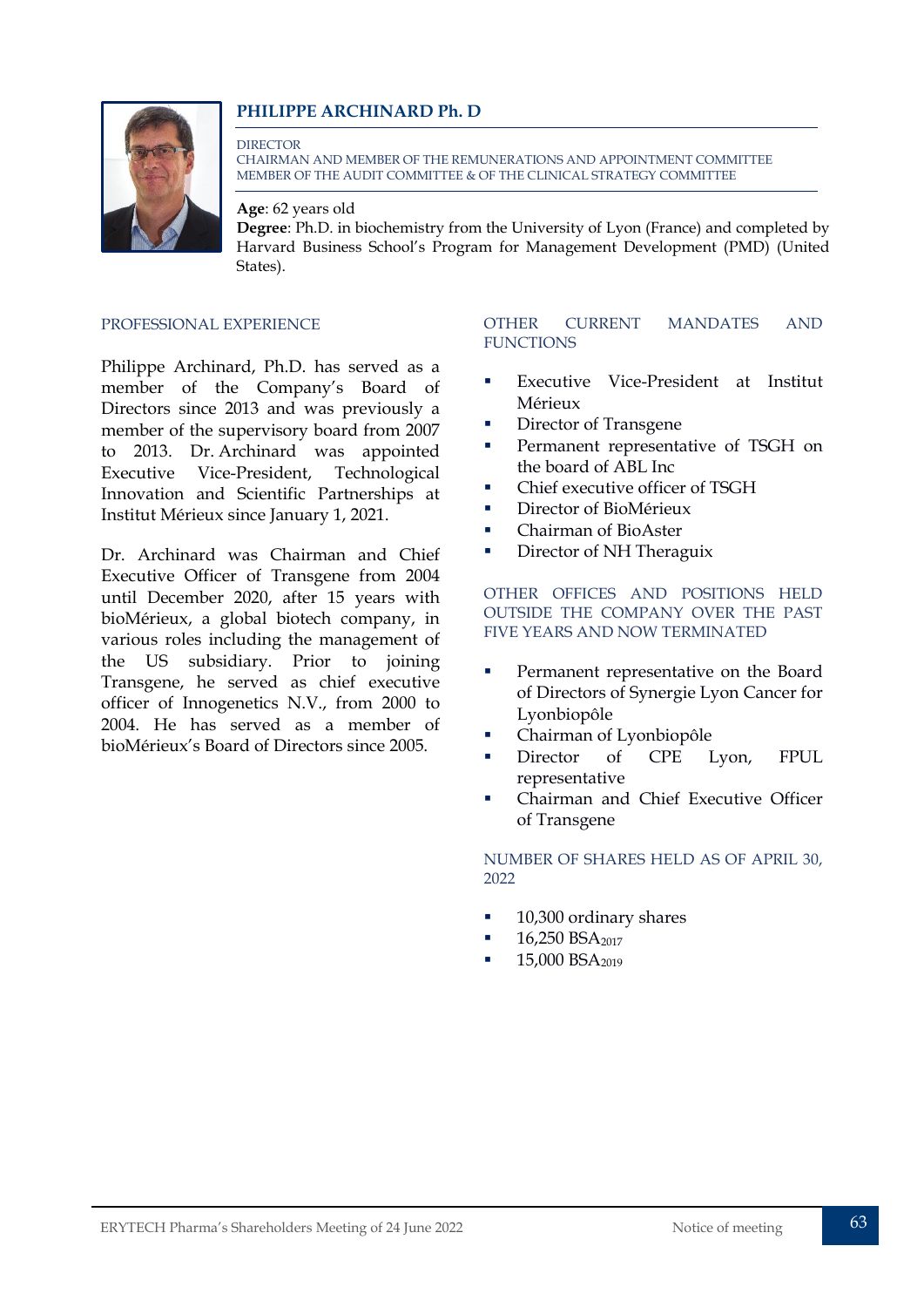#### **LUC DOCHEZ**



**DIRECTOR** MEMBER OF THE CLINICAL STRATEGY COMMITTEE

**Age**: 47 years old **Degree:** Pharm.D. degree and a postgraduate degree in business economics from the University of Leuven (Belgium) and an M.B.A. degree from Vlerick Management School (Belgium).

#### PROFESSIONAL EXPERIENCE

Luc Dochez, Pharm.D. has served as a member of the Company's Board of Directors since 2015. Mr. Dochez is currently Executive Chairman at Vico International BV, K5 Therapeutics and at Primix Bioventures BV. He is also a managing partner at DROIA N.V., a position he has held since October 2018. Prior to then, he served as Chief Executive Officer of Tusk Therapeutics Ltd., a private company focused on developing novel immunooncology products, from March 2015 until its acquisition by Roche in September 2018.

Mr. Dochez has over 15 years of experience in the biotechnology industry. He served as the Chief Business Officer and Senior Vice President of Business Development of Prosensa Holding N.V., a biotechnology company, from November 2008 until its acquisition by BioMarin Pharmaceutical Inc. in January 2015.

Mr. Dochez served as Vice President of Business Development at TiGenix, Director Business Development at Methexis Genomics, and a consultant at Arthur D. Little. Mr. Dochez was a board member of Pharvaris BV, a Dutch company focused on rare diseases, as well as Bioncotech Therapeutics SL, a Spanish oncology company.

#### OTHER CURRENT MANDATES AND **FUNCTIONS**

- Executive Chairman and Director of Primix Bioventures BV and General Manager and Director of Primix Invest CommV
- **Managing Partner DROIA Genetic Diseases** Fund and Partner DROIA Oncology Ventures
- Director of Medilabon CommV
- **Director of Cascador Health BV**
- Director of Volastra Inc.
- **Executive Chairman of Vico International BV** and Director of Vico Holding & Therapeutics BV
- **Executive Chairman of K5 Therapeutics BV**
- Chairman and Director of Montis Biosciences  $\overline{R}V$
- Director and member of the Remuneration Committee of Quaralis Inc
- Director and member of the Remuneration Committee of Muna Therapeutics
- **Director of Alesta TX**
- **Observer Mahzi Therapeutics**

#### OTHER OFFICES AND POSITIONS HELD OUTSIDE THE COMPANY OVER THE PAST FIVE YEARS AND NOW TERMINATED

- Chief Executive Officer of Tusk Therapeutics SA & Tusk Therapeutics Ltd
- Director of Pharvaris BV
- **Executive Director of Vico Holding BV**

- $16,250$  BSA<sub>2017</sub>
- $15,000$  BSA<sub>2019</sub>
- 13,500 BSA<sub>2021</sub>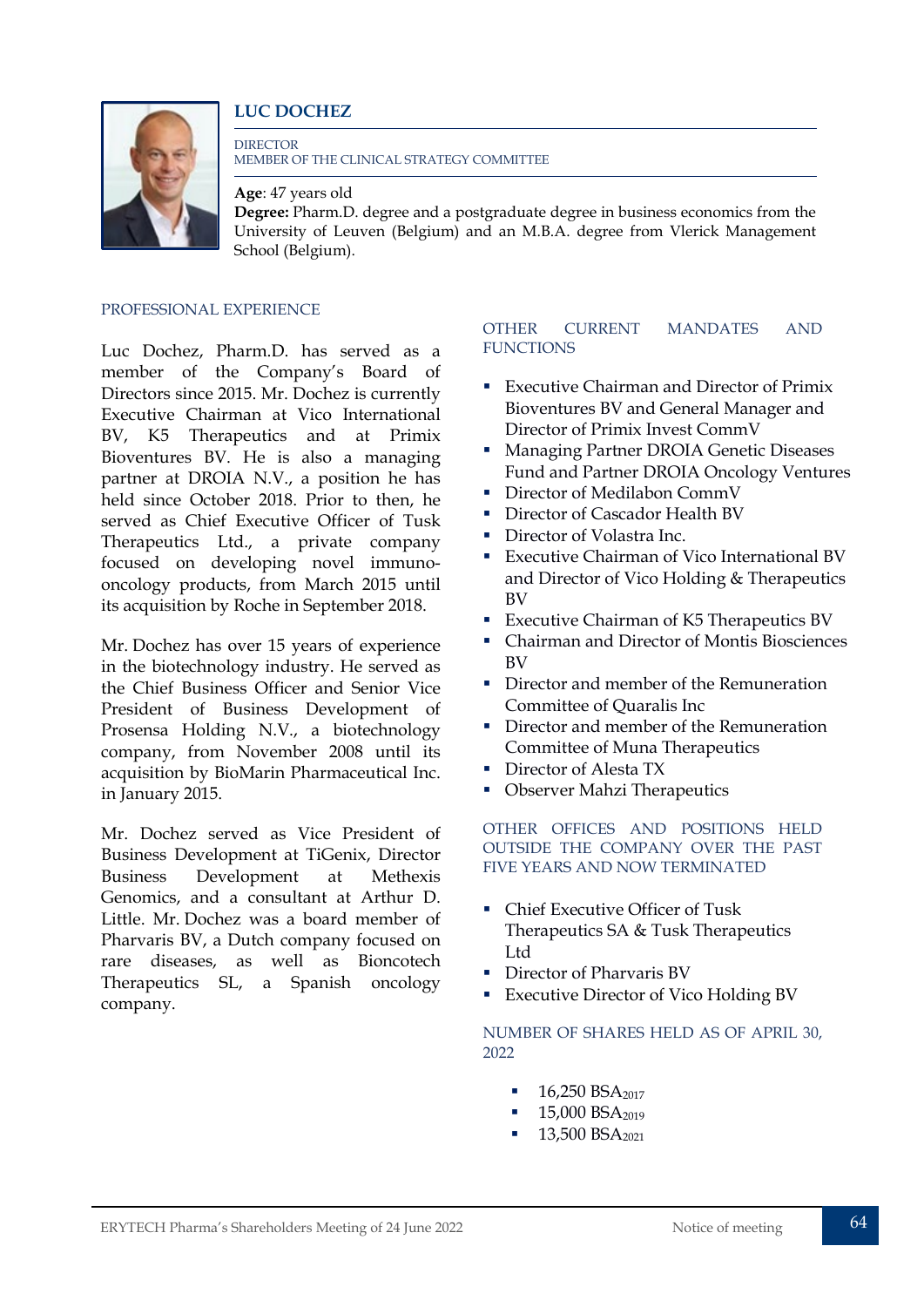#### **SVEN ANDRÉASSON**



#### **DIRECTOR** MEMBER OF THE REMUNERATIONS AND APPOINTMENT COMMITTEE & OF THE AUDIT COMMITTEE

**Age**: 69 years old

**Degree**: Bachelor of Science and Business Administration and Finance from Stockholm School of Economics and Business Administration (Sweden).

#### PROFESSIONAL EXPERIENCE

Sven Andréasson has served as a member of the Company's Board of Directors since 2013 (as representative of Galenos SPRL, the legal entity that held this board seat, and as a natural person since January 2022). Mr. Andréasson has served as Senior Vice President, Corporate Development for Novavax, Inc. (United States), a pharmaceutical company since June 2014.

From 2012 to 2013, he served as Chief Executive Officer of Isconova AB (Uppsala, Sweden), a leading international vaccine adjuvant company acquired by Novavax in 2013, currently operating as Novavax AB. Prior to his role at Novavax AB, he served as Chief Executive Officer of Beta-Cell N.V. (Brussels, Belgium) from 2008 to 2012 and as Chief Executive Officer of Active Biotech AB (Lund, Sweden) from 1999 to 2008.

Mr. Andréasson spent a number of years in roles at Pharmacia Corporation (merged with Pfizer Inc.), including President of Pharmacia SA, France, President of KabiPharmacia International and President of Pharmacia Arzneimittel GmbH. He has extensive experience in international biotechnology companies and in the pharmaceutical industry.

#### OTHER CURRENT MANDATES AND **FUNCTIONS**

- Senior Vice President, Corporate Development for Novavax, Inc.
- Director of Cellastra Inc
- **Director and Chairman of the Audit** Committee of Immunicum AB

#### OTHER OFFICES AND POSITIONS HELD OUTSIDE THE COMPANY OVER THE PAST FIVE YEARS AND NOW TERMINATED

- Chairman of Cantargia AB
- Chairman of OIL AB

- 1 ordinary share
- 16,250 BSA<sub>2017</sub>
- 15,000 BSA<sub>2019</sub>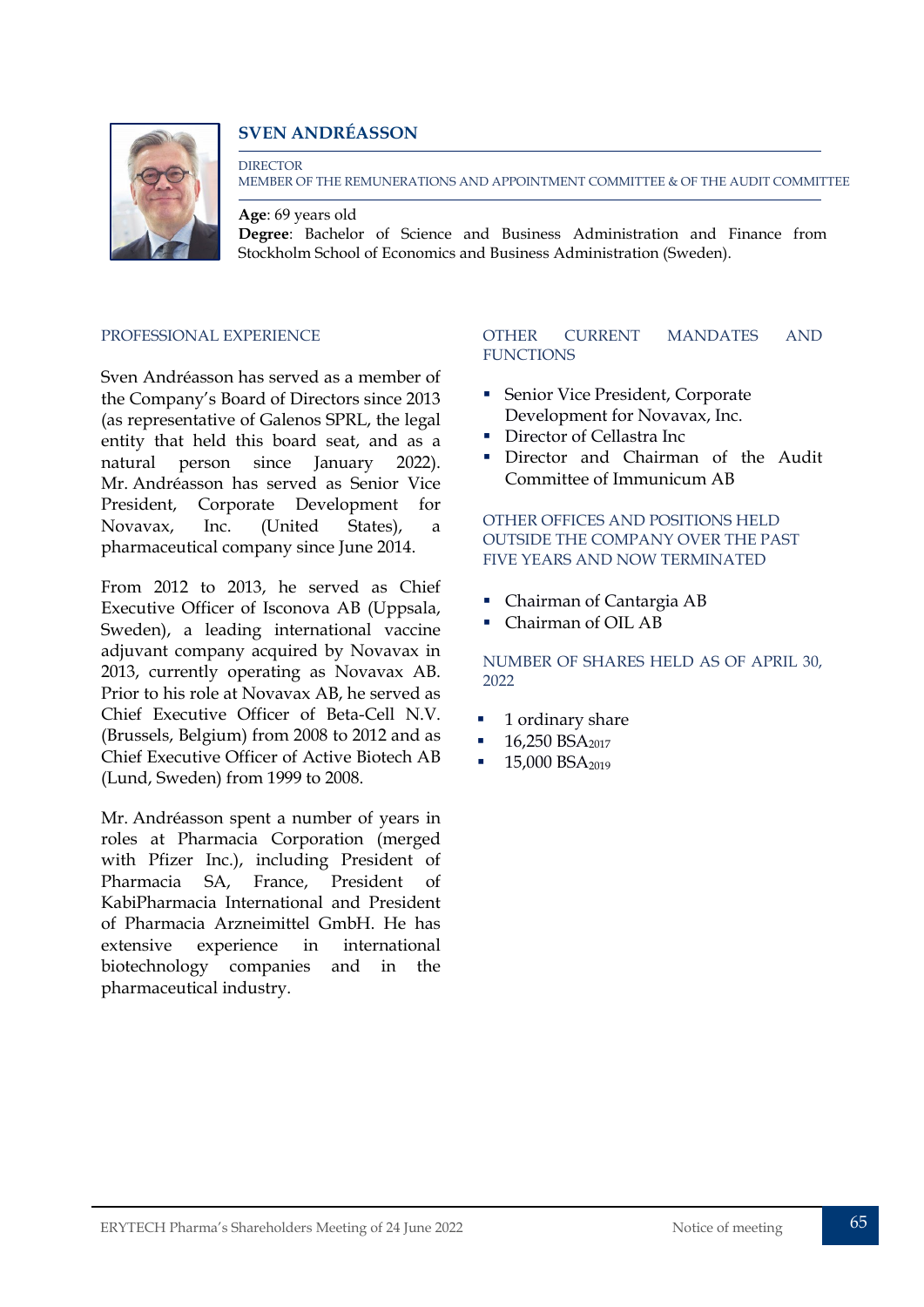# <span id="page-66-0"></span>**REQUEST FOR ADDITIONAL DOCUMENTS AND INFORMATION**

Request to be returned to:

**By electronic way** [legal@erytech.com](mailto:legal@erytech.com) erytech

**By mail** ERYTECH PHARMA 60 avenue Rockefeller 69008 Lyon

**COMBINED GENERAL MEETING**  24 JUNE 2022

The documents and information referred to in Article R. 225-83 of the French Commercial Code can be consulted on the Company's website in the Investors/Shareholders Meeting section.

I, the undersigned,

Name or company name: ……………………………………………………………………………

First name: ……………………………………………………………………………………………

Address: ………………………………………………………………………………………………

Owner of ......................... registered shares

And/or ......................... bearer shares (attach a certificate of registration in the bearer share accounts held by your financial intermediary)

requests that the documents and information concerning the General Meeting convened for Friday, June 24, 2022, as referred to in articles R. 225-81 and R. 225-83 of the French Commercial Code, be sent in the following format:

Paper

Electronic files to the following email address: ………………………………...

In: ……………………………… on : ………………………. 2022

Signature

In accordance with article R. 225-88 of the French Commercial Code, the owners of shares may, by a single request, obtain from the Company the documents and information referred to in articles R. 225-81 and R. 225-83 of the French Commercial Code for each subsequent general meeting. If the shareholder wishes to take advantage of this option, this must be mentioned on the present request.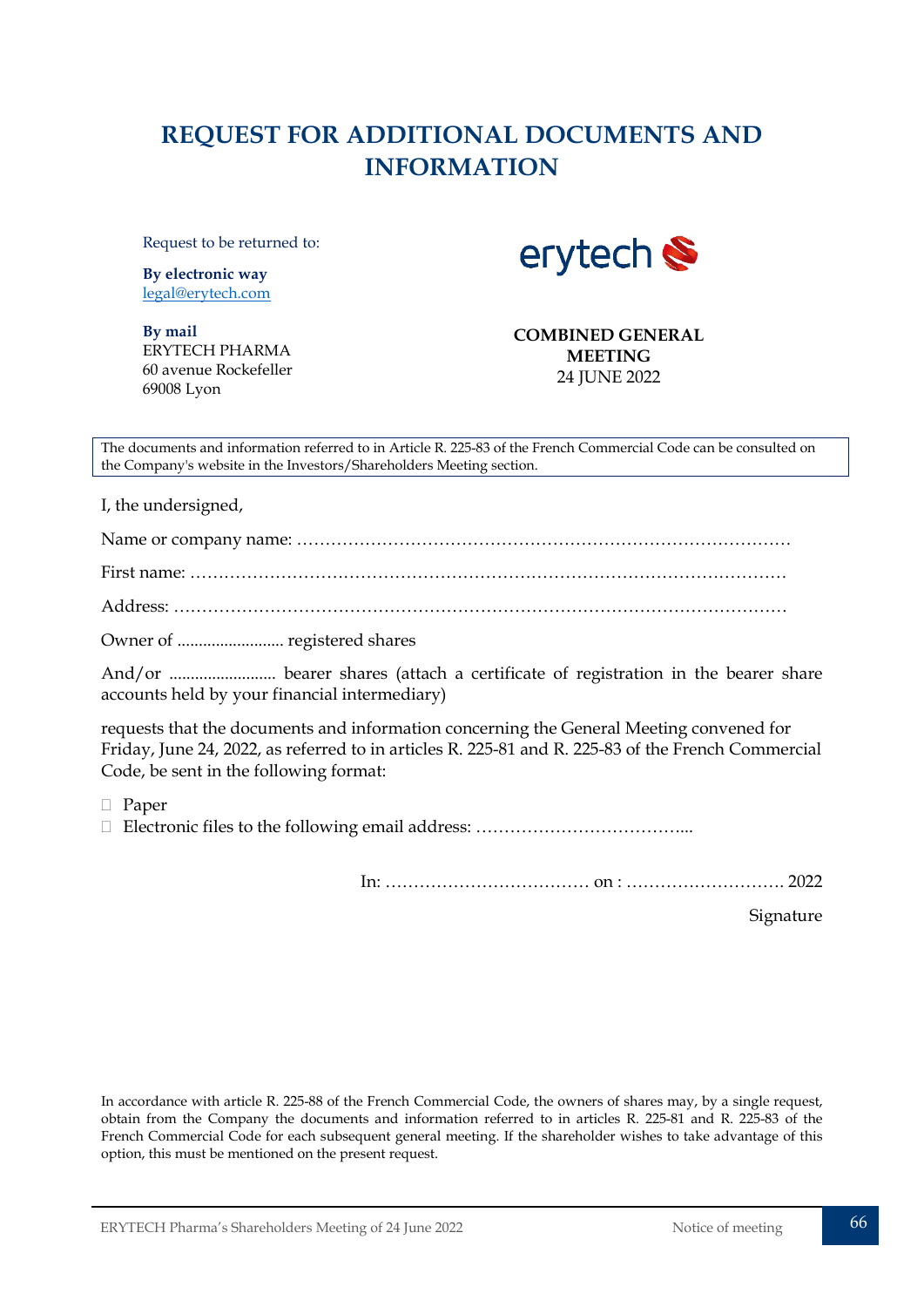# **STATUTORY AUDITORS' REPORTS**

- <span id="page-67-0"></span>- **Report of the statutory auditors on the capital reduction**
- **Report of the statutory auditors on the issue of shares and various marketable securities with shareholders' preferential subscription rights maintained or waived**
- Report of the statutory auditors on the capital increase reserved to members of a **company savings plan**
- **Report of the statutory auditors on the allocation of existing or new bonus shares**
- **Report of the statutory auditors on the authorization to allocate stock options**
- **Report of the statutory auditors on the authorization to issue detachable share subscription warrants with shareholders' preferential subscription rights waived**
- **Supplementary report of the statutory auditors on the issue of stand-alone warrants with shareholders' preferential subscription rights waived**
- **Supplementary report of the statutory auditors on the issue of shares with warrants reserved for categories of investors with shareholders' preferential subscription rights waived**
	- **Supplementary report of the statutory auditors on the issue of shares with warrants reserved for categories of investors with shareholders' preferential subscription rights waived**

*French versions of the statutory auditor's reports are available on the Company's website.*

## <span id="page-67-1"></span>**SPECIAL REPORTS OF THE BOARD OF DIRECTORS**

*The special report of the Board of Directors on the granting of bonus shares and the special report of the Board of Directors on stock options, as well as the additional reports on the implementation of the delegations of authority granted by the Combined General Meeting of June 25, 2021, and by the Combined General Meeting of June 26, 2020, are available on the Company's website, in accordance with applicable legal and regulatory provisions.*